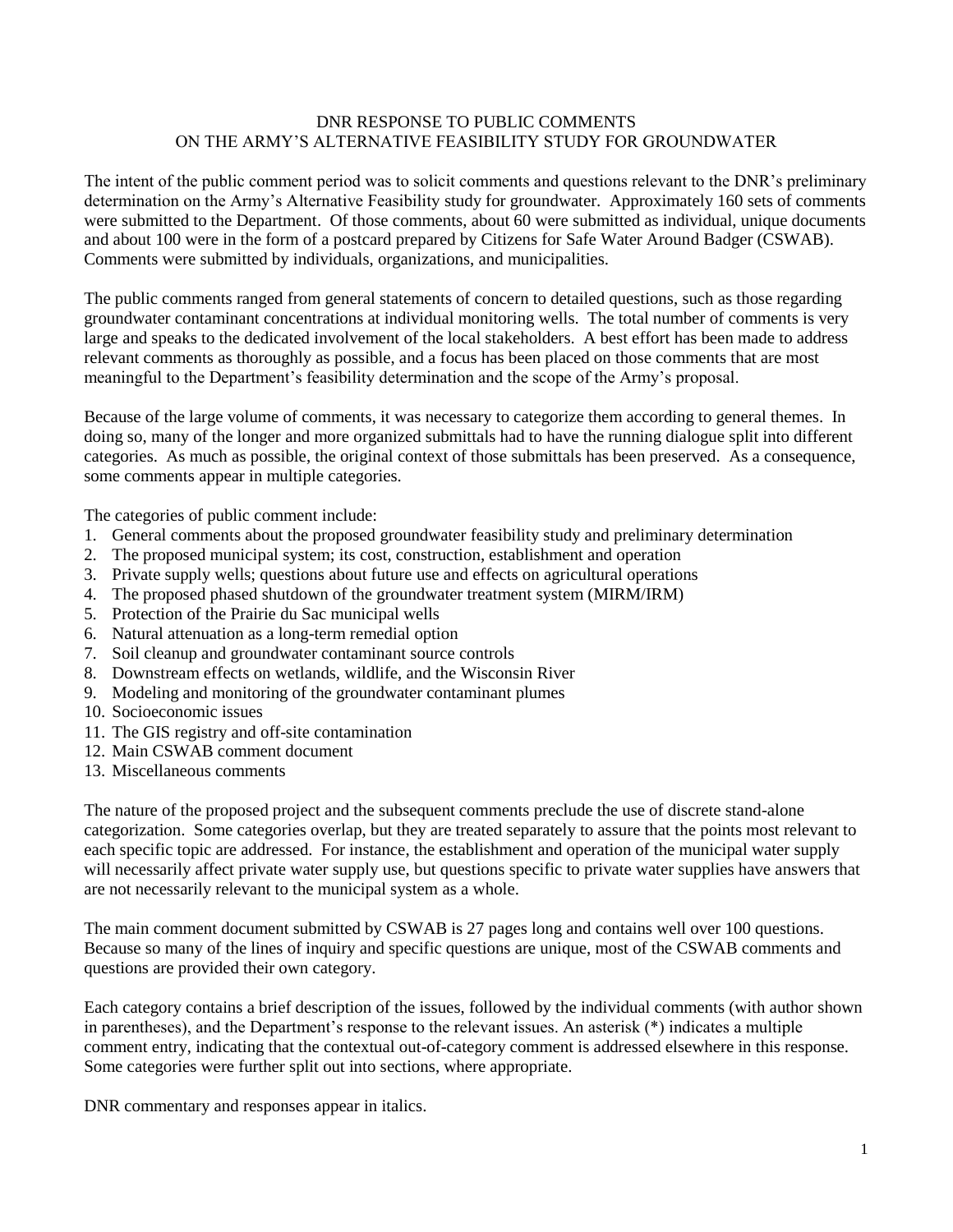# **General Comments**

*A wide variety of stakeholders had general comments on the nature of the proposal. Comments include:*

- *Tying the proposed municipal system with the plan for a phased shut-down of the treatment system and natural attenuation remedy.*
- *Making sure that every effort is made to protect groundwater and the affected resources.*
- *Assuring DNR requires the Army to fulfill its cleanup obligations at Badger.*

The alternative formulation should consider a combination of alternatives to include both the development of a municipal water system and retaining the IRM/MIRM system. (Chris Hanson)

The decision alternatives, as put forth by the Army, appear to unnecessarily limit the ability of the DNR to make a decision that combine one or more alternatives to protect the environment as well as municipal and rural water supplies. (Chris Hanson)

Don't allow the Army to "package" municipal water with the shutdown of the cleanup. They are two separate issues. Municipal water will not resolve all the issues facing this community. Cleanup must continue. Municipal water may be part of the answer, but it is not the total solution. (Ken Lins)

I don't think we should have to choose between clean water and an active clean-up. We need both. (Charles Wilhelm)

Kids deserve clean water and a healthy future – that's why we can't afford to abandon cleanup at Badger Army Ammunition Plant. Long after the Army is gone, contamination on the land will continue to migrate to our rivers and wetlands and to our groundwater. Metal pipelines and deeper wells can help but they are no replacement for a clean and healthy future free of military toxins. This is our last chance to really clean up Badger – let's do it right. (postcard from about 100 supporters of Citizens for Safe Water Around Badger)

As a Veteran, and a lifelong resident of Wisconsin, I would like to ask all of the people in this discussion, why is "good enough" Ok for Wisconsin groundwater? For anyone's groundwater? One hundred years from now our children will still be asking these questions. (Robert Sinklair)

I have served on the RAB board since it began and on the Town Board for the last 25 yrs. The Prairie du Sac Town Board will be quite involved with the final solution to this problem. I hope that all the affected people in the town end up satisfied with the final outcome and that the army doesn't leave us holding the bag. (Ron Lins)

I strongly support the DNR and the very important job done by the Department. Our legislators need to listen to staff that know what they are talking about and have educated themselves to do. (Mary Carol Solum)

It is very important that the DNR take a stand on doing whatever is feasibly possible to insure that the quality of life for residents around Badger is upheld. It is only fair that this quality of life, health, the environment, and value of our homes is not compromised. (Marge Hill)

Please let me call your attention to Value 2 of the Badger Reuse Plan which calls for the U.S. Army and/or the federal government to "complete the highest quality cleanup of the Badger property's contaminated land, water, building, and infrastructure in a timely manner and that any land transfers do not entail the transfer of unforeseen cleanup responsibilities or liabilities to any party other than the federal government." Value 2, Criterion 2.3 stipulates that "the final level of cleanup should not restrict future use and pose no risk to people or the environment, including soil, water, air, and biodiversity." (Wisconsin Wildlife Federation)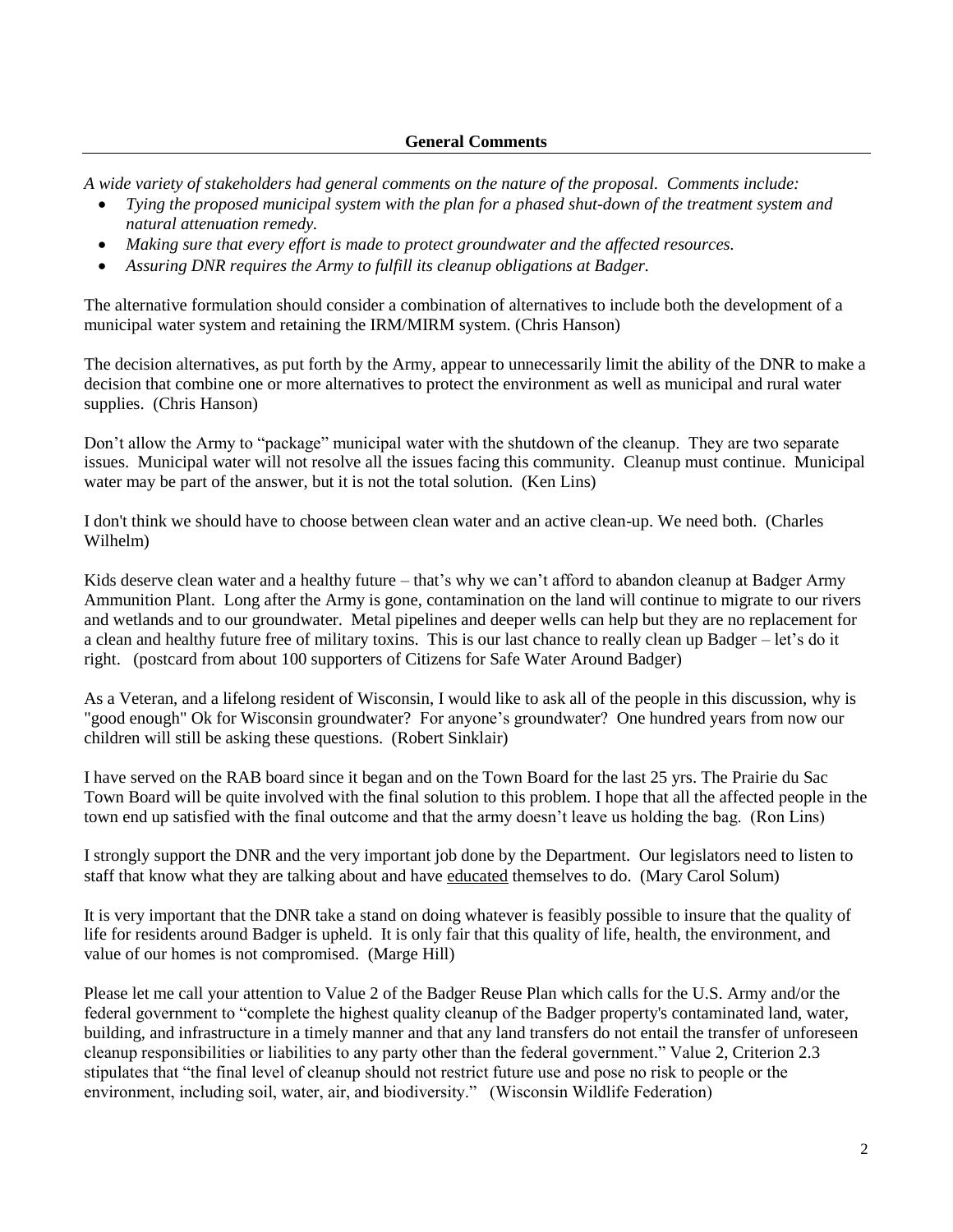The installation of a public water system may be a necessary, temporary "band-aid", but it does not address the deep festering wound underground. (Georgia Tufts Gomez-Ibanez)

This is the time for our DNR to stand tall and firmly protect the waters of our state. Water is essential to life. Most Wisconsin residents depend daily on groundwater. (Georgia Tufts Gomez-Ibanez)

I endorse the clean-up of the Badger Army Ammunition Plant and the feasibility study of groundwater. (Elayne Lastafka)

We (and future generations) need and deserve CLEAN and SAFE water. We have children and grandchildren who also use and bathe in our water. (Pamela Wilhelm)

#### 'Straw Man Argument'

First, let me comment on the misused argument made by many "...there is no human effort that would completely clean up all remaining BAAP-related groundwater contamination - this goal is technically and economically infeasible".

---

Mr. Ackerman, this is what debaters and logicians refer to as "the straw man argument". One side misstates the other side's position (creates a 'straw man'). Then proceeds to easily refute it (knocks the 'straw man' down). Then claims victory in the debate (I knocked your argument down, so I win the argument).

Here, the Army/DNR/others are misstating my and CSWAB's position: 'completely clean up all remaining BAAP-related groundwater contamination'. This misstates our position. No one I know is requiring a 'complete (100%) clean-up'. All knowledgeable observers agree that is 'technically and economically infeasible'.

Instead, we will be satisfied with cleaning up to same standards as, say, DOT requires for highway clean ups. For example, if a Menards's lumber truck overturns, spilling lumber all over a public highway, neither the DOT, DNR, nor anyone requires a 'complete (100%) cleanup'. Instead, when Menard's cleans up, say, 99.9% of the spilled lumber, they are done. Meaning, after the cleanup, one could still find, say, a few wood splinters on the road/ditch.

Similarly, neither CSWAB/residents/I are requiring Army to 'completely (100%) cleanup' the poison they left at Badger. Like the hypothetical Menard's lumber highway spill, we will be satisfied when Army cleans up only 99.9% of their spill. Meaning, after the Army is done and goes home, one could still find, say, a few molecules of poison in the dirt. We say: "That's okay. Since we all agree a complete (100%) cleanup is technically and economically infeasible."

Thus, Mr. Ackerman, anyone who uses the statement a "complete cleanup is impossible" to justify a new public water supply should not be listened to, as they are starting with a misstated premise that no one is requiring. (Steven F. Weynand)

For residents and farmers near Badger Army Ammunition Plant, there is the singular solution that protects our quality of life, our health, our environment, our agricultural heritage, and the value of our homes and farms – it is clean groundwater.

---

It is difficult to advocate for anything less when the military's own Feasibility Study describes viable alternatives capable of fulfilling our collective responsibility and obligation to protect the State's groundwater, rivers, wetlands, and natural springs.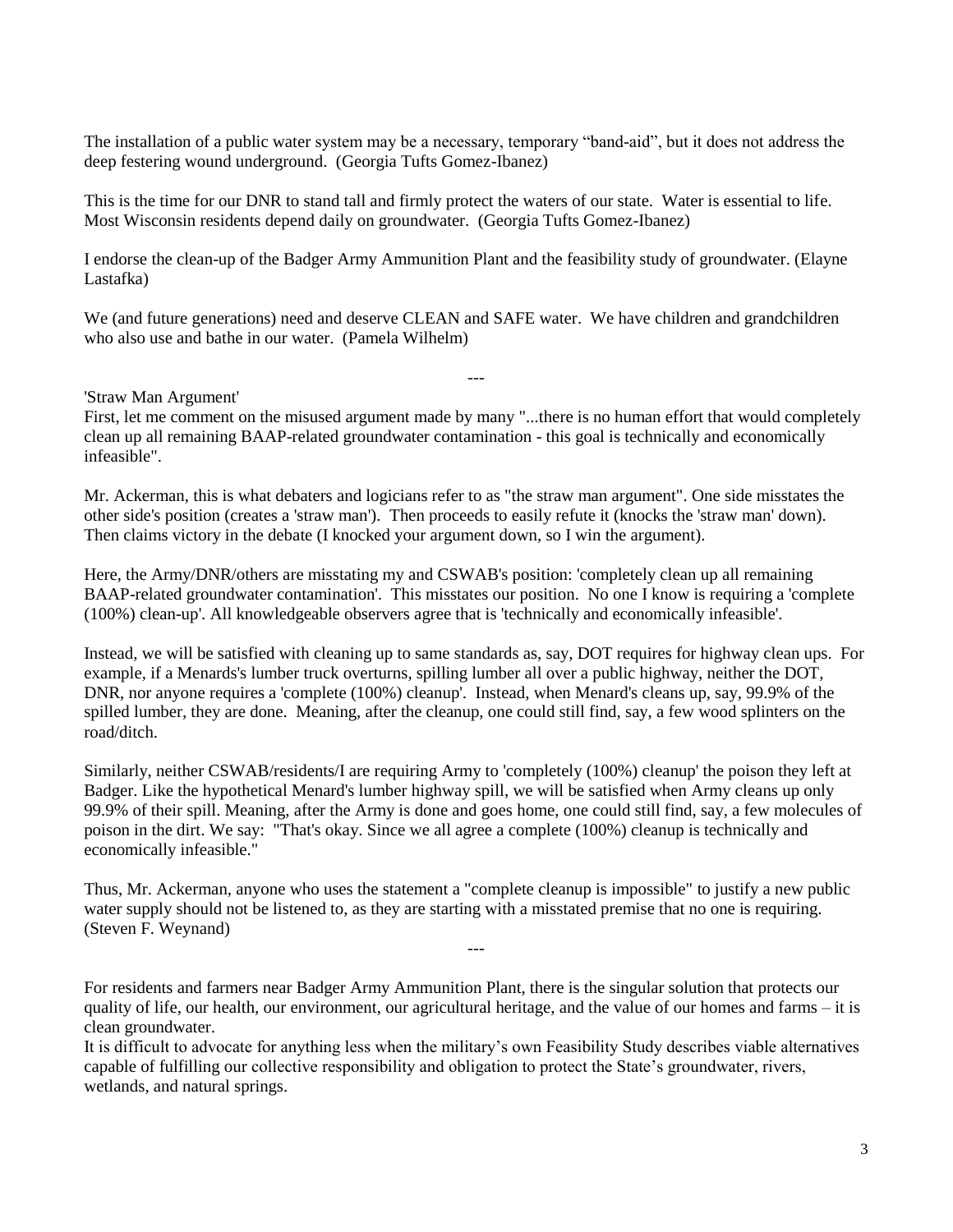The Army's preferred choice, having the lowest cost to the military, is a public water supply system. However we live in a rural agricultural community – we need clean groundwater to sustain crop irrigation, livestock wells, agriculture, organic farming, healthy wetland ecosystems and healthy fisheries. We also need clean water for our homes.

While other aspects of this proposal may be debated, community members are unified and stalwart in their support for active environmental restoration, ill-content to allow contaminants to simply migrate from land to groundwater, moving under farm fields and family homes, and flowing for decades to our waterways and wetlands.

Badger Army Ammunition Plant, which long stood as a monument to our community's past, now holds both the challenge and the promise to serve as a future testament to accountability and responsibility – a place where we chose to finish the job we started and restore the damage that has been done, to the benefit of our community and the generations that will follow. (Citizens for Safe Water Around Badger)

---

Thank you for your consideration and I am hoping/expecting the WDNR will do the right thing for the state of Wisconsin. (Wendy Carlson)

# *Response*

*The Army's alternative feasibility study for groundwater includes three main components; 1) installation of a municipal water supply system to down-gradient users that could potentially be at risk from groundwater contamination, 2) submittal of a plan for a phased shut-down of the MIRM/IRM, and 3) submittal of a plan to evaluate natural attenuation as the final remedy for groundwater contamination associated with the plant.*

*MIRM/IRM shut-down and natural attenuation must be linked together, as it will not be possible for the Army to remediate all of the groundwater to the relevant Enforcement Standards. Monitoring of natural attenuation processes will be needed to assure that the contaminant plumes are stable or receding. Given the diminishing returns and expense of the MIRM/IRM, it is possible that the Army could pursue both a phased shut-down of the MIRM/IRM and natural attenuation without installation of the municipal water supply system. Similarly, a municipal water supply system could be installed without phasing out the MIRM/IRM. The Army proposes both these things and they accordingly appear within the same discussion of groundwater remedies for the site.*

*The cleanup of BAAP is regulated by DNR under the authority of the "spills law" (Statute 292) and the cleanup rules (Wisconsin Administrative Code NR700, et. seq.). Responsible parties are required to investigate the extent of contamination and mitigate the risks to human health and the environment. Contaminants shall be removed from the environment in as much as it is practicable. The statute recognizes that not all contamination can be removed and there are physical and financial limitations on the scope of any cleanup project.* 

In this case, as on all similarly regulated projects, the DNR will hold the responsible party accountable, so that *reasonable means of protecting human health and the environment are undertaken.*

### **Proposed Municipal Water System**

*Comments about the municipal system include statements and questions about:*

- *Support or opposition of the proposed project*
- *Cost to users, both residential and agricultural*
- *The quality of the system particularly related to its length*
- *Accountability for future problems with the system*
- *Who will participate in the final decision making*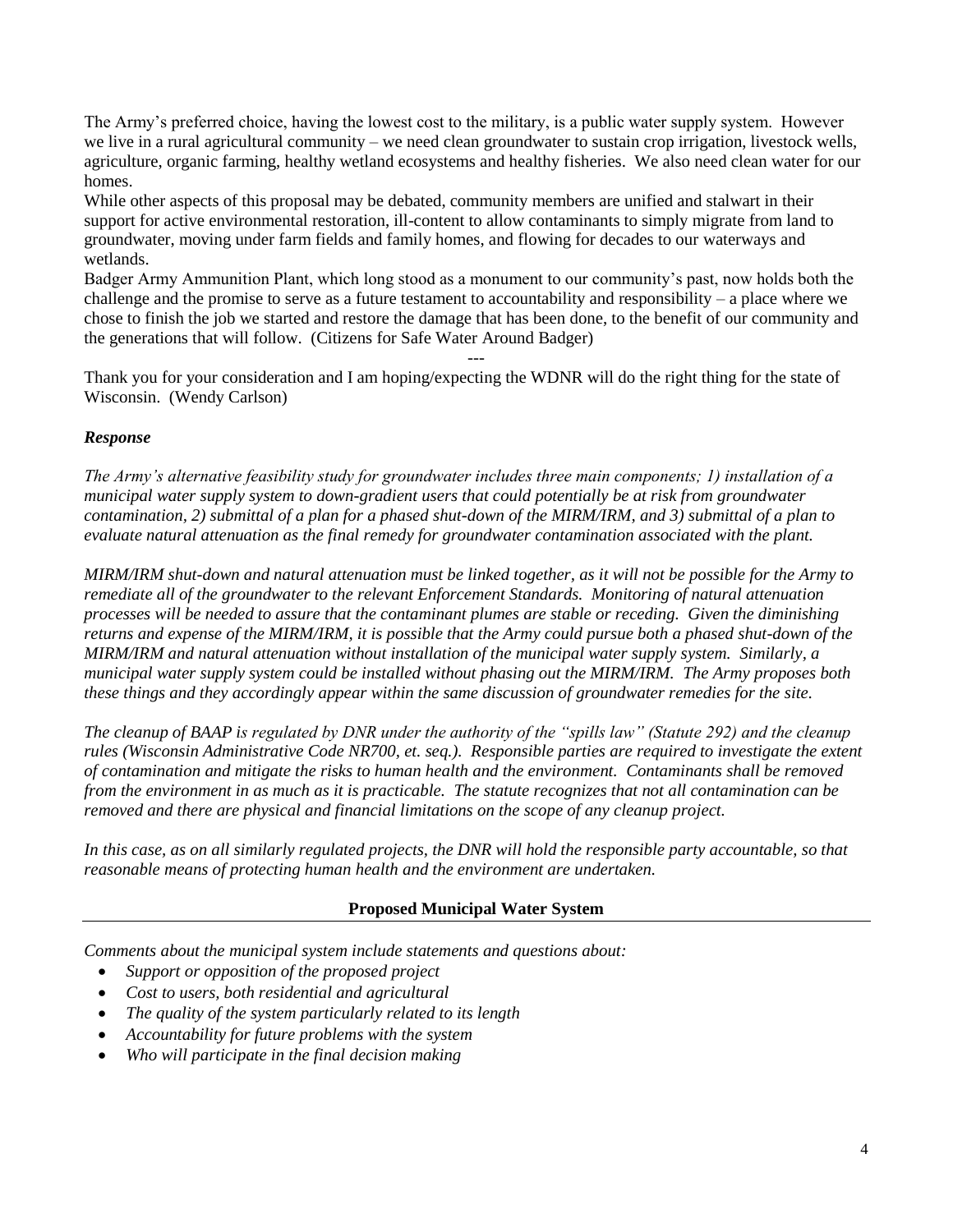We are not willing to abandon our well for outdoor purposes. If we are forced to abandon our well, we want to be reimbursed for the cost of our well or have free water. We did not create this problem. (Ed and Virginia Krumenauer) (\*)

Not for taking the freedom a private well provides away from the individual landowners. Did not move into the country to be on municipal water. (John and Mary Roth) (\*)

Who is paying for this? How much per 1,000 gallons is water to cost? (John and Mary Roth)

I live in the Town of Merrimac but am not in the area of contamination. I feel it is up to those people effected to make the choice. (Mary Carol Solum)

While I agree that the Army should build a municipal water system for residents around the former Badger Army Ammunition plant in Sauk County, I strongly believe the Army should also achieve compliance with Wisconsin's Groundwater Enforcement Standards and Health Advisory Levels for Drinking Water. (Andrew Hanson)

The installation of a public water supply system that would serve potentially affected well owners down gradient of the BAAP facility is past due. Toxic plumes have migrated beyond the BAAP boundaries into groundwater that services these private wells. Municipal water is the best solution to provide safe, clean drinking/bathing water that is protective of human health. The Army, under the CERCLA "polluter pays principal", should pay all the costs to construct, hook-up and operate the public water system for 30 years. This precedence was set by the polluter, DuPont, in the Barksdale, Wisconsin community. It should not be acceptable that the Army be held to a lower level of accountability than private industry. (Leon and Joyce Hensen)

The area residents and farms should certainly be serviced by municipal water, at the Army's expense, but the proposal to then reduce the Army's involvement to Monitoring and Natural Attenuation is premature. (Mary Zenker)

We as landowners are in favor of Alternative option #3. We see it as a win-win solution for everyone unless the new water rates would somehow significantly increase beyond what is the norm for a municipal water system. (Paul Weum)

Badger/Army efforts have not been able to stop the plumes, in fact very little of the contaminants are being contained, etc., etc., so if nothing else can be done to stop the environmental hazards, why delay setting up the new municipal water system? (Paul Weum) (\*)

The original cost of the well, tower and infrastructure to deliver the water are covered in the agreement? The ongoing costs to manage the system are unknown and many fear would become an increasing burden due to the scale of the project. The proposal looks like a medium size city in the length of the lines in combination with all the laterals, with a small number of households for a revenue base. While small cities and villages have municipal water supplies, this infrastructure is in a relatively small distribution network. This project would be up to five miles long, leaving the landowners at the periphery to experience low pressure and inadequate flow. Without the possibility of additional wells and towers along the route, the solutions are to boost pumps, again raising cost of operation. Will all the concerns of residents be addressed, or will the Army commit to maintain the system? Who will be the responsible party for the residents' concerns when the Army has vacated? Will the project have any legal recourse if the residents' needs are not met? (Robert Sinklair)

I spoke to the people who own the farm where I board my horses on Keller Road (very near Badger) and they are vehemently opposed to getting municipal water because (1) they do not want chlorinated/fluoridated water and (2) they fear the expense of filling two drinking tanks on an almost daily basis for the horses will be too expensive for them. (Wendy Carlson)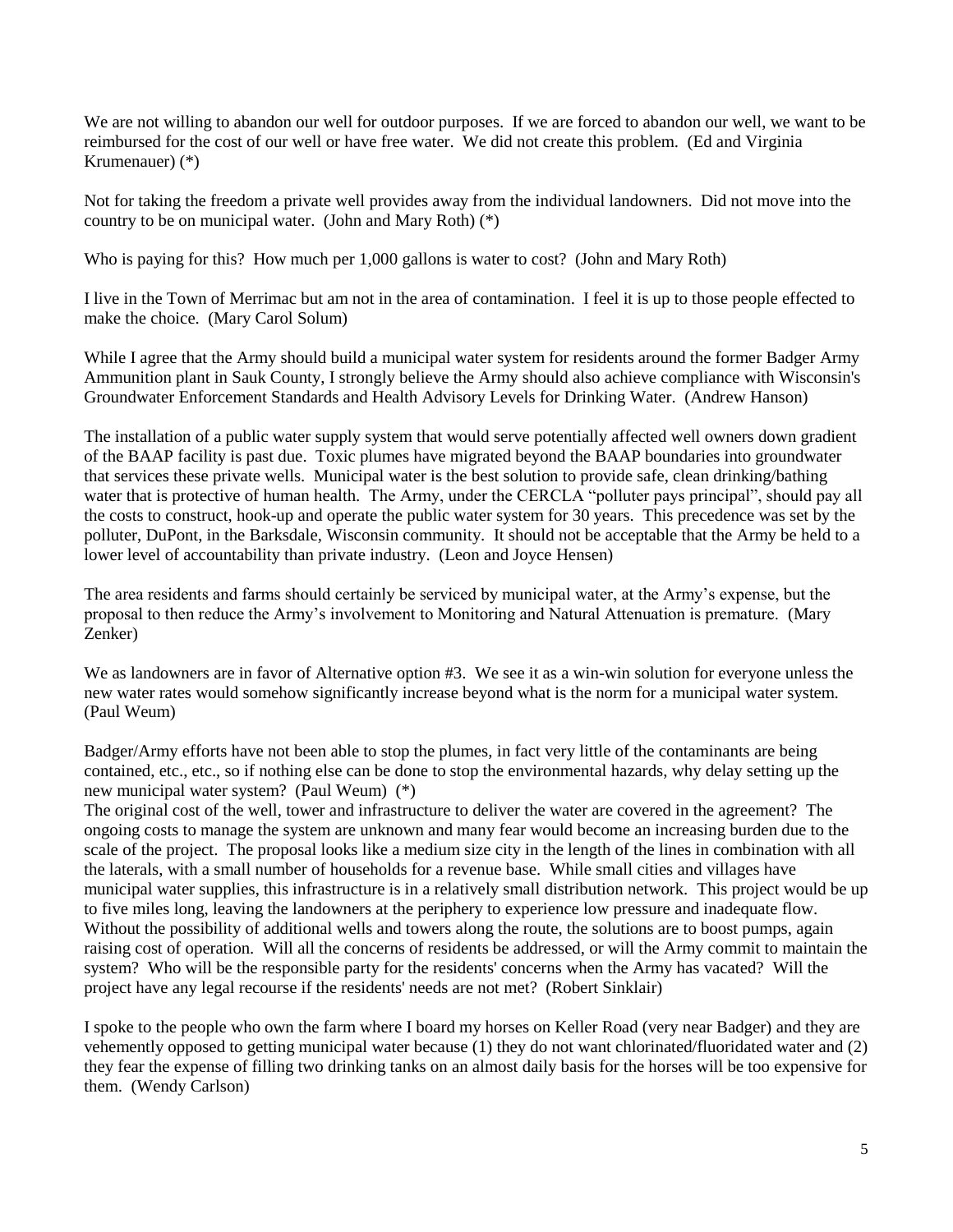The Army's proposed municipal water system may partially solve the water contamination problems at Badger by providing drinking water while leaving other waters of the land contaminated. (Badger Oversight & Management Commission)

It could be quite expensive for the farms in the area and United Agronomy Center if we have to use public water for these operations. (Ron Lins)

I am greatly concerned with how the current remediation proposal will affect the farmers in the area that have cattle, which will drink the water. If cattle are drinking water pumped from the proposed public well, the costs to the farmers to pay for this would be an extreme burden and may essentially make it too expensive to raise cattle in this area. If cattle are going to continue to drink water from the private wells that may be safe now, but are no longer going to be tested, there runs the risk of continued spread of the contaminants to these wells. This contamination could then be consumed by the cattle and then end up in our food supply. (Roger Spear) (\*)

I would suggest this newly proposed water supply would be absolutely free of charge indefinitely, as it currently is for owners of private wells, and not be subsidized by the local taxpayers. (Roger Spear)

Has extensive testing been done in the areas where the clean water source may be situated? Is the proximity of the northeast corner of Badger and the contamination (Which remains high) from the Deterrent Burning Ground, far enough from the possible well site at Eagle Point? (Which is SOUTH and EAST from the furthest corner of Badger) I am concerned, as my brother owned a home on the "Point" in Eagle Point and his water had a horrific odor and was not consumed at any time—he was transferred to Florida before water tests could be done. I am concerned that vicinity is not in a protective enough location from Badger's contamination. (John and Mary Koch)

Setting up the water district and it's usage into the future, should not cause a financial burden on the homeowners, townships, or farmers, especially with their need for irrigation. If the Windings, or other areas near Prairie du Sac are annexed in, because of the extraterritorial zoning, this should not cause undue rise in taxation, as there should be funds to offset a rise in taxes due to the water district usage. Again, we did not cause the contamination and the need for a clean water system. In years to come, the water district will need repairs and upgrading. This again should not be a burden to the townships and their residents. An endowment should be set up by the Army to offset this financial possibility, in years to come. In Wauconda, IL, where numerous subdivisions needed a clean source of water brought to them, Senator Durbin and then Senator Obama, helped secure a \$750,000 Grant from the EPA's FY06 Appropriations Bill for the Village of Wauconda to extend the village water line to Wauconda Township residents. (John and Mary Koch)

The decision to have the municipal water should be up to the residents and not the town boards. We are the people who paid for the land, well, and pay our taxes. You must have more meeting with the people and let us vote for what will happen with our well, not a certain few people, which in some cases these town board people are not affected, and in turn may not reflect our concerns. (Ed and Virginia Krumenauer)

The quality of the water with the public system is also a concern. The size and length of the water lines could lead to stagnant water for some users. Maintenance costs for the upkeep of this system for the next 50 to 100 years and beyond need to be addressed for the board to make an informed decision. These costs for all the affected properties should never exceed what a private well would cost. The Army is responsible for this disaster and should not ever pass that cost on to the private properties involved in this remedy. (Town of Prairie du Sac)

Farming practices require large amounts of water, far beyond the average use of a household. Buying municipal water for farm use is not an economical or reasonable solution. (Ken Lins)  $(*)$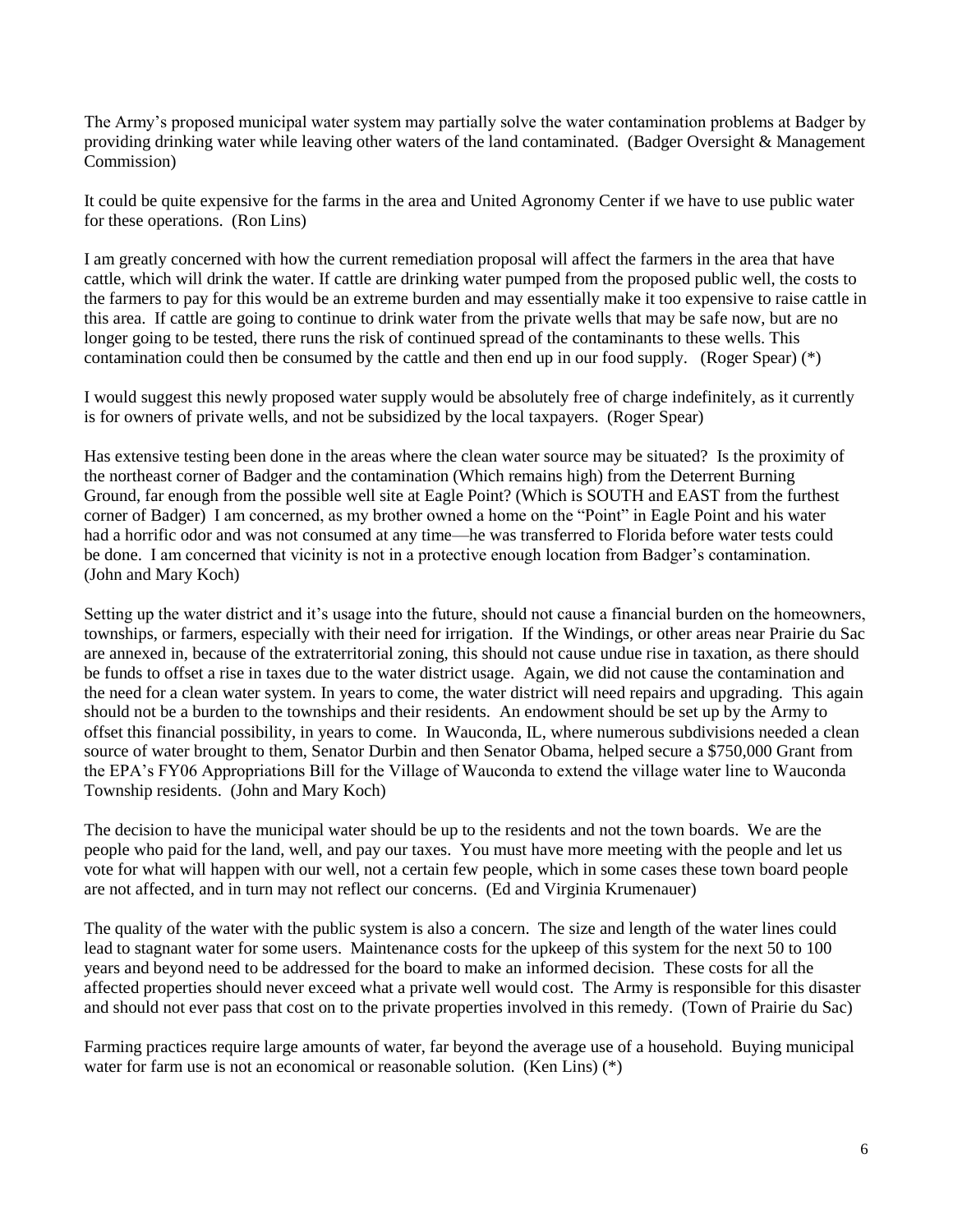If this remedy is ultimately approved, please be advised that the Village of Prairie du Sac is interested in serving a portion of the affected areas with municipal water from its public waters supply system. … This additional well capacity can be utilized to serve areas outside of the Village without the need for additional well capacity to be immediately constructed beyond what is already planned. (Village of Prairie du Sac)

…recently, Sec. 66.1001, Wis. Stats, was enacted and requires certain municipalities to engage in "comprehensive planning" to address land use and other concerns resulting from development. The Village, along with the Town and the City of Sauk City adopted a joint "Sauk Prairie Comprehensive Plan" on November 16, 2005. The Comprehensive Plan calls for the Village, town and City to coordinate future land development with planned improvement to public water distribution system. (Village of Prairie du Sac)

The Village has been in contact with representatives of the Town of Prairie du Sac concerning the extension of water service; and the Town is in support of such extension. … The Village is not willing to provide direct municipal water service to the affected areas within the Town of Merrimac, given their distances from the Village. (Village of Prairie du Sac)

Yes, the Army should build a public water system, but in addition should be forced to continue monitoring for any pollution and should also continue to be responsible for any treatment and clean-up in future!! (Susan Goldman)

At one time I lived at Water's Edge. We have a well for 2 houses. It is 260 ft deep. The water here is very good. We do not need a treatment system. The water at Water's Edge for 25 houses is fine. Used it for fifty years. From 1960's to now – no one got sick. (Gerard Miller)

If more wells and water towers come in big mess. Water pressures – repairs, bookkeeping, farm use….etc. (Gerard Miller)

The only bad wells are sand points – hand driven wells 40-60 ft ground water. A test of all wells by DNR will find a lot of good wells, some bad wells, but few. Why waste money for no good use for all. (Gerard Miller)

The water system that is proposed by the Army does nothing to aid in the clean-up of Badger. It ensures (as best we know) safe water for the people who live in the path of the plume but it also costs them money they shouldn't have to spend. I am not impacted and it should be the decision of the people who are to agree or not. Personally, I feel the Army should have to financially have to support the system. I realize its tax payer money but the munitions were used to save the whole country, not just Sauk County and the people in it. (Mary Carol Solum)

I think the municipal water system needs to be installed. We have gone too long with the uncertainty of what's in our water. I have two small grandchildren who do not drink our water, but have to use it for bathing, hand washing, etc. We have to get rid of the chance of contamination. (Charles Wilhelm)

Cost of water from rural system? (Charles Wilhelm)

We built our home in the Windings 31 years ago and spent \$10,000 on a well. We thought that would be the only major investment for our water supply. We do not need or want to pay monthly water bills. (Pamela Wilhelm)

Cost of clean water: We have already paid for our wells, which operate efficiently at very little cost to us. There should be NO cost to us for future water. I believe the Army owes us CLEAN and SAFE water forever. (Pamela Wilhelm)

…we need the Army to be accountable for future problems that may exist with our water and the environment and the cost that might incur. (Pamela Wilhelm)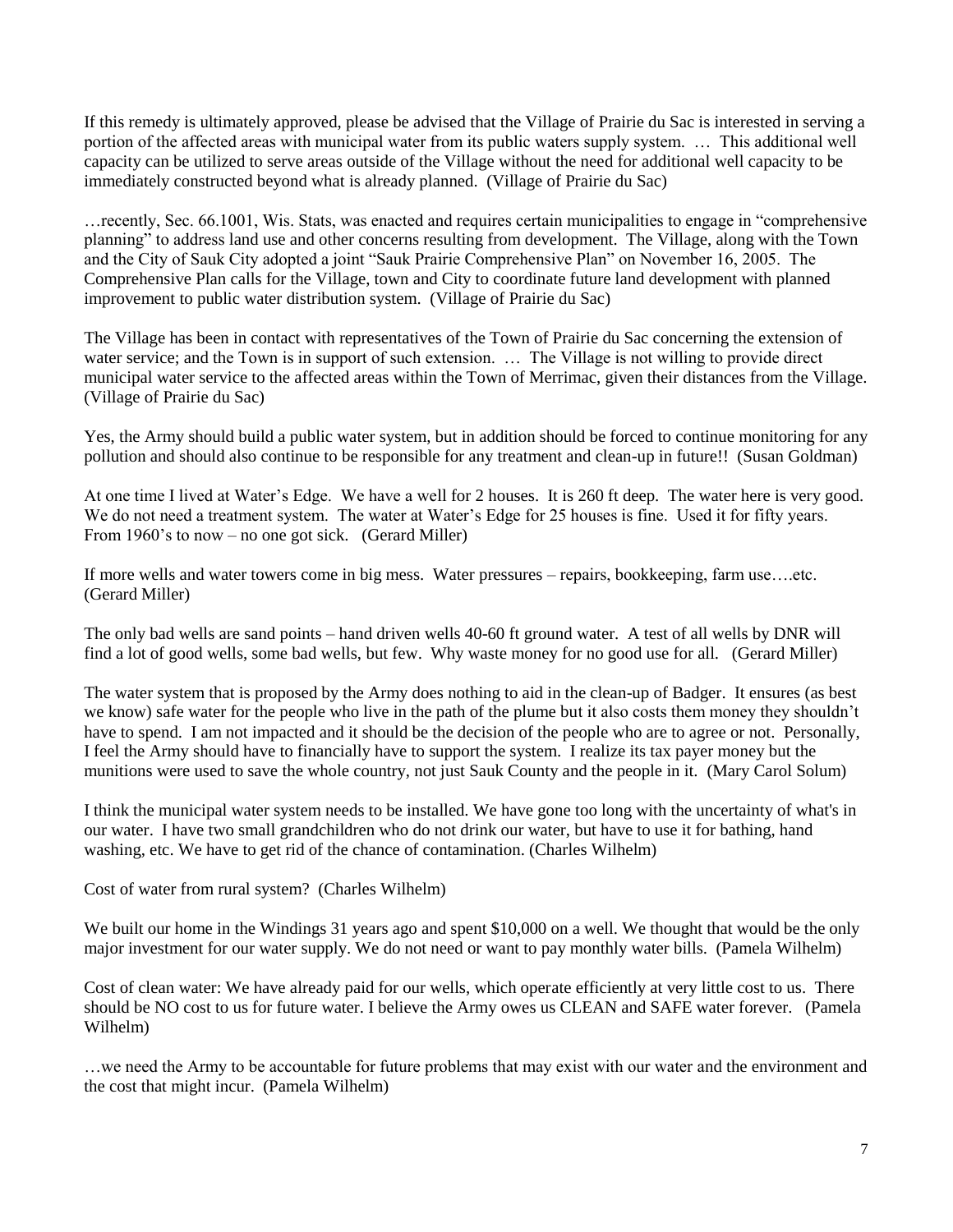If the Army wants to create a Sanitary District, let them. However, this should be a supplement to, not a substitute for, the Army's obligation to continue to clean up its toxic spills until they reach a, say, 99.9% (not complete 100%) standard. Meaning, after the new water supply system is installed, this should not give the Army permission to say, "Everyone has clean water. So we're done. Goodbye." (Steven F. Weynand)

As the years go by, if the Army has left, how will houses connected to the new public water supply know if their water is traveling through underground pipes now surrounded by old plumes moving since installation or new plumes unknown at time of installation? I.e., we will possibly be drinking water traveling through toxic poisons protected only by the water pipes. Said pipes can deteriorate/leak/fail in time, possibly allowing poisons into the pipes and contaminating our water. Wouldn't it be better to simply remove the toxic poisons in the first place, to a 99.9% standard, not 100% which we agree is impossible? (Steven F. Weynand)

Nobody should be forced to hookup - the new water supply system should be 'opt in' only. Mr. Ackerman, at the two Devil's Head's Open Houses I attended, I noticed many DNR officials had offices, and probably homes, in Dane County. So, let me make an argument for "no forced hookups" in terms they will understand. Isn't Dane County famous for preaching to the rest of the state: "You should be tolerant of 'diverse life styles'? They continually preach "Discrimination against 'alternative life styles" should be illegal. I say, okay, we'll take you at your word. Dane County (workplace/home of most DNR workers at the Devil's Head's meetings and where mailing came from): Practice What You Preach: be tolerant of our 'diverse life style'. Our 'alternative life style' is bathing/drinking/cooking in water we pump from our own wells in our own backyards. This 'alternative life style' doesn't spread disease, is legal, doesn't raise taxes, doesn't impose on others, doesn't use eminent domain to steal other people's land, and is much cheaper for us than any proposed new public water system ( since we've already incurred the huge initial startup costs and now only pay for minimal electricity to pump our own water from our own backyard wells). So, don't force us to hook-up if we don't want to--as you say, that would be discriminating against 'alternative life styles'. Discrimination which you say should be illegal. Thus, apply your own principles of toleration and nondiscrimination of 'alternative life styles', i.e. don't force anyone to hookup to the new public water supply if they prefer to pump their own water from their own private backyard wells, a non-harmful 'alternative life style'. (Steven F. Weynand)

Further creating a large and expensive rural water system is a poor use of taxpayer dollars when most households do not have a problem at this time. The huge maintenance cost of this system will have to be passed on to local residents at some point creating an unwarranted financial burden into the future. In my opinion it would be more cost effective to install new wells for the homes with contamination as needed rather than spend \$40,000,000 plus on a large system that will serve households that don't need it or want it. (Bart Olson)

### *Response*

*The Army has proposed the municipal system to limit potential human exposure to groundwater contamination originating on the facility. The Army proposes to pay for the initial system installation, supply well abandonments, and five years of municipal system operation. Initial estimates provided by the Army indicate and operating cost of about \$90,000 per year, which averages out to about \$300 per household. The Army has not committed to long-term operation and maintenance of the system. The Army's website cleanwaterwelldone.com states that "Additional funding could be set aside to assist with the future maintenance expenditures, so the longterm system operation is affordable."*

Local acceptance of the need for the municipal system and its rate structure will be critical in establishing the *system. The affected public is encouraged to participate in the discussions regarding the logistical details of the proposed system. The final decision(s) will most likely be made by the local municipalities, in conjunction with the Army. Local municipalities involved in the decision should include the Town of Merrimac, the Town of Sumpter, the Town of Prairie du Sac, and the Village of Prairie du Sac. The affected municipalities will also need*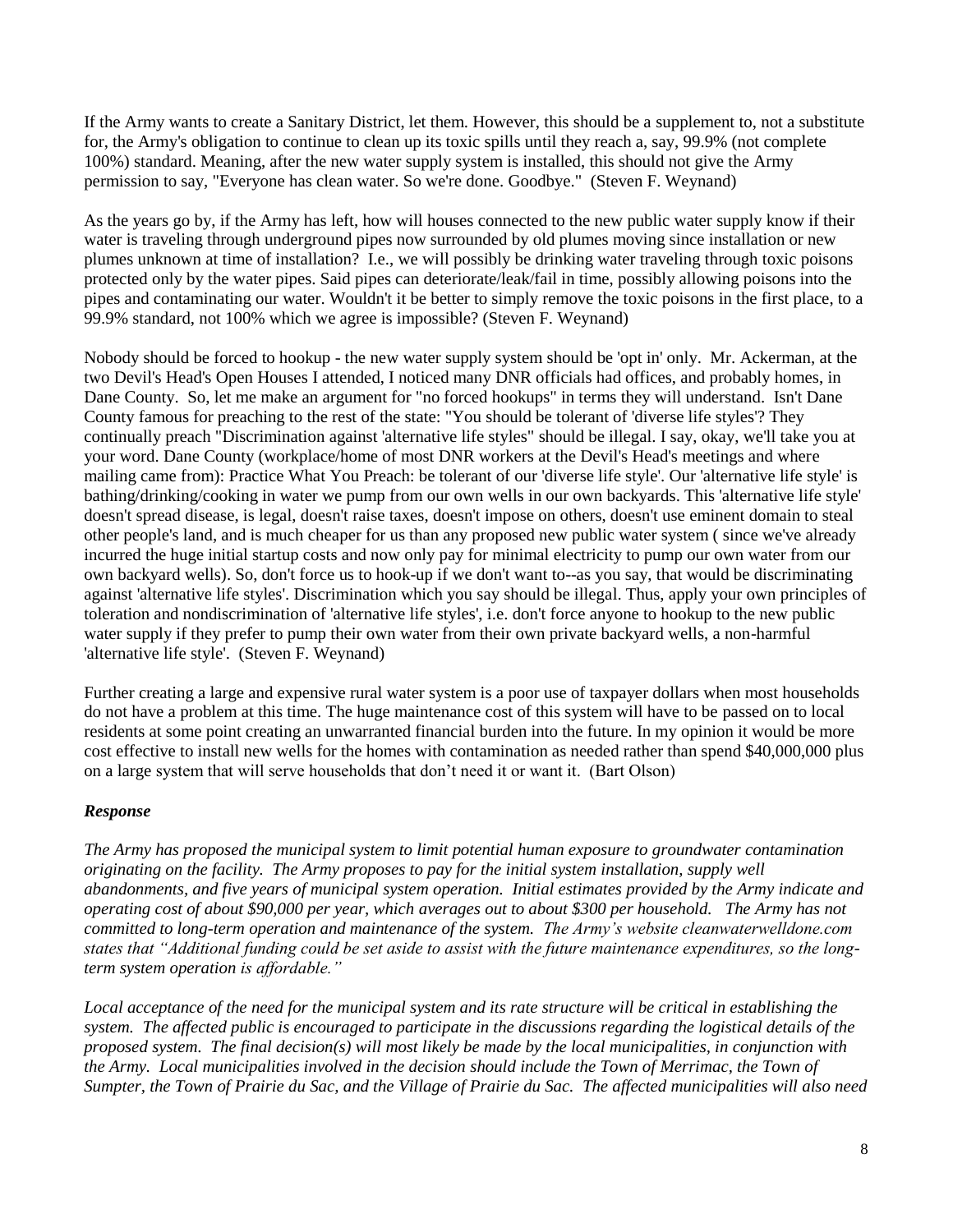*to ensure that the proposed water supply system is installed in compliance with any comprehensive planning agreements.*

*The engineering details of the proposed system and the quality of the water provided will be regulated by the DNR's Drinking Water and Groundwater program according to NR 809 and NR 810, Wis. Adm. Code. Compliance with these regulations should assure a high-quality water supply that is consistent with State and Federal standards. Any exceedences of drinking water quality standards must be promptly addressed.*

*The Department acknowledges the agreement at the DuPont Barksdale ammunition site, wherein the responsible party agreed to pay for thirty years of operation of a local water supply system. However, this agreement is not seen as binding on the Army.* 

# **Private Wells**

*Comments about the fate of private supply wells include:*

- *The cost of wells*
- *The independence of having a private supply well*
- *The need for abandonment of safe wells*
- *Continued non-potable use*
- *Livestock use*
- *Irrigation*
- *Testing of existing wells*

# **Abandonment/Continued Use**

Will we be able to continue using our well water for lawn watering only? (Dick Hemberger)

We are not willing to abandon our well for outdoor purposes. If we are forced to abandon our well, we want to be reimbursed for the cost of our well or have free water. We did not create this problem. (Ed and Virginia Krumenauer) (\*)

Our well is tested every 3 months, and why would you want to abandon it. The Army could test occasionally to see if the pollutants are moving. It seems to us if they seal the well, they won't know what is going on, and to stop the threat of future lawsuits. (Ed and Virginia Krumenauer)

I own and operate my farm on County Road Z one half mile from BAAP. It is a grain farm and has hog facilities that can consume large amounts of water. I also have a bedrock well that is located directly above the PBG plume. It has never shown any contamination in the quarterly samples that the army has taken since 1990. This well is directly in line with the Village of Prairie du Sac's well and could give a forewarning of problems with the bedrock aquifer if it were continued to be sampled in the future instead of abandoning it. (Ron Lins) (\*)

Not for taking the freedom a private well provides away from the individual landowners. We did not move into the country to be on municipal water. (John and Mary Roth)  $(*)$ 

How do homeowners go about having their water tested? Cost? Are there currently labs available? What tests should be done? How often? (anonymous)

### **Irrigation and Farm Use**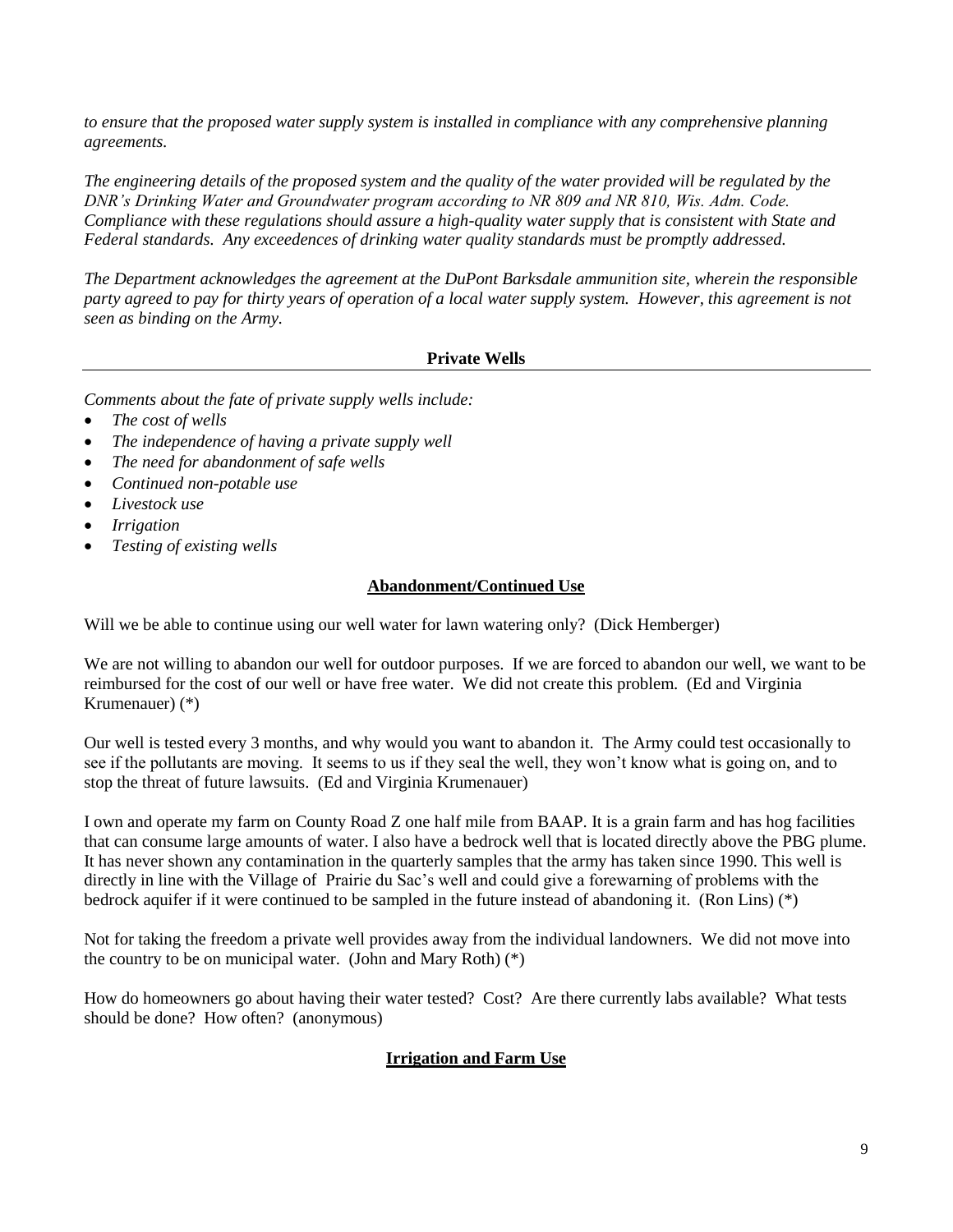When the pump & treat systems are shut down, what will that do to irrigated crops south of the plant? Do those pumps then pull the contaminants to those crops, and on to animals & humans who use these crops? (Charles Wilhelm)

What happens when our area farmers irrigate their fields. Will they be spraying contaminates in the air? What will they be spraying on their crops that we and other animals consume? (Pamela Wilhelm)

Protect and prevent contamination of existing and future livestock and irrigation wells (BAAP Restoration Advisory Board)

Protect and prevent contamination of existing and future livestock and irrigation wells. (J Peter Mullen, in support of the BAAP Restoration Advisory Board)

The municipal water system won't solve the problems of farmers needing to water livestock or irrigate crops. VOCs would expose the farmer to air pollution while irrigating, among other problems. (Wendy Carlson)

Farming practices require large amounts of water, far beyond the average use of a household. Buying municipal water for farm use is not an economical or reasonable solution. (Ken Lins) (\*)

Our farm is in the path of the Propellant Burning Ground plume. We have a substantial amount of money invested in irrigation equipment. There have been questions about the release of VOCs into the atmosphere by irrigation water. The termination of the cleanup at BAAP will prolong this release into the air. Keep in mind that the village of Prairie du Sac strategic plans include growing north toward our farm, which will concentrate more people within close proximity. (Ken Lins)

This army proposal also puts restrictions on the installation of any new wells. What would happen if one of our irrigation wells were to fail? (Ken Lins)

Value 9 of the Badger Reuse Plan specifies that "uses and activities at the Badger property contribute to the area's economic stability and sustainability and have a positive impact on local municipalities." (\*) The groundwater contamination solution should protect and prevent contamination of existing and future livestock and irrigation wells. (Badger Oversight & Management Commission)

I also irrigate this property and recently a neighbor expressed concern about the irrigation in the area with contaminated water. (Ron Lins)

### **Livestock exposure**

There is no analysis of the effect of the contaminants on agricultural animals that will likely ingest some degree of them through shallow stock watering wells. It is not clear if there is any bioaccumulation of any of the contaminants through this vector that could enter the human food chain. (Chris Hanson)

I am greatly concerned with how the current remediation proposal will affect the farmers in the area that have cattle, which will drink the water. If cattle are drinking water pumped from the proposed public well, the costs to the farmers to pay for this would be an extreme burden and may essentially make it too expensive to raise cattle in this area. If cattle are going to continue to drink water from the private wells that may be safe now, but are no longer going to be tested, there runs the risk of continued spread of the contaminants to these wells. This contamination could then be consumed by the cattle and then end up in our food supply. (Roger Spear) (\*)

### *Response*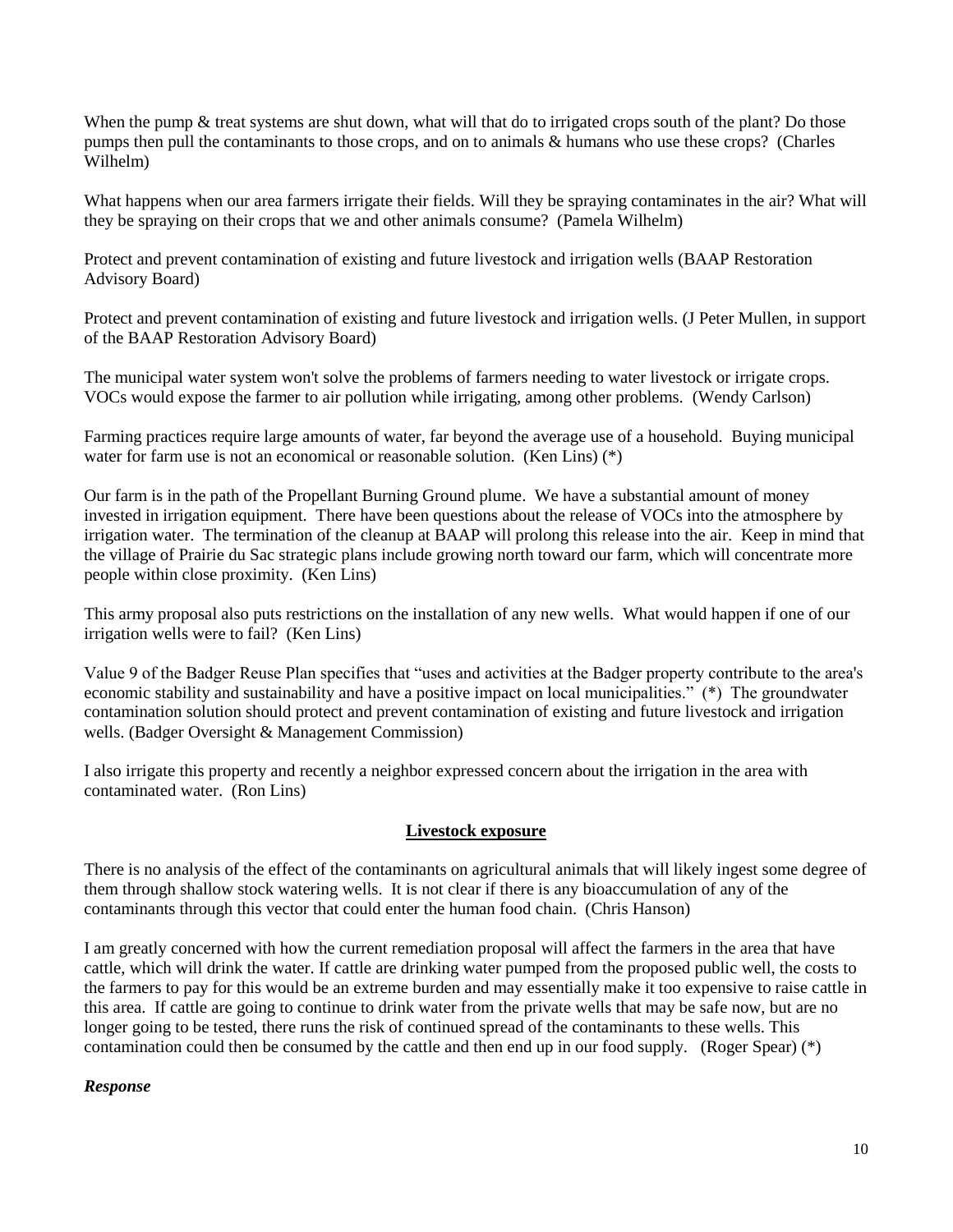*Private water supply wells that are located within an area that is served municipal water are regulated by the municipal water supplier. Section NR 810.16, Wis. Adm. Code requires municipal water systems to implement a local well regulation program that regulates wells which are not part of the municipal water system and are located on premises served by the municipal water system. The regulations are required to prevent unused, unsafe and noncomplying wells from acting as vertical conduits for aquifer contamination or as sources of unsafe water that could enter the public water system through cross connections. The local well regulation program and ordinance must include:*

- *Provisions for a well operation permit that will allow retention and operation of wells which are safe and in compliance with ch. [NR 812](https://docs.legis.wisconsin.gov/document/administrativecode/ch.%20NR%20812) with the limitation that the well shall be functional and the owner shall demonstrate a need for use. The permit shall require: that a minimum of one safe sample be taken prior to issuing or reissuing the permit to establish that the water is bacteriologically safe; that the well and pump system be evaluated by a licensed well driller or pump installer and certified to comply with ch[. NR 812](https://docs.legis.wisconsin.gov/document/administrativecode/ch.%20NR%20812) subch. [IV,](https://docs.legis.wisconsin.gov/document/administrativecode/subch.%20IV%20of%20ch.%20NR%20812) prior to issuing the initial permit and no less than every 10 years afterwards; prohibition of unapproved cross-connections between any private well and pump installations and the municipal water system; written documentation of the well and pump inspection indicating compliance with ch. [NR 812](https://docs.legis.wisconsin.gov/document/administrativecode/ch.%20NR%20812) requirements using standardized forms provided by the Department of Natural Resources.*
- *A requirement that all water supply wells that do not have a valid operational permit from the municipality, that are not routinely used, that are not in noncompliance with ch. [NR 812,](https://docs.legis.wisconsin.gov/document/administrativecode/ch.%20NR%20812) and wells which test bacteriologically unsafe, shall be properly sealed and abandoned in accordance with ch. [NR 812](https://docs.legis.wisconsin.gov/document/administrativecode/ch.%20NR%20812) by an established date not to exceed one year from date of connection to the public system, or date of discovery or construction.*

*DNR is responsible for ensuring that the municipal water system complies with the requirements for a local well regulation program as identified above.DNR is not requiring abandonment of private supply wells as part of this feasibility determination.*

*It is the Department's understanding that the Army proposes to have most private supply wells abandoned as part of their remedy for groundwater contamination at the facility. However, those decisions are not part of this determination; they will be made as part of the municipal water district and the creation of the local well regulation program . The affected public is encouraged to participate in the planning discussions regarding future well use.*

*DNR encourages the Army, local officials, and affected residents to work cooperatively to assure that any restrictions on the use of private supply wells are carefully evaluated.* 

# *Livestock wells:*

*As part of the municipal water supply plan, the Army has proposed bulk rates for farmers to offset the cost of high-volume users. If this becomes the final agreement for the system, the concern for BAAP-related contaminants in the livestock wells becomes a non-issue. If the final agreement on the municipal system makes an exception for continued use of livestock wells, a water quality testing program should be established based on the known and/or suspected susceptibility of the well to contamination. The Army could be responsible for this testing, per the requirements of ch. NR 716, Wis. Adm. Code.*

### *Regarding irrigation wells:*

*Irrigated agriculture is common in sandy setting across Wisconsin and there is irrigated agriculture in the proposed municipal water supply service area. It is likely that at least one irrigation well is drawing water from the propellant burning ground plume, and that water may contain dinitrotoluene and carbon tetrachloride, with carbon tetrachloride showing the highest concentration. The primary concern is volatilization of carbon tetrachloride when the water is used for irrigation, and most of the carbon tetrachloride would likely volatilize into the air. Based on a high-concentration scenario of 70 parts per billion of carbon tetrachloride over a 40 acre field, one inch of irrigation water would account for less than one pound of carbon tetrachloride per*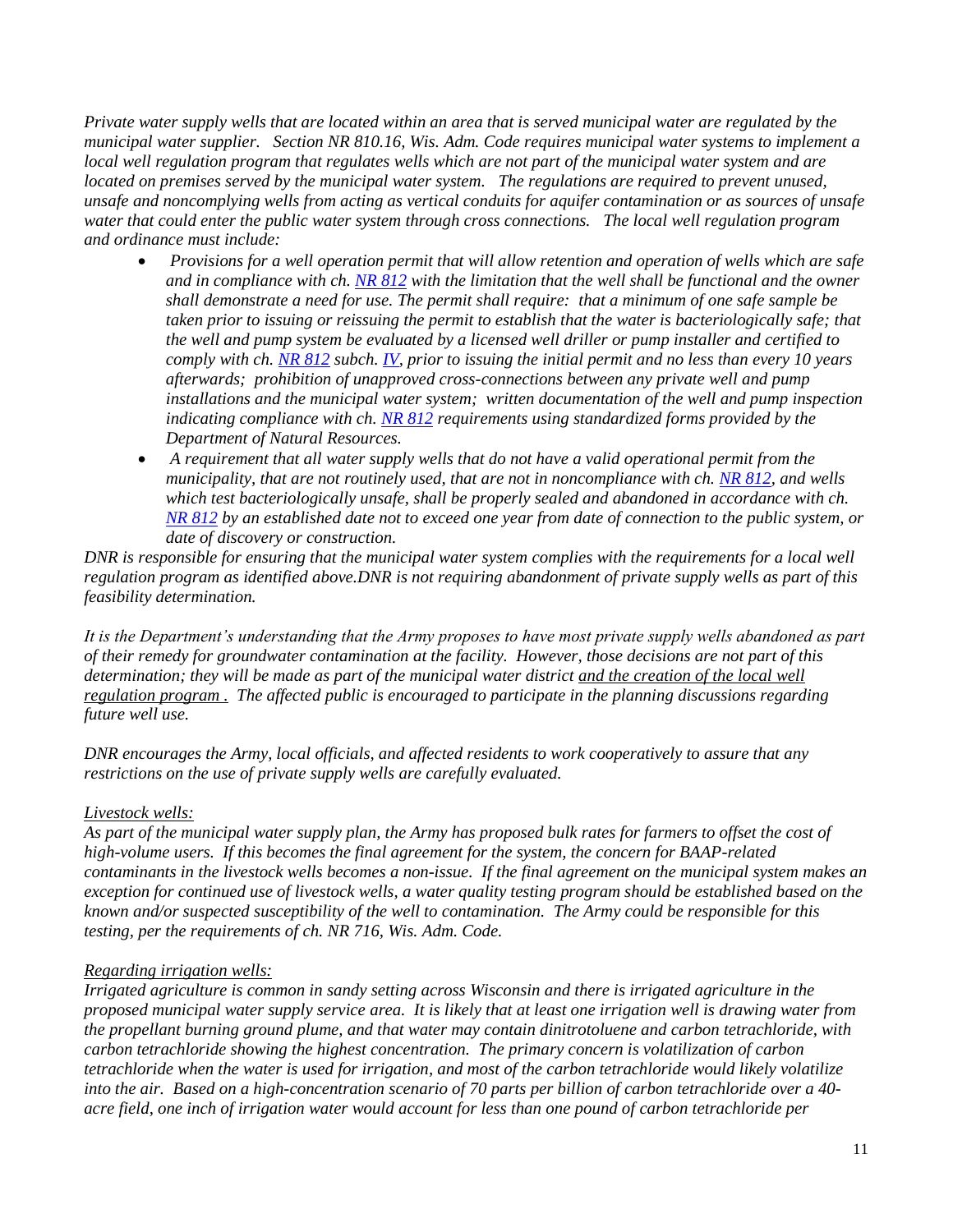*application. This amount of contamination appears to be below levels of regulatory concern and is not thought to represent a threat to human health or the environment.*

# *Regarding testing of existing wells:*

*The Army has tested groundwater from water supply wells and monitoring wells located at different depths within the sand and gravel aquifer. The testing has shown three groundwater plumes. The plume locations are shown in the Alternative Feasibility Study. If your well is not near one of these plumes, it is unlikely to be affected. If your well is near one of the plumes, testing may be performed to gain more certainty about the groundwater quality.*

*Per s. NR 716.11 (9), Wis. Adm. Code, the Army is required to make a good faith effort to sample public or private water supply wells as part of a regular monitoring program and/or to determine the extent of groundwater contamination. Private and public water supply wells to be sampled include those wells that are known or suspected to be affected by groundwater contamination and other wells that the Department determines have the potential to be affected by groundwater contamination.*

*For other well owners that are interested in having their water tested, samples may be submitted to a commercial lab. Testing for volatile organic compounds (VOCs) and all six isomers of DNT is recommended for screening the primary groundwater contaminants from BAAP. Many commercial labs and the Wisconsin State Lab of Hygiene can test for VOCs. Many commercial labs can test for 2,4-dinitrotoluene and 2,6-dinitrotoluene and several breakdown products, but no DNR-certified commercial labs that can test for all six isomers of DNT. Lists of DNR-certified labs can be found at<http://dnr.wi.gov/org/es/science/lc/pw/lablists.htm>*

# **Proposal for the MIRM/IRM Shutdown**

*Most public comments were in opposition to the shutdown of the MIRM/IRM groundwater treatment system.*

I would like to express my opinion that the Army must continue the cleanup of soil/water contamination at Badger, regardless of whether or not a municipal water system is installed. (Wendy Carlson)

Continue operation of the current system for at least 15 years. (Friends of Lower Wisconsin Riverway)

Abandoning the massive groundwater pump-and-treat system that captures toxic pollutants at the plant boundary is premature and should not be tied to the new drinking water system. The ability of the Army to predict what will happen to the groundwater plumes is not well supported by the history of the site. When my own neighborhood was found to be contaminated with DNT the Army told us they didn't know where the contamination was coming from. Only after the installation of monitoring wells in the area was the central plume discovered and identified in 2004. (Leon and Joyce Hensen)

Local farming and municipalities need to be protected long term. Therefore, shutting down the IRM/MIRM pump and treat does not seem to be an advisable choice. The people of this community deserve to be protected and depend on the DNR for that to happen. (John and Mary Koch)

I am writing to strongly urge the Wisconsin Department of Natural Resources to reject the Army's proposal to abandon its groundwater pump-and-treat system designed to capture toxic pollutants at the boundary of the old Badger Army Ammunition Plant and install a public water system instead. (Georgia Tufts Gomez-Ibanez)

Even though the Badger Environmental Board of Advisors pushed for more extensive cleanup, the Army chose partial excavation, leaving the majority of the contaminated soil on site. We were told that a cap combined with a pump and treat system would clean up the water to DNR standards. Discontinuing the cleanup at this site will fall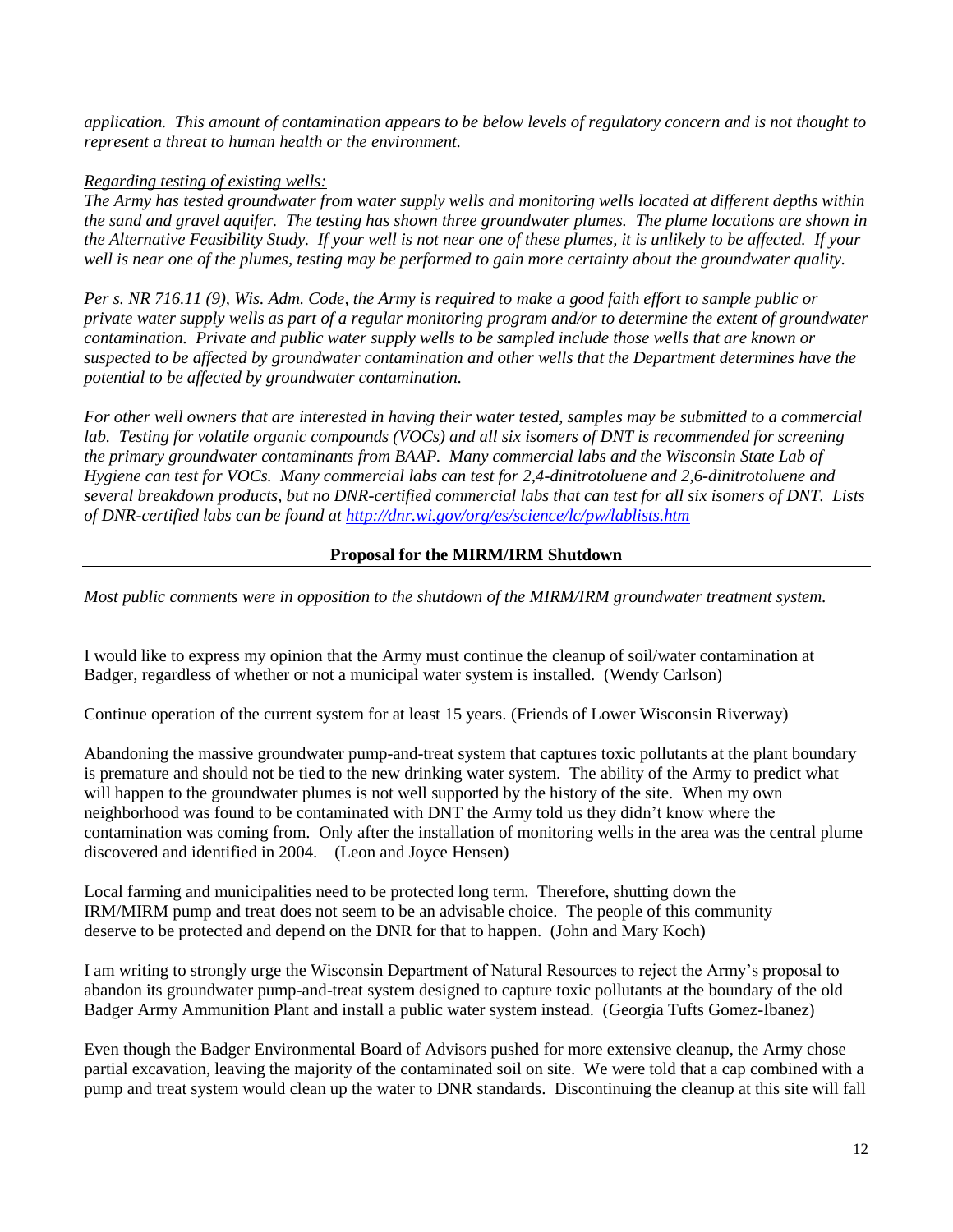far short of this. In a few years, the Army will be gone, but the impacts of partial cleanup will be felt by the surrounding communities for years. (Ken Lins) (\*)

I think it is very premature to consider shutting down the water treatment system. There are too many unanswered questions about conditions we don't know enough about yet. Once the Army leaves it would be relatively impossible to get them back! My lack of faith and trust is because of the historical background and my years on the RAB. I am a clean-up person, not a cover-up person. So is what it is, and we need more study, more research for this contaminated piece of property. And our regulators - DNR, Health, EPA need to regulate and follow the laws we have established. We also don't have enough knowledge of degradation and what some chemical combinations become when they degrade as toxic stew. (Mary Carol Solum) (\*)

I think the military needs to take responsibility for their actions and maintain the groundwater treatment systems. (Jeremy Batson)

My second concern is that we don't have enough information to warrant the cessation of groundwater cleanup. The three contaminated groundwater plumes are not well defined and therefore should not be allowed to naturally attenuate. Hydrogeologist Peter Taglia explained at a March public meeting hosted by Citizens for Safe Water Around Badger that the Army should do more testing of the plumes as they travel to and reach the Wisconsin River, and that they should also test the natural springs near the river. He also suggested that the northeast plume should never be allowed to attenuate naturally since there is a small risk that it could contaminate the new groundwater well for the proposed water district. (Michele Hopp) (\*)

I strongly advocate for the continuation of groundwater cleanup. Please consider the effect your decision will have on local residents, and thank you for the opportunity to voice my concerns. (Michele Hopp)

I am writing in hopes that you will not let the Army get away with not treating the water at Badger Ordinance Works. The US military is supposed to fight other countries not weasel out of cleaning up the messes it makes. The Army whining that cleanup is difficult to do and costly, shouldn't get them off the hook. It doesn't matter what it costs to treat the water: *If* the taxpayers (via the military budget) don't pay for cleaning up the groundwater contaminants now, *we will be paying a much higher amount in our taxes* for the many generations of future Wisconsin citizens who will suffer from medical problems caused by the contaminants irresponsibly left at Badger. Children will be the most susceptible. We will also be dealing with the decontamination of wildlife and fish in the area *and* in all areas downstream in the Wisconsin River and will be saddling the local farmers with yet another hardship. There is no cheap fix. (Marc Thwaits)

In kindergarten we learned to clean up after ourselves, don't you think the DNR has the obligation to force the Army to at least be as responsible as a 4 year-old child? If we bend to pressure, we are lost. Wisconsin will have become a state totally without hope. (Marc Thwaits)

I support the continuation of the currently approved groundwater cleanup remedy. I strongly recommend that you don't allow discontinuation of the pump and treat system. The Army needs to continue clean up until the groundwater is no longer contaminated however long that may take. (Bart Olson)

The data and analyses presented in the AltFS are not sufficient to approve a final remedy for groundwater contamination at Badger. The request for a final remedy should not be approved until additional information is provided that can provide greater confidence that the remedy selected will be protective of human and environmental health. (for Citizens for Safe Water Around Badger by Peter Taglia)

### *Response*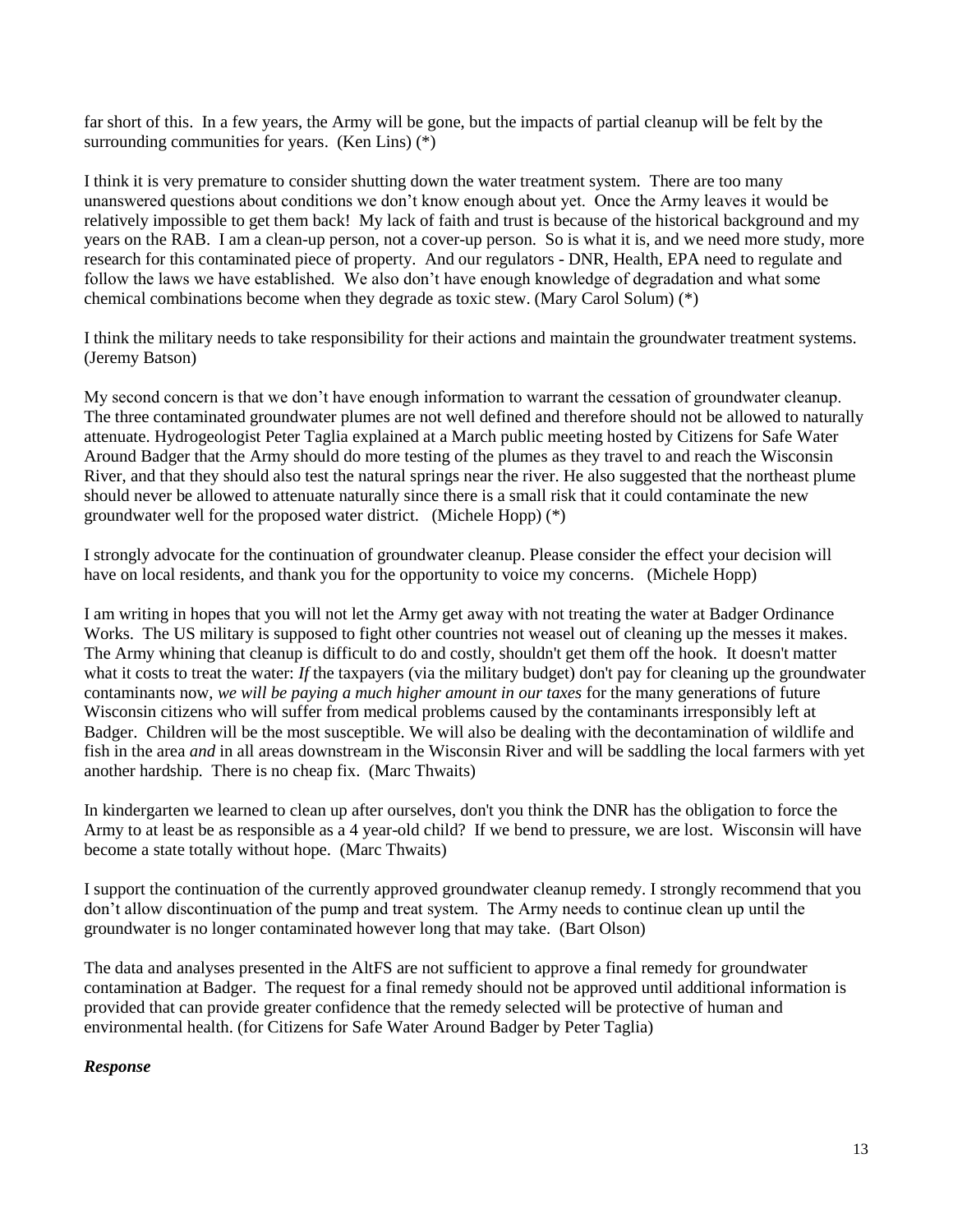*The groundwater treatment system has been in operation for 22 years. The contaminant removal rate has dropped substantially over that time, and according to the Army, has reached the point of diminishing returns. Consequently, the Army believes it is no longer practical to continue operating the system as it is currently configured.* 

*The shutdown of the MIRM/IRM will most likely occur in phases. DNR and Army will need to agree on a plan for the shut-down that includes assurances that the shut-down will not cause adverse long-term effects to downgradient water quality. For instance, the recovery wells on the north (upgradient) end of the plume could be turned off first, so there is still time to capture any unforeseen increases in contamination. However, the Army has yet to provide details of the proposed shutdown, so it is impossible to comment on the specifics of the shutdown. The final approved plan will need to comply with the applicable rules and law.* 

# **Prairie du Sac Municipal Well(s)**

*Commenters expressed concern that the contamination at the site could eventually reach the Prairie du Sac municipal wells, especially Well #3.*

This board will be very involved in the process if public water for the affected properties is the final solution. The extent of the contamination at Badger and what will happen in the future remains unclear. That is why providing public water should not be tied together with discontinuing cleanup at Badger. Natural attenuation of the propellant burning ground plume could leave the Village of Prairie du Sac's water system in jeopardy. (Town of Prairie du Sac) (\*)

The Village requests that the sampling and testing that is consistent with the requirements of the quarterly groundwater sampling program continue for all Village municipal wells. (Village of Prairie du Sac)

Data reviewed indicates the capture zones for the PDS Wells No. 3 an No. 4 extend to the northwest, toward the groundwater contaminant plumes at BAAP. (Strand Associates for the Village of Prairie du Sac)

The recommended remediation plan for the BAAP involves shutting down the groundwater pump and treat system and increase municipal water service in the area. The PDS water service area may increase under this proposed remediation plan. Therefore, that remediation plan should look closely at whether or not the existing PDS wells will be able to provide safe drinking water into the future. (Stand Associates for the Village of Prairie du Sac)

Secondly, the underground plume of contaminated water is close to the Prairie du Sac's well #3. What would happen if this well should become contaminated because the army is no longer running its system to capture at least some of the contaminants? Prairie du Sac has expressed interest in being the municipal water supplier for The Windings subdivision and Merrimac. (Wendy Carlson)

Protect and prevent contamination of existing and future municipal water wells (BAAP Restoration Advisory Board)

Protect and prevent contamination of existing and future municipal water wells (J Peter Mullen, in support of the BAAP Restoration Advisory Board)

Without numerous monitoring wells close to Prairie du Sac, how can it be determined that some of the 3 plumes' contamination has not reached there? Prairie du Sac's Well #3 at 553ft. had a .25 detection of 1,1,1,2,Tetrachloroethane in 2008. If the proposal to eventually shut down the IRM/MIRM after clean water is brought to area homes, what will happen to Prairie and Sauk's wells? Contamination is already past Badger's southern fence, as monitoring wells south of Badger's fence verify. (John and Mary Koch)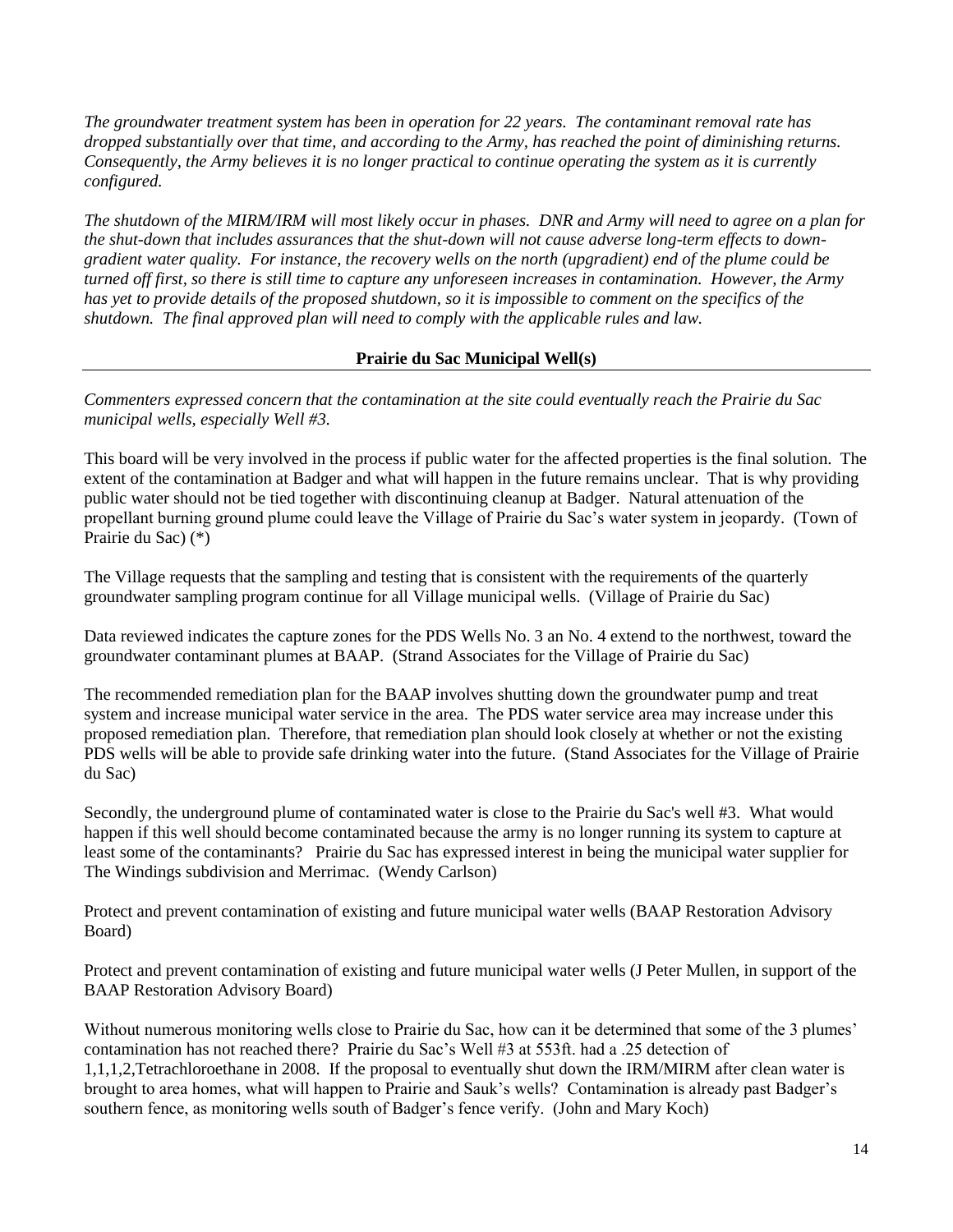While we can't see the contaminated groundwater moving underground, we do know that it is moving towards the groundwater supplying the municipal water to Prairie du Sac. The Army itself predicts that the contaminated plume will head towards Prairie du Sac well #3 if its groundwater treatment system is abandoned. (Georgia Tufts Gomez-Ibanez)

The Alternative FS does not clearly demonstrate that the Village of Prairie Du Sac municipal well #3 would not be affected if the IRM/MIRM is "phased out". The burden of proof should rest with the Army to reasonably demonstrate that no potential for contamination of public drinking water exists for the recommended alternative.

- There is a lack of geologic control along the axis of A-A<sup>'</sup> between the monitoring cluster north of the Village of Prairie Du Sac and municipal well #3.
- There is no discussion about the zone of influence or cone of depression in the water table from municipal well #3
- There is no correlation shown from the lithologic logs of municipal well #3 and the control wells along the A-A' axis that demonstrates the aquitard referenced to the north actually still exists in this area. Furthermore, the report states on Page 9 that "The sand and gravel aquifer and the Eau Claire are unconfined to semi-confined and possibly hydraulically connected." This contradicts the conclusion that there is no potential health and safety issue relative to public water supply
- Figures #23 and #25 don't appear to correlate where the A-A' and D-D' axis meet. The figure for the A-A' axis shows the PBG contamination plume extends into the top of the Eau Claire sandstone while the figure at the D-D' axis shows it does not at the same point of intersection.
- There is no modeling of what the PBG plume would look like under a natural attenuation approach with the IRM/MIRM turned off.
- There is no timeline associated with the "phased shut-down" of the IRM/MIRM and no criteria identified under which the shut-down plan would be evaluated. (Chris Hanson)

A thorough investigation of the risk of contaminated groundwater from the Propellant Burning Grounds entering the Prairie Du Sac well #3 is needed to ensure that human health is not threatened by this pathway. (for Citizens for Safe Water Around Badger by Peter Taglia)

# *Response*

*The closest BAAP-related groundwater contamination to the Village of Prairie du Sac is the propellant burning ground plume. Additional monitoring will be performed to check for trends in plume behavior and concentrations. The adequacy of the monitoring network, especially as it relates to the Prairie du Sac municipal wells will be evaluated as part of the natural attenuation monitoring plan.*

# **Natural Attenuation**

*Comments on natural attenuation indicated that the public is not confident in natural attenuation as a remedy, is uncertain about the evidence demonstrating natural attenuation, thinks that natural attenuation will take too long, and feels that natural attenuation does not meet the Army's responsibilities for an adequate cleanup.*

### **Public Acceptance**

This board will be very involved in the process if public water for the affected properties is the final solution. The extent of the contamination at Badger and what will happen in the future remains unclear. That is why providing public water should not be tied together with discontinuing cleanup at Badger. Natural attenuation of the propellant burning ground plume could leave the Village of Prairie du Sac's water system in jeopardy. (Town of Prairie du Sac) (\*)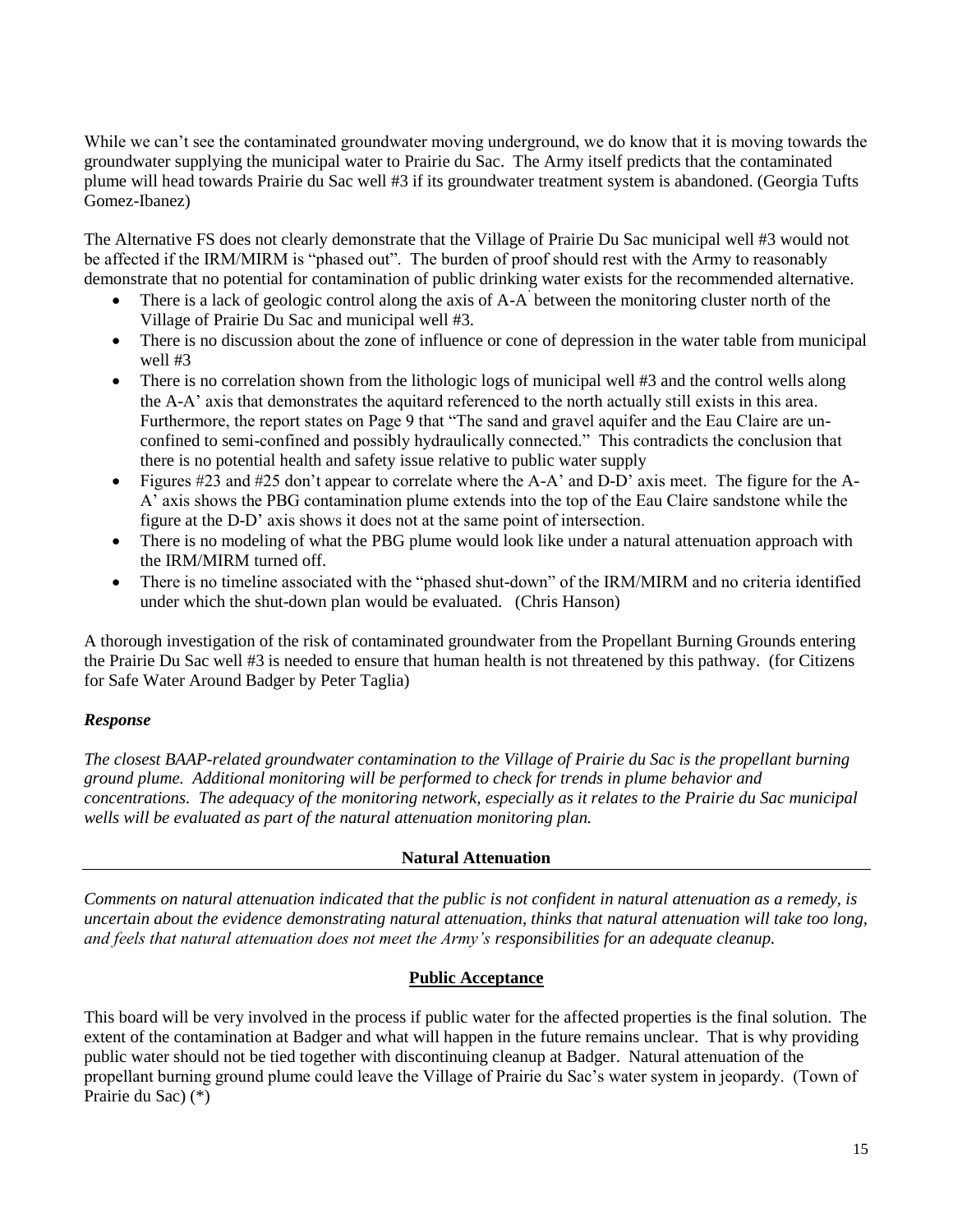I understand that the military proposes to build a rural water system, but only if it is allowed to abandon a massive groundwater pump-and-treat system that captures toxic pollutants at the Badger Army Ammunition Plant. This is a great way for the Army to evade its duty and "sweep the dust under the rug" so to speak – if only it were simply dust! (Margaret Welke)

Thirdly, it is just plain WRONG to leave so much contamination in place. I think deep down we all know that. (Wendy Carlson)

I want clean up, not cover up. A day's worth of war in Iraq is far more that what would cost to do the proper cleanup. (Mary Carol Solum)

Monitored Natural Attenuation: I do not believe this is a feasible alternative for decades. We need to know what is happening with the "plumes", the ground water and the aquifer. How long would it be before the "plume" reaches the Prairie du Sac wells? (where we would most likely be getting our "clean" water from) There are still too many contaminates entering Lake Wisconsin and the environment. These need to be monitored and controlled. (Pamela Wilhelm) (\*)

I am not in favor of the abandonment of the current toxic treatment system because this does not "clean up" the site!! While it does create a remedy for those who will receive their water from the new public system, it still allows the current pollution to continue unchecked. Pollution can continue to adversely affect local communities such as Prairie du Sac, the Lower Wisconsin River, and other rural areas and wetlands for miles around the plant. (Susan Goldman)

It would be a travesty of the highest order if we are willing to "settle" for a new water system while allowing the pollution problem to pass unchecked into the future, possibly causing further, irreparable harm. (Susan Goldman)

### **Uncertainty and Evidence**

I think it is very premature to consider shutting down the water treatment system. There are too many unanswered questions about conditions we don't know enough about yet. Once the Army leaves it would be relatively impossible to get them back! My lack of faith and trust is because of the historical background and my years on the RAB. I am a clean-up person, not a cover-up person. So is what it is, and we need more study, more research for this contaminated piece of property. And our regulators - DNR, Health, EPA need to regulate and follow the laws we have established. We also don't have enough knowledge of degradation and what some chemical combinations become when they degrade as toxic stew. (Mary Carol Solum) (\*)

I have little faith in capping (Sauk Co. landfill) and feel a 5-yr inspection schedule is way too long between inspections. We assume this technology is safe but it hasn't been used long enough to consider it the safe solution as far as I am concerned. I do not like ugly surprises. There are too many areas left with institutional controls (skull and crossbones) – signs and fences. Our land was pristine when the Army arrived – it should be left that way. So it is their responsibility to clean it up in every sense of the word. We spend more daily on our wars than it would cost to do a proper cleanup and that's a sad reality. (Mary Carol Solum) (\*)

Do not accept the premature offer from the Army that would trade a municipal system for shutting down other groundwater cleanup remedies. There are too many unknowns – cost of water to farmers, future migration of the plumes. Too little, too soon. (Margaret Lahti)

Badger/Army efforts have not been able to stop the plumes, in fact very little of the contaminants are being contained, etc., etc., so if nothing else can be done to stop the environmental hazards, why delay setting up the new municipal water system? (Paul Weum) (\*)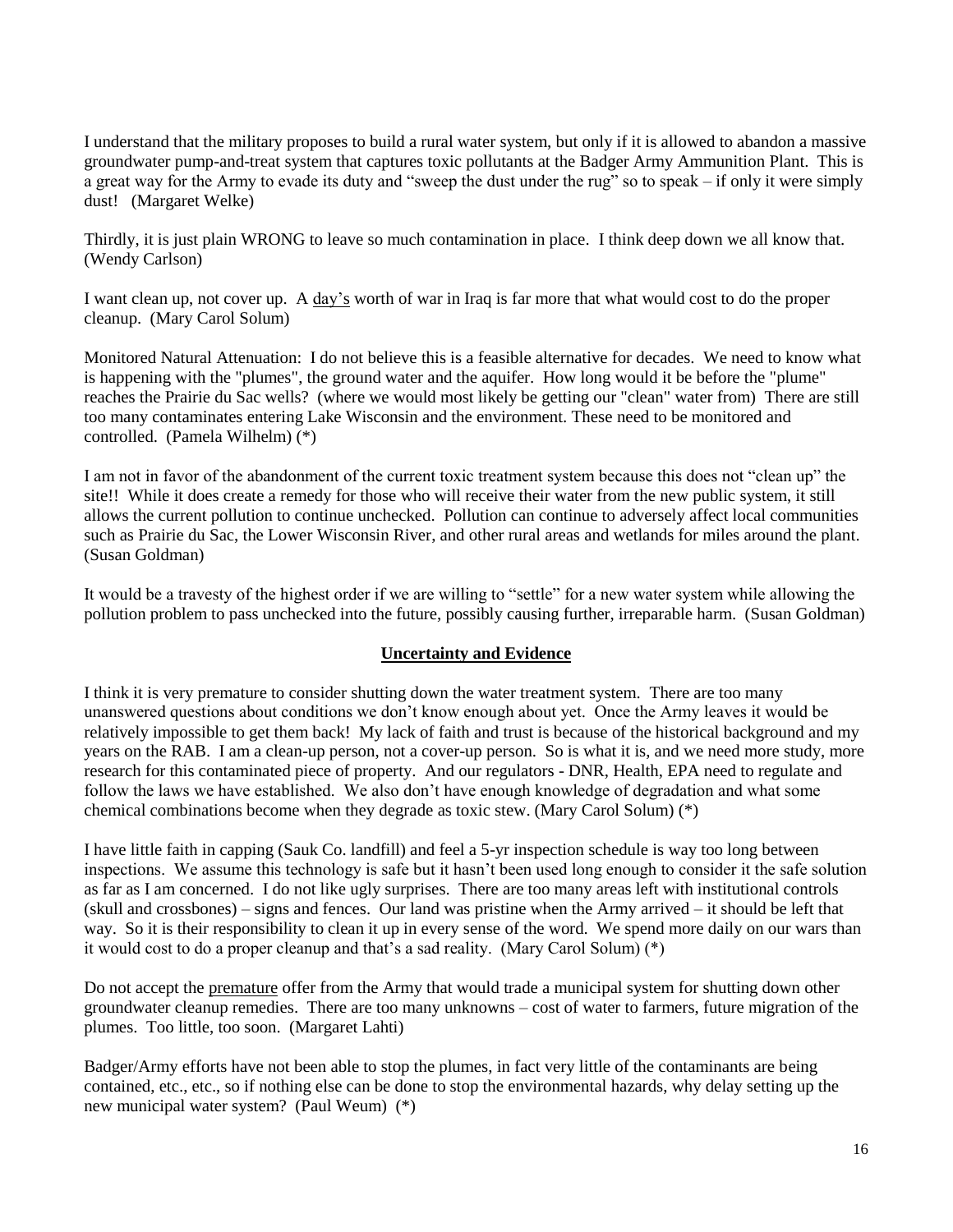It appears that natural attenuation may be the best alternative for the Deterrent Burning Ground and Central plumes, but it is not clear to me from the data in this report, that the municipal water supply for the Village of Prairie Du Sac is protected under the same scenario and hence, an alternative that would allow the Army to reduce/eliminate monitoring on the northeast and east areas while retaining the IRM/MIRM until further analysis of the southern area should be considered. (Chris Hanson)

My additional comment is related to the information that was shared with the Restoration Advisory Board (RAB) at its most recent meeting on April 2, 2012 regarding the DNR's criteria for closure when the DNR is considering Monitored Natural Attenuation (MNA) as an approach to contamination resolution. At that meeting, it was stated that a "stable or receding plume" is a criteria for closure when MNA is being considered. In reviewing the revised Alternative FS, it is apparent that there is no modeling of what the propellant burning ground (PBG) plume would look like once the IRM/MIRM is turned off. Given that there is no characterization of how that plume would act in the future, it does not appear that the DNR can meet the "stable or receding" criteria for closure of those areas affected by the PBG plume. I would recommend that the DNR request the Army conduct some modeling to characterize the stability and movement of the plume after the IRM/MIRM are turned off before making a final decision regarding the feasibility of the Groundwater Remedial Strategy. (Chris Hanson) (\*)

In addition I think it is far too early to make this decision as the Army is not sure of exactly where the plumes are migrating off the plant. (Bart Olson)

What assurances do we have that attenuation is actually occurring and that concentrations will decline once treatment has been terminated? A review of groundwater monitoring data suggests either attenuation or dilution based on declining maximum and mean concentrations of trichloromethane, trichloroethylene and tetrachloromethane from Well PBM-9903C to Well SWN-9103C to Well PBM-9001D closest to the river. However, the proposed trend of attenuation is questionable at Well PBM-9903C (Figure 1) due to cyclical fluctuations (poor fit) and unlikely at Well SWN-9103C (Figure 2) and at Well PBM-9001D (Figure 3) with some contaminants apparently increasing. This point was actually acknowledged in the "Revised Alternative Feasibility Study Groundwater Remedial Strategy" document on pages 26 and 27. (Friends of Lower Wisconsin Riverway)

I also question where this natural attenuation is supposed to occur. To the river way or the Village of Prairie Du Sac municipal water system? The Wisconsin River, Lake Wisconsin and Gruber's Grove Bay are already on an "Impaired Waters" list with metals, mercury, elevated phosphorus and PCBs affecting aquatic quality/toxicity and contaminating fish tissue. (Leon and Joyce Hensen)

How the plumes of contamination currently behave and how they will behave once remediation ends is not well understood. (Mary Zenker)

Based on a review of the AltFS, the Army does not provide justification for selecting MNA as an appropriate final remedy for groundwater contamination at Badger and, in addition, too much uncertainty remains regarding potential threats to human and environmental health to select a final remedy at this time. (for Citizens for Safe Water Around Badger by Peter Taglia)

Selection of MNA as a final remedy for groundwater contamination can be an appropriate approach that recognizes natural processes can reduce human and environmental exposure, but the key question posed by the AltFS is whether MNA is appropriate for Badger. Based on the criteria used by the DNR and described in the AltFS (quotations below), the answer in this case is no, for the following reasons:

"Are the contaminant plumes stable and does the potential exist for the environmental conditions that influence plume stability to change over time?" The plumes at Badger are not stable and insufficient evidence has been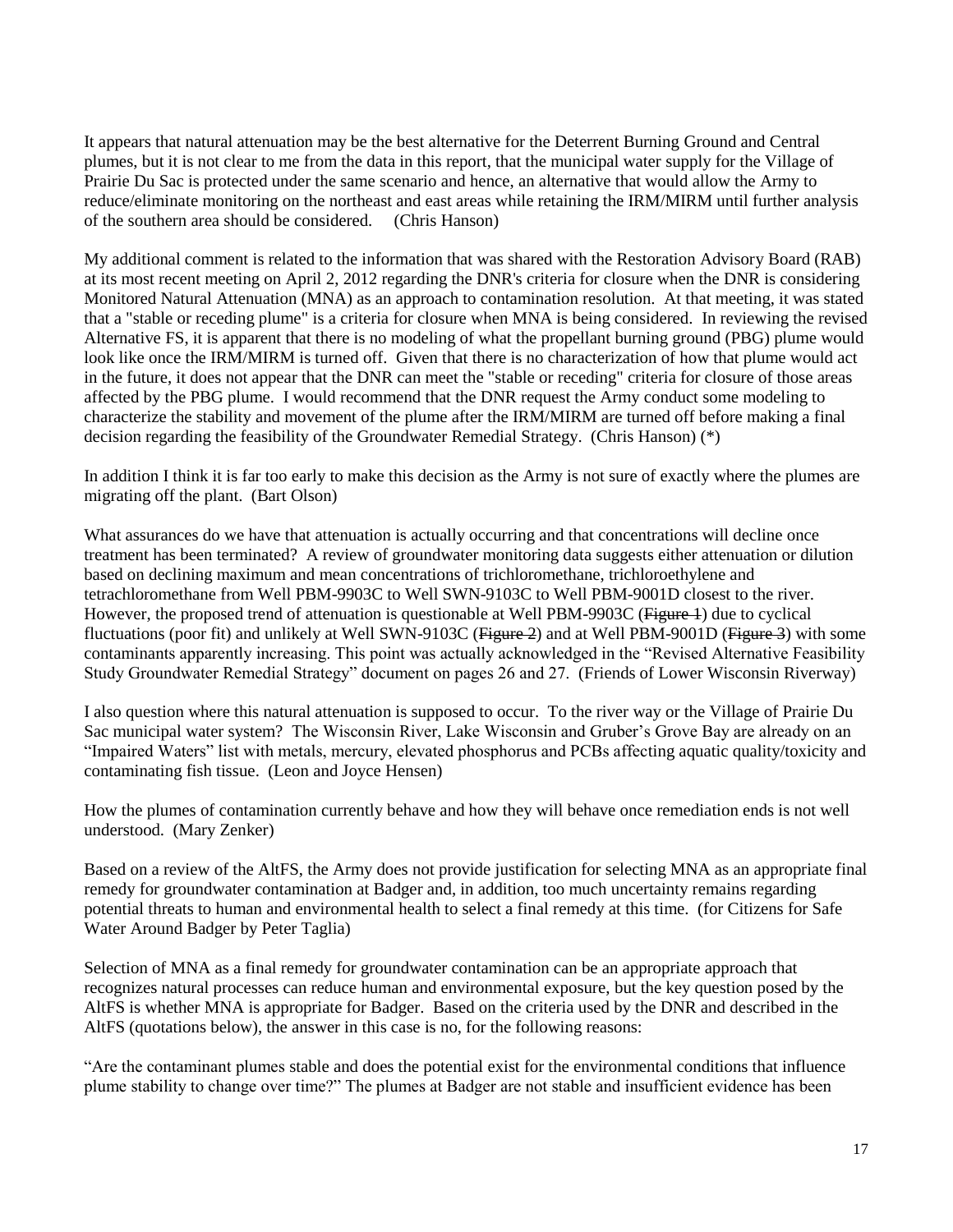presented to evaluate the potential that environmental conditions at Badger identified in previous investigations will not influence the plumes in the future.

"Could human health, drinking water supplies, other groundwater, surface waters, ecosystems, sediments, air, or other environmental resources be adversely impacted as consequence of selecting MNA as the remediation option?" The selection of MNA as the remediation option may adversely impact human and environmental health in a multitude of ways at Badger and, again, insufficient evidence has been presented to demonstrate that current contaminant plumes are not impacting environmental resources, much less the potential future impacts from these unstable plumes. (for Citizens for Safe Water Around Badger by Peter Taglia)

The AltFS admits that the plumes are only "relatively" stable and "fluctuations in the concentrations of contaminants within the plumes occur," but still incorporates MNA into all three alternatives presented for final remedies of groundwater contamination at the site. The Alt FS also claims that "all three of the sources of the contaminant plumes have been adequately investigated and remediated," a finding directly contradicted by the correction and clarification letter from the Army dated February 2, 2012 that revised the estimated quantity of DNT in the soil beneath the PBG cap upwards by a factor of 10 (a total estimated mass of 34,810 pounds instead of 3,481 pounds), indicating that the estimated mass of DNT remaining in the source area is approximately 50 times greater than the estimated mass in the current plume instead of five times greater. Given the variable concentrations of the DNT plume from the PBG, with high concentrations still present in groundwater below the source area, and the insufficient investigation of the ultimate fate of this plume (including but not limited to the lack of surface water discharge sampling, lack of a thorough evaluation of the risk of PBG groundwater contaminants entering the shale zones at the top of the Eau Claire formation and the uncertain risk to Prairie Du Sac municipal well 3), MNA is not an appropriate final remedy to address this contaminant plume. (for Citizens for Safe Water Around Badger by Peter Taglia)

What isomers of DNT were analyzed under what laboratory detection limits to produce the source area soil and groundwater analytical results presented in the AltFS? Both recent (2010) and historical data is presented in the AltFS to establish the appropriateness of monitored natural attenuation, but the information does not clearly identify what DNT isomers were used to calculate "total DNT" concentrations or the limits of detection and quantification from the laboratory performing the analyses, and how these limits changed over time. Page 22 of the AltFS notes that "SpecPro laboratory's current limit of detection (LOD) for all DNT isomers is 0.015 µg/l" but does not indicate the earlier LOD. This data is important to assess if the proposed final remedy of monitored natural attenuation is appropriate. (for Citizens for Safe Water Around Badger by Peter Taglia) (\*)

Why are there no graphs of the concentrations of DNT over time in the propellant burning grounds where concentrations are currently highest? The concentration data from the source area such as the different depth intervals at the PBN-8202 nest do not show consistent trends. Graphs, data and interpretation for this and other wells in the propellant burning grounds are needed to evaluate if the criteria for MNA are met for DNT. (for Citizens for Safe Water Around Badger by Peter Taglia)

What are possible explanations for the high concentrations of DNT found in the source area at the deterrent burning ground as shown on Figure 34? There also may be evidence of pulses of higher concentrations resulting from changes in the hydrology. In either case, this data raises questions about the long-term continuation of this plume. (for Citizens for Safe Water Around Badger by Peter Taglia)

The selection of MNA as a final remedy is not justified under the criteria presented. MNA is not appropriate as a final remedy at Badger because the groundwater plumes are not stable, source areas are not fully characterized and the ultimate fate of the groundwater plumes has not been shown to be protective of environmental resources either currently or in the future. (for Citizens for Safe Water Around Badger by Peter Taglia)

# **Responsibility**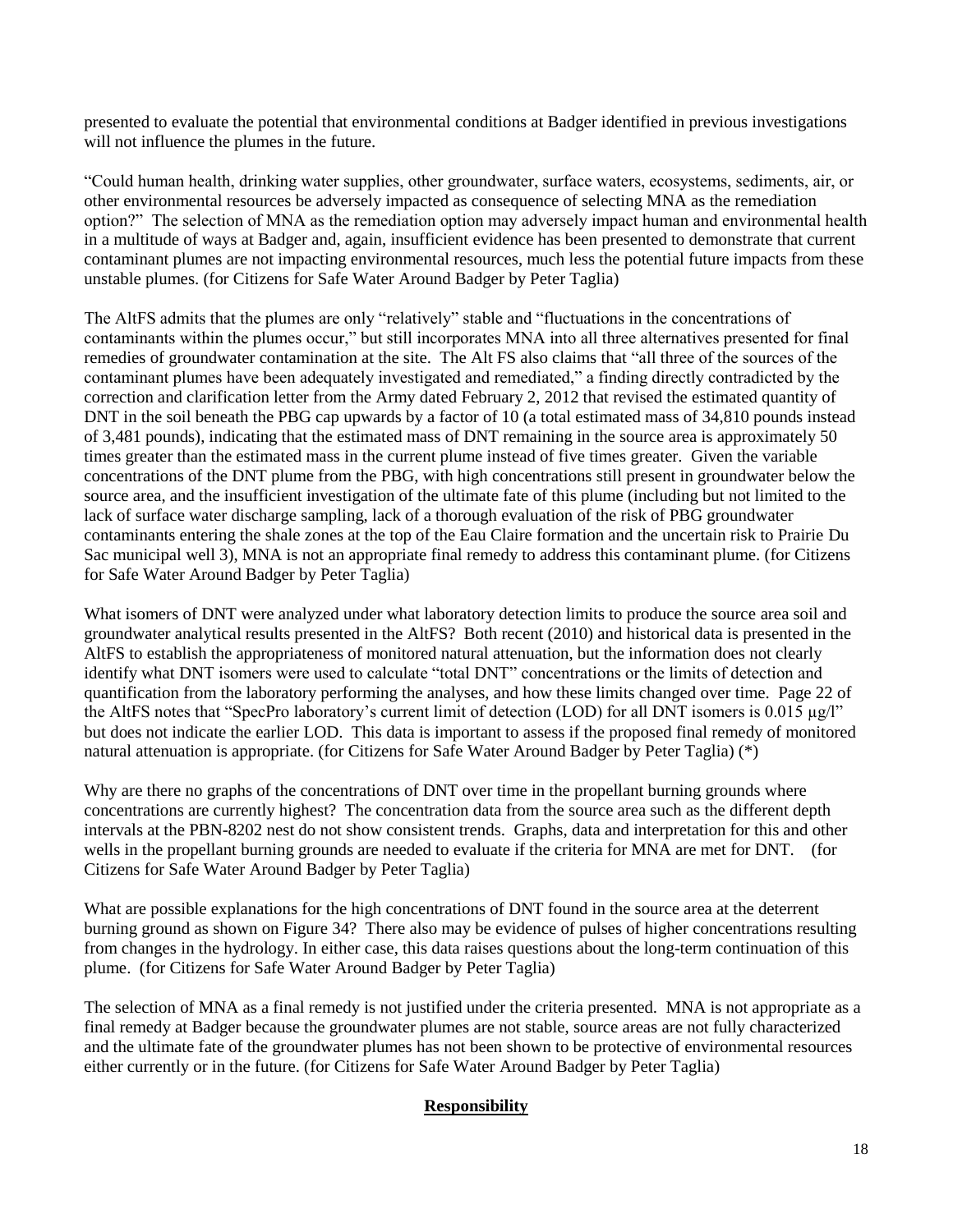Pursuant to State Statute 292.12(1)(d), a "Remedial action" means action that is taken in response to a discharge of a hazardous substance and that is necessary to restore the environment to the extent practicable and to minimize the harmful effects of the discharge to the air, lands, and waters of this state. Pursuant to Administrative Code 700.03 (48), "Remedial action" means those response actions, other than immediate or interim actions, taken to control, minimize, restore or eliminate the discharge of hazardous substances or environmental pollution so that the hazardous substances or environmental pollution do not present an actual or potential threat to public health, safety or welfare or the environment. The term includes actions designed to prevent, minimize, stabilize or eliminate the threat of discharged hazardous substances, and actions to restore the environment to the extent practicable and meet all applicable environmental standards. Examples include storage, disposal, containment, treatment, recycling or reuse, and any monitoring required to assure that such actions protect public health, safety and welfare and the environment. Does the preferred remedy meet the all requirements of a "remedial action"? If not, what are the potential implications? Are there other alternatives that could better meet the requirements of a remedial action? (Citizens for Safe Water Around Badger) (\*)

Please make sure the Army continues to monitor the water quality. The groundwater modeling reports have been inconsistent, so we can't predict what will happen. We cannot assume anything. (Rick and Cindi Kekula)

Please make sure the Federal Government cleans up the pollution regardless of the water wells or municipal water. Private sector would be required to do this. (Rick Kekula)

Municipal water is one solution to clean drinking water, I believe that the Army still has a definite duty and responsibility to comply with groundwater standards. Continued active cleanup is necessary both to protect human health and property value, and to restore groundwater resources that sustain our wetlands, springs, fisheries, and surface water in accordance with the requirements of NR 720.11 and NR 720.09 of the Wisconsin Administrative Code. (postcard received from nine people) (\*)

The Army should not be let off the hook, until the groundwater is mediated to the compliance levels as set by the EPA for safe levels for drinking. As with the mining bill....Wisconsin's environment should be more important than \$\$ dollars. Take a stand and make the Army continue the cleanup. (C. Hamm)

I feel very strongly that the WDNR needs to take a stronger stance on groundwater issues and consider the importance of their regulatory responsibility. It is time to set higher standards on groundwater quality and to protect the health of humans and wildlife. The military should be held accountable for the contaminated groundwater at the Badger Army Ammunition Plant and keep in place the groundwater treatment system to restore groundwater and prevent contamination from entering rivers, wetlands and natural springs regardless of costs. It is important for the military to take their responsibility seriously and clean up and solve the environmental problems that their actions have caused. Solvents and explosives need to be removed from the groundwater and not allowed to flow into the lower Wisconsin riverway. Monitoring contaminated plumes from the site is quite a low standard; lets clean up the mess and set a model for future groundwater issues around the state. (Jeremy Batson)

Just because it's the Army they need to be held at the same high standard anyone else would be. (Mary Carol Solum)

Politics should not enter in. The laws are the laws and the Federal Government should be setting the example – Badger is not the only Army/Military contaminated mess – maybe the worst, but not the only one. We need to see the highest standard for cleanup possible and insist on it! (Mary Carol Solum) (\*)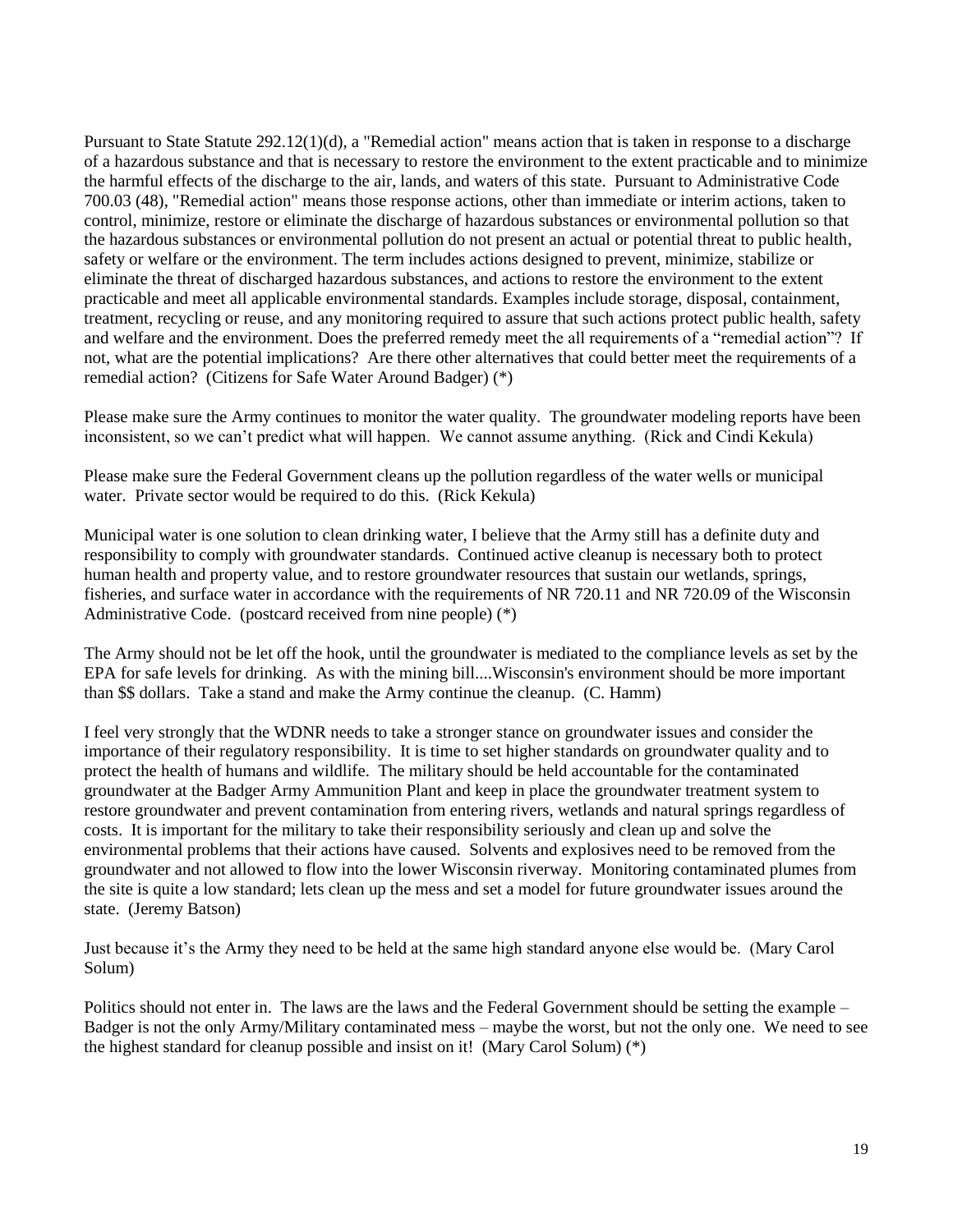Achieve prompt compliance with all federal and state environmental regulations, including Wisconsin's Groundwater Enforcement Standards and Drinking Water Health Advisories, and discourage exemptions and noncompliance (BAAP Restoration Advisory Board)

I want to make sure that cleanup achieves compliance with Wisconsin's Groundwater Enforcement Standards and Health Advisory Levels for Drinking Water. (Margaret Welke)

Cleaning up the groundwater contamination is the only long-term solution to ending increased or ongoing discharges to the Lower Wisconsin Riverway, wetlands, springs, other surface water, homes and farms. (Andrew Hanson)

The DNR should require the Army to BOTH comply with groundwater quality standards AND provide clean drinking water to protect human health and the environment. (Leon and Joyce Hensen)

I really think that the DNR needs to hold the Army's feet to the fire to continue cleaning the ground water and monitoring the plumes even after building the safe water system. Since no one really knows everything that has been dumped on the area, I think that it is important that this situation be monitored to understand what is happening. I would hate to see further major issues arise in 5-10 years after the Army has walked away. I think that this is especially important as it appears that everyone agrees that the plume eventually hits the Wisconsin River and could have major impact on that resource should contamination continue or escalate. (Roger Heidenreich)

I just don't understand why the Federal Government isn't held to the same standards as what a private sector party would be. (Ronald and Andrea Grosse)

The DNR issued an order for further remediation and then apparently withdrew the process and is now taking this public comment, after being aware that this DNT can cause Kidney problems along with other health related issues, I am gravely concerned for my son's health, as he must live with us as caretakers and he has had Two Kidney transplants to date and now the second one is failing, his health is a Major concern for our family and this could ultimately cause us to move from the area which we truly love, As standards are developed I don't understand why there not enforced? (A very concerned parent) (\*)

I want to express my support for the position of CSWAB regarding Badger pollution. I live on Lake Wisconsin, east of the ground water pollution. I should add that I am a conservative and very mindful about wasting government money.

I believe that the government (army) should be held to the same standards as the citizens. When my elderly mother needed to enter assisted living I was tasked with selling her home. One of the first questions the realtor asked was if there were any buried oil tanks on the property. The home was heated with gas, but I recalled that as a child an oil truck arrived regularly to fill a tank. After some probing I located the tank. I called a plumber friend of mine to dig it up and dispose of the tank. He explained that this could only be done by a certified removal specialist in the presence of a state inspector. Moreover, if the tank had leaked (considered likely) my mother would be liable for the removal of contaminated soil, even if the contamination extended under a neighbor's garage. My mother had very limited assets, but the liability was unlimited. Fortunately the tank had not leaked. Fortunately for the state as well. My mother was able to retain enough of her assets to pay for assisted living and never had to apply for state welfare.

I think it's entirely fair and reasonable that the Army be held to the same standard of liability that applied to my elderly and helpless mother. (Thomas McWilliams)

Eliminate Risks to People and the Environment

Value 2, Criterion 2.3 of the Badger Reuse Plan stipulates that "the final level of cleanup should not restrict future use and pose no risk to people or the environment, including soil, water, air, and biodiversity."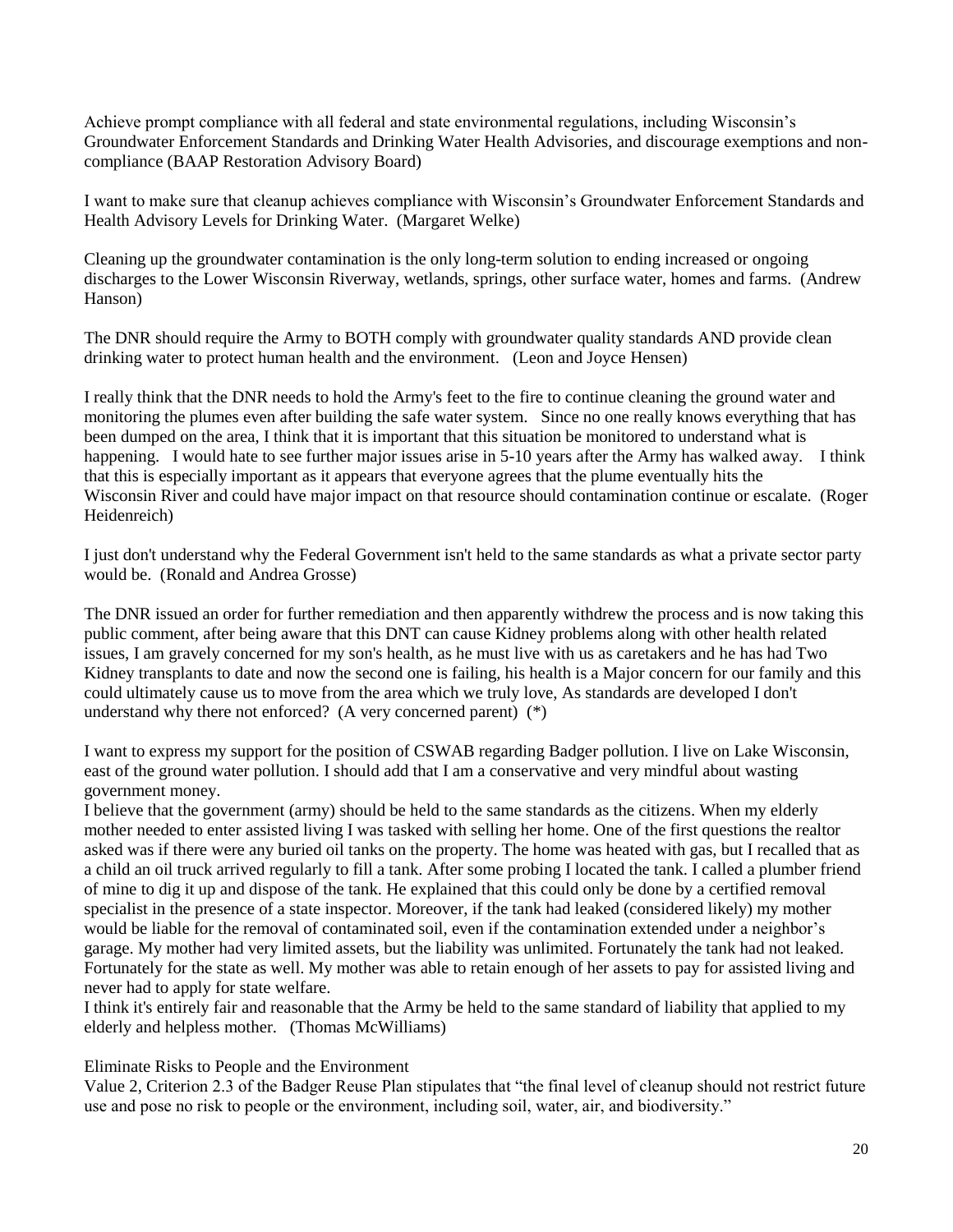The groundwater contamination solution should:

-prevent potential human exposures to groundwater contaminants through ingestion, inhalation, and dermal contact

-protect and prevent contamination of existing and future municipal water wells

-prevent further contamination of lakes, streams, rivers, wetlands, natural springs, and aquatic ecosystems -prevent the movement of contaminants to groundwater

-achieve prompt compliance with all federal and state environmental regulations and public health standards, and discourage exemptions and non-compliance

-and will not compel the public and affected residents to choose between the offer of municipal water and environmental quality where they live, work and play. (Badger Oversight & Management Commission)

…achieve prompt compliance with all federal and state environmental regulations, including Wisconsin's Groundwater Enforcement Standards and Drinking Water Health Advisories, and discourage exemptions and noncompliance (J Peter Mullen, in support of the BAAP Restoration Advisory Board)

I believe the Army is going to walk away from the responsibilities of a complete cleanup and is thumbing their nose at the state, the written environmental laws, environmental ethics, and the safety of Wisconsin. This would not be a first. Consider the many times the Army has said things are now 'OK' and that was not the case. (Donna Schmitz)

If the DNR is to accept the natural attenuation approach, it is necessary to condition the approval such that the monitoring criteria are clear and the consequences (i.e. regulatory action) based on the feedback from the monitoring are identified to the Army and the public. (Chris Hanson)

The DNR's February 13, 2012 preliminary determination of feasibility appears to focus primarily on its regulatory obligation to public drinking water safety but does not address the broader responsibility to minimize environmental degradation. (Chris Hanson)

I believe deeply that the Army has a responsibility to clean up the contamination at Badger completely enough to comply with Wisconsin's Groundwater Enforcement Standards and Health Advisory Levels for drinking water. I am asking the DNR to require the Army to do so. (Georgia Tufts Gomez-Ibanez)

I am appreciative of the Army being concerned about our drinking water, but we are concerned about more than just that. What about all the groundwater that is being used for other things than drinking? (Marge Hill)

# **Time Frame**

The Alternative FS references that natural attenuation will remediate the groundwater within a "reasonable period of time" in several places, but does not provide a model or estimate of what that time actually is. In addition, the DNR has stated it would require additional monitoring of the natural attenuation approach, but does not specify the nature of that monitoring nor the criteria that would be used to evaluate the monitoring results. Based on the transport equations in the report, it would take approximately 60 years for a molecule of contaminant to move from the PBG area to the Wisconsin River, but the report does not estimate the total flushing time anticipated under the natural attenuation approach, given the variables in soils, geology, etc. Based on my past experience and the likelihood that DNT would be the slowest to move, total flushing time for contaminants from the PBG could be at least 100 years. (Chris Hanson)

If the pump and treat system is shut down at the P.B.G. contaminated water will continue to flow under my land for generations to come. My grandchildren might live long enough to see the end of the problem. (Ron Lins)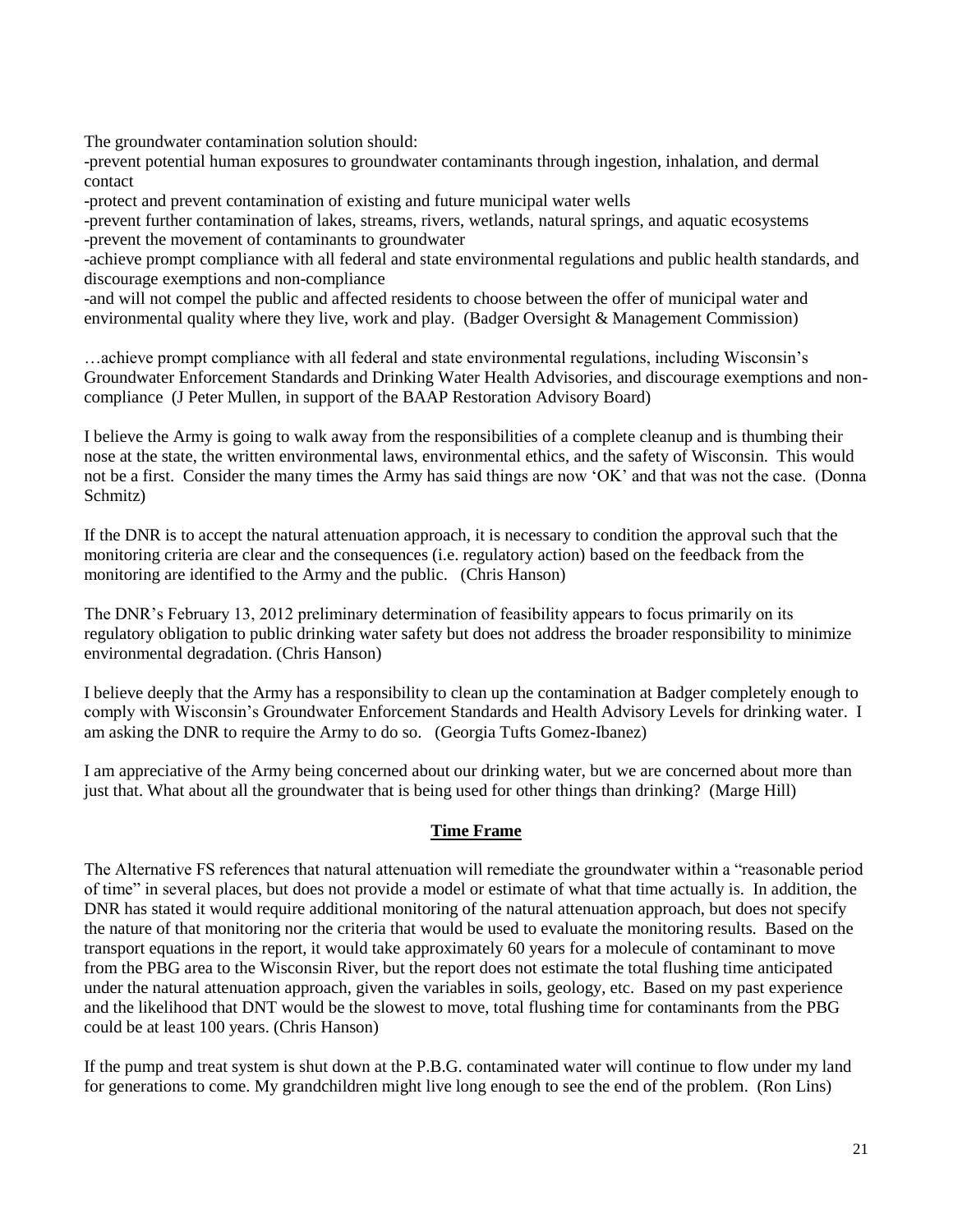It is very important that the DNR does whatever it can to enforce active environmental restoration at Badger within reasonable means. The Army needs to take responsibility to clean up the mess it has created. Our future generations should not have to live with the effects of this contamination whether it be in the surface water, ground water, soil, or air. There needs to be a long-term solution before the Pump and Treat system is shut down. (Marge Hill)

If you consider when Badger stopped production, natural attenuation, has been in process for between 45 and 65 years---AND if it worked throughout that length of time, why do we still have so much contamination at the levels it is still being found? In readings from Los Alamos and the University of Iowa, they mention bioremediation being done at Badger for DNT contamination—that is the only way to break it down once it is below the surface and especially in water, where it is easily carried along without naturally breaking down. The Iowa study indicates the start of the project at Badger in 2001….and the results are still alarming in 2012 with high concentration of total DNT still existing at Badger. (John and Mary Koch)

# *Response*

*The use of natural attenuation at this site will follow the same regulatory pathway that has been successfully used at other cleanup sites in Wisconsin. The groundwater plumes will need to meet the requirements of ch. NR 726,*  Wis. Adm. Code for the site to be considered for case closure. The Department will assure, and the Army will *have to demonstrate that natural attenuation, as a final groundwater remedy, is protective of human health and the environment. The Army must have a work plan approved in order to monitor and demonstrate natural attenuation at, and down-gradient of, the site. That plan is expected to be submitted by Army to DNR within the coming year.*

### **Soil Cleanup and Contaminant Source Control**

*Comments on soil cleanup and source control measures are related to the probable success of natural attenuation as a final remedy.*

NR716.11 (3) (a), Wisconsin Administrative Code, states that responsible parties must "Determine the nature, degree and extent, both areal and vertical, of the hazardous substances or environmental pollution in all affected media." (Wisconsin Wildlife Federation)

Prevent the movement of contaminants from soil to groundwater (BAAP Restoration Advisory Board)

Prevent potential human exposures to groundwater contaminants through ingestion, inhalation, and dermal contact (BAAP Restoration Advisory Board)

Are the remedies at the PBG and DBG working and stopping subsurface soil contamination from moving to groundwater? (Citizens for Safe Water Around Badger email)

What percentage of subsurface contamination has reached groundwater already and what percentage remain (at DBG and PBG)? (Citizens for Safe Water Around Badger email)

How high might groundwater contaminant levels rise (worse case scenario) at DBG and at the PBG in the future? (Citizens for Safe Water Around Badger email)

Prevent the movement of contaminants from soil to groundwater (J Peter Mullen, in support of the BAAP Restoration Advisory Board)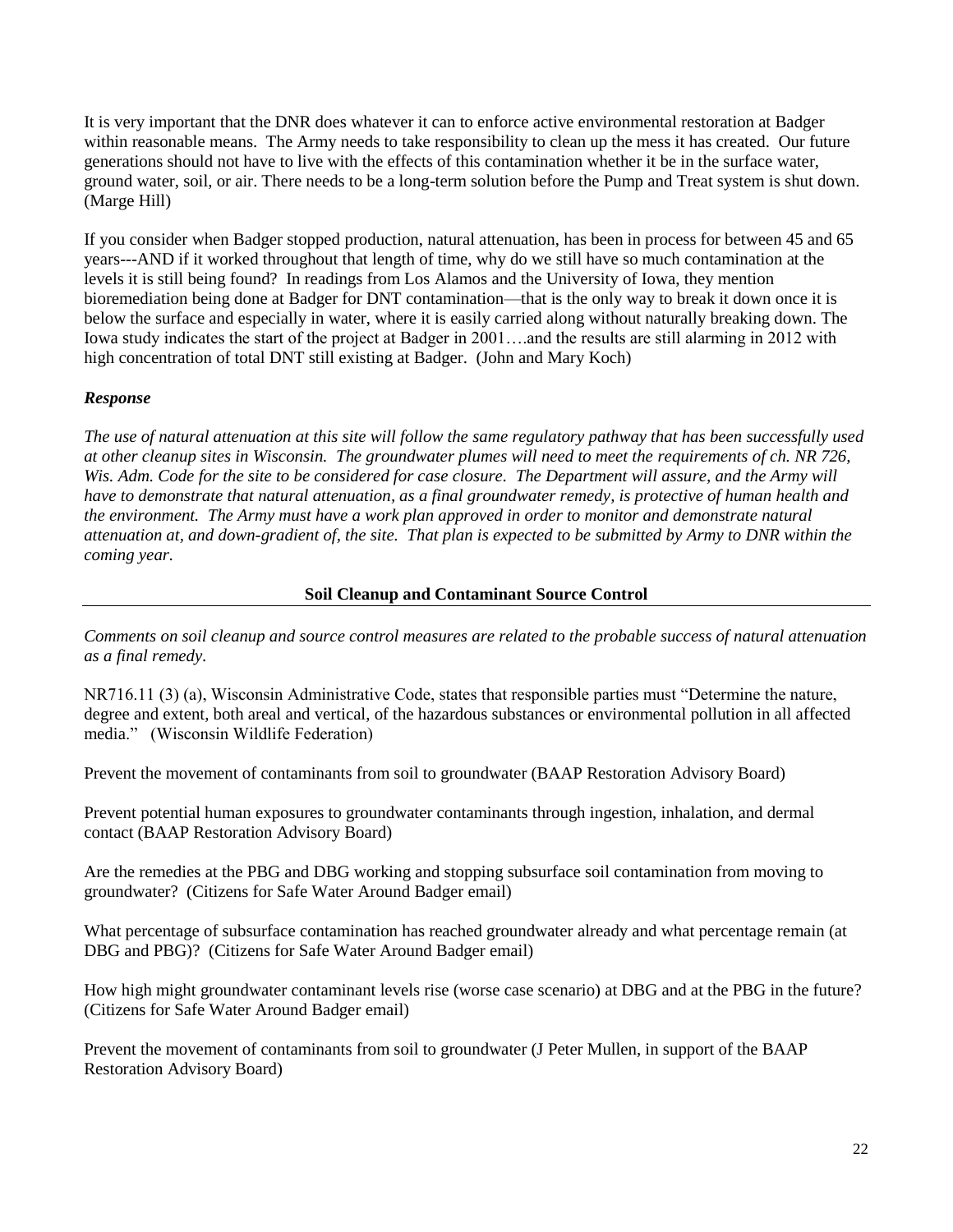Prevent potential human exposures to groundwater contaminants through ingestion, inhalation, and dermal contact (J Peter Mullen, in support of the BAAP Restoration Advisory Board)

I don't think the water system should stop the clean-up of the pollutants to the river or the chance that it will affect the village of Prairie du Sac's water wells. During the late 60's I worked at BAAP and I don't think the Army has identified all of the sources of contaminants in the plant. (Charles Wilhelm)

DNT'S (dinitrotoluenes) - Consistent with the Badger Reuse Plan, we are writing to support the WDNR's September 15 request for actual field data and a science based assessment of ecological and environmental health risks posed by all six forms of the carcinogenic explosive DNT found in soils at Badger Army Ammunition Plant. (Wisconsin Wildlife Federation)

According to the Wisconsin Division of Public health, DNT can affect the blood, nervous system, liver, kidneys, and male reproductive system in both humans and animals, and is a suspected human carcinogen. The 2,3-DNT isomer has not been shown to biodegrade and no studies have been conducted to demonstrate that 3,4-DNT, 3,5- DNT, or 2,5-DNT will biodegrade in soils or groundwater, according to scientists with the U.S. Air Force research laboratory. (Wisconsin Wildlife Federation)

To date, soil testing at Badger has included only two out of the six isomers of dinitrotoluene (DNT): 2,4-DNT and 2,6-DNT. Soil testing for all six isomers of DNT, where DNT is a contaminant of concern, will help assure that the Army determines the nature, degree and extent of hazardous substances or environmental pollution in all affected media. This additional testing requirement will aid in the evaluation of potential direct contact risks by humans, fish and wildlife. It will also identify possible sources of leaching of DNT to groundwater, and will verify the relative ratios of DNT isomers in soil at the facility. (Wisconsin Wildlife Federation)

We do not find it necessary for WDNR to wait for the establishment of EPA guidance on appropriate DNT levels at Badger. This only unnecessarily delays the obvious need to check Badger lands for all forms of DNT contamination. It may take EPA more than a year to provide a report with guidance on this matter and in the meantime the Army may conclude its job is done and leave. There is a clear need to require the Army to act now. (Wisconsin Wildlife Federation)

If the additional isomers of DNT are detected in soils, we believe that the Army should be required to develop cleanup standards that are protective of human health, fish and wildlife and all anticipated future uses at Badger including grazing, camping, hunting and fishing, agriculture, hiking, and all other land uses consistent with the Badger Reuse Plan. (Wisconsin Wildlife Federation)

The DNR issued an order for further remediation and then apparently withdrew the process and is now taking this public comment, after being aware that this DNT can cause Kidney problems along with other health related issues, I am gravely concerned for my son's health, as he must live with us as caretakers and he has had Two Kidney transplants to date and now the second one is failing, his health is a Major concern for our family and this could ultimately cause us to move from the area which we truly love, As standards are developed I don't understand why they are not enforced? (A very concerned parent) (\*)

I have little faith in capping (Sauk Co. landfill) and feel a 5-yr inspection schedule is way too long between inspections. We assume this technology is safe but it hasn't been used long enough to consider it the safe solution as far as I am concerned. I do not like ugly surprises. There are too many areas left with institutional controls (skull and crossbones) – signs and fences. Our land was pristine when the Army arrived – it should be left that way. So it is their responsibility to clean it up in every sense of the word. We spend more daily on our wars than it would cost to do a proper cleanup and that's a sad reality. (Mary Carol Solum) (\*)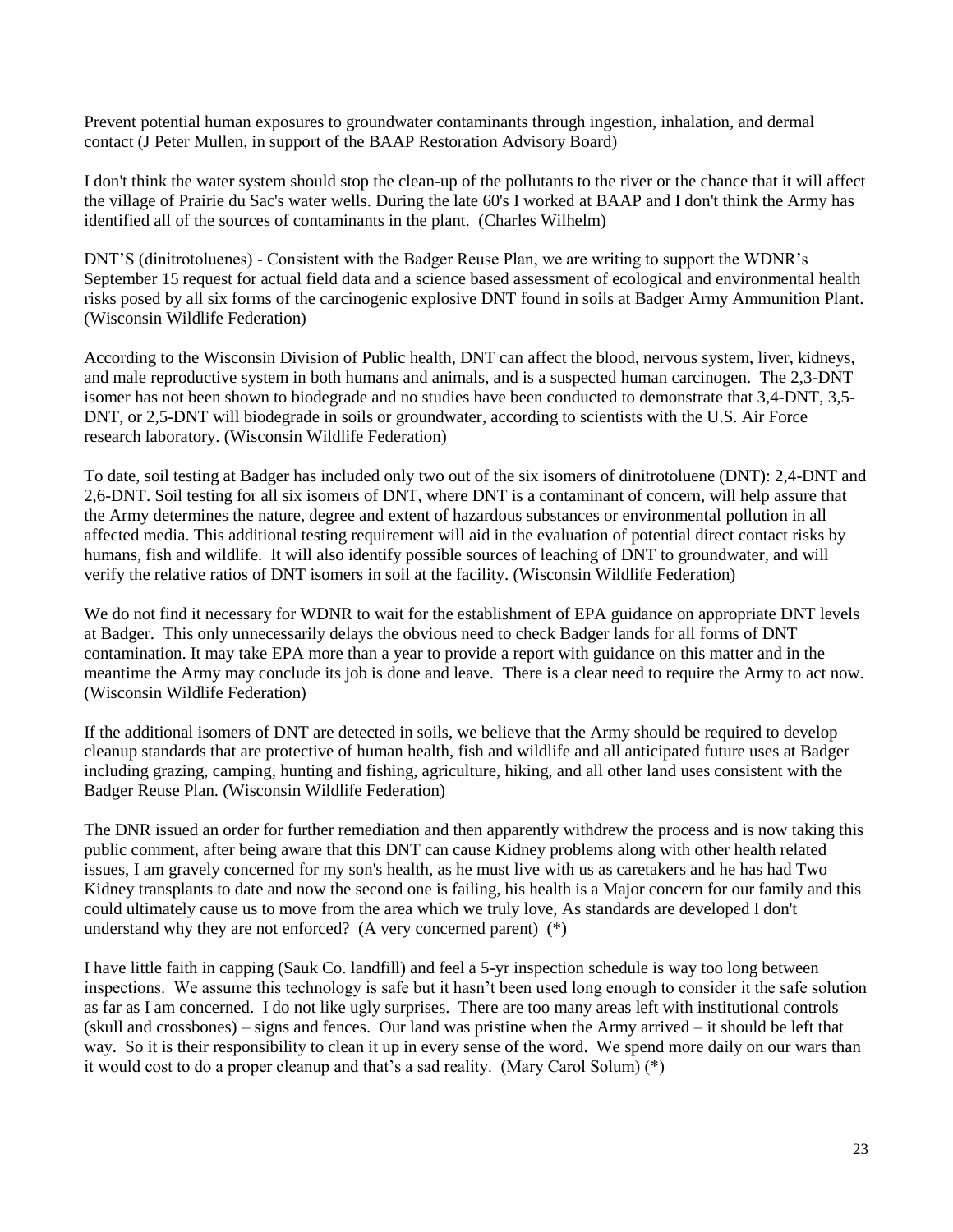Politics should not enter in. The laws are the laws and the Federal Government should be setting the example – Badger is not the only Army/Military contaminated mess – maybe the worst, but not the only one. We need to see the highest standard for cleanup possible and insist on it! (Mary Carol Solum) (\*)

In addition to providing insufficient justification for the selection of MNA as a final remedy for the groundwater plumes at Badger, the AltFS also fails to justify the statement that "all three of the sources of the contaminant plumes have been adequately investigated and remediated," a pre-requisite for selecting any final remedy, with or without MNA. Despite a multitude of investigations over many decades, the public has been unwittingly exposed to groundwater contamination from Badger that was not expected under the conceptual model of groundwater flow used by the Army and therefore the Army must provide a particularly high level of confidence that the source, extent and fate of groundwater contaminants are well known at Badger before asking for a final remedy. This level of confidence is not justified based on the data and analysis in the AltFS. The conceptual model of groundwater flow at Badger still does not confidently describe the current behavior or the future predicted behavior of the three groundwater plumes. The central contaminant plume was only identified in 2004 after the Army thought that the full extent of groundwater contamination was already known. During the time the source areas for the three plumes were evaluated, methods of analyzing all isomers of DNT and characterizing the toxicity of these isomers has progressed, yet the AltFS does not adequately describe the conceptual model of groundwater flow from the DNT source areas based on the most recent science. Finally, the wide variation in observed groundwater levels and flow direction at Badger have not been adequately evaluated to justify a final remedy, particularly for the Northeast portion of the site and groundwater flow in the shale at the top of the Eau Claire formation. (for Citizens for Safe Water Around Badger by Peter Taglia)

What isomers of DNT were analyzed under what laboratory detection limits to produce the source area soil and groundwater analytical results presented in the AltFS? Both recent (2010) and historical data is presented in the AltFS to establish the appropriateness of monitored natural attenuation, but the information does not clearly identify what DNT isomers were used to calculate "total DNT" concentrations or the limits of detection and quantification from the laboratory performing the analyses, and how these limits changed over time. Page 22 of the AltFS notes that "SpecPro laboratory's current limit of detection (LOD) for all DNT isomers is 0.015 µg/l" but does not indicate the earlier LOD. This data is important to assess if the proposed final remedy of monitored natural attenuation is appropriate. (for Citizens for Safe Water Around Badger by Peter Taglia) (\*)

# *Response*

*The soil remedies for propellant burning ground and deterrent burning ground were approved on March 17, 2008 and October 14, 2002, respectively. Additional remedial actions on individual parcels are reviewed by DNR's regional case closure committee for compliance with the NR700 series cleanup rules. No additional evaluation of the previously-approved soil remedial actions is planned at this time. If natural attenuation does not prove to be an adequate final remedy, the source area controls and past remedial actions will be reexamined.*

# **Wetlands/Wildlife/Wisconsin River**

*There were many comments and questions about the down-gradient effects of the groundwater contamination.*

Municipal water is one solution to clean drinking water. I believe that the Army still has a definite duty and responsibility to comply with groundwater standards. Continued active cleanup is necessary both to protect human health and property value, and to restore groundwater resources that sustain our wetlands, springs, fisheries, and surface water in accordance with the requirements of NR 720.11 and NR 720.09 of the Wisconsin Administrative Code. (postcard received from nine people) (\*)

Prevent contamination of lakes, streams, rivers, wetlands, natural springs, and aquatic ecosystems (BAAP Restoration Advisory Board)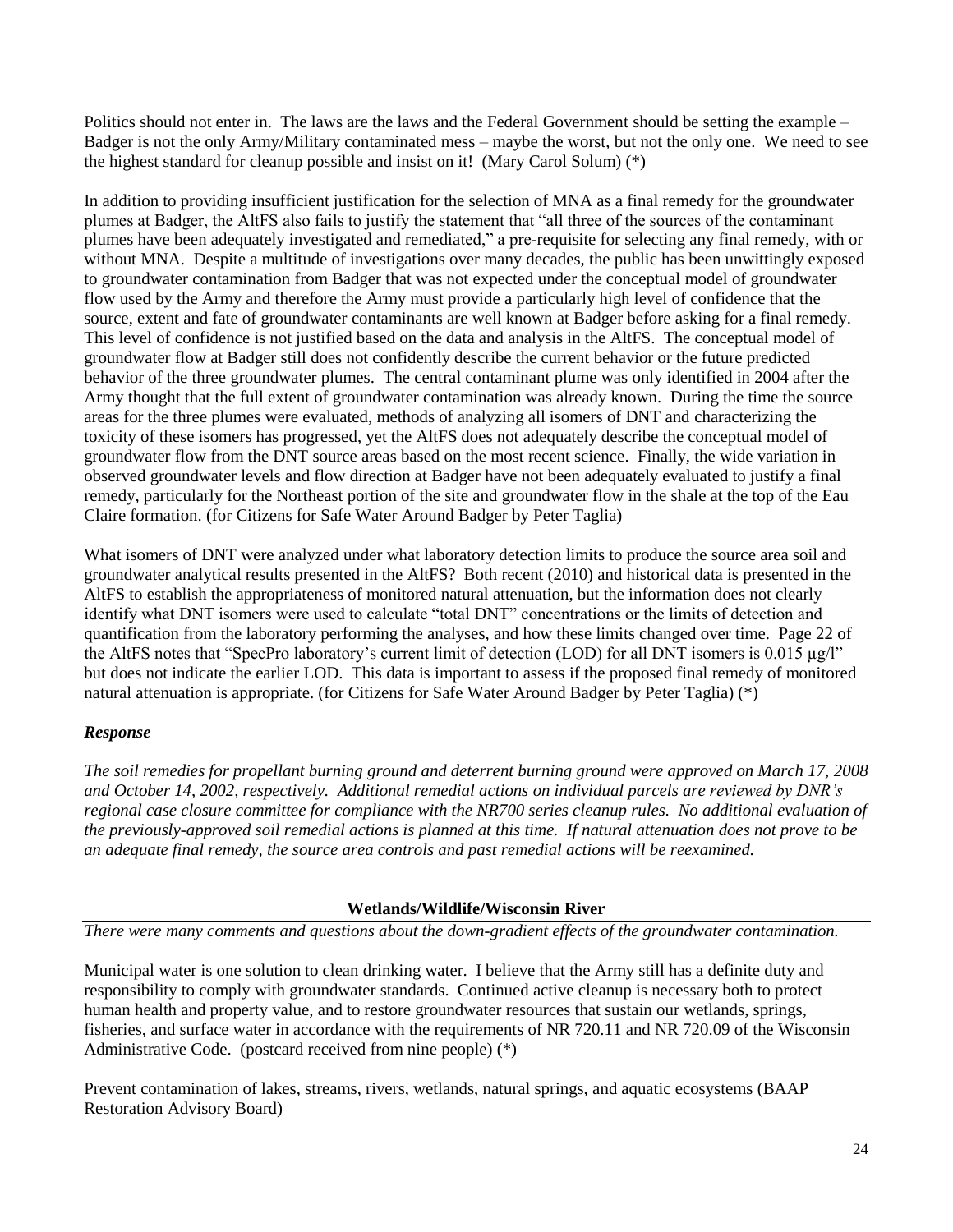Very high numbers of endangered, threatened and special concern fish and invertebrate species reside in the river section close to where the PBG plume discharges into surface water (see Table 1). FLOW members are concerned about the potential impacts of the existing contaminated groundwater plume on endangered resources and other important aquatic ecosystem species and whether concentrations of toxic chlorinated ethenes and halogenated methanes will actually increase if the wastewater treatment system is abandoned. The diverse rare and common benthic species could be exposed to contaminated groundwater continuously or during early life history stages for other species. (Friends of Lower Wisconsin Riverway)

The United States Department of the Army currently holds a WPDES permit for the discharge of treated contaminated groundwater and that permit includes water analysis and bioassays. Have the United States Department of the Army or regulatory agencies conducted bioassays on contaminated groundwater that flows into the Lower Wisconsin River? Most bioassays do not involve environmentally sensitive species but rather common species such as fathead minnows (Pimephales promelas) or Ceriodaphnia dubia that probably will not reflect the environmentally sensitive and endangered species found in the Lower Wisconsin River. Bioassays should include environmentally sensitive species native to the river including perhaps the river darter (Percina shumardi) and Iowa darter (Etheostoma exile). Since there is currently no data available on concentrations of volatile organic compounds reaching the river, a conservative approach is to consider the chronic toxic levels of tetrachloromethanes discussed on page 38 (Revised Alternative Feasibility Study Groundwater Remedial Strategy). Concentrations of certain halogenated methanes and chlorinated ethenes also exceed Canadian water quality guidelines for protection of aquatic life: particularly for both trichloromethane and tetrachloromethane. The Canadian guidelines for tetrachloromethane (13.3 ug/l), trichloromethane (1.8 ug/l) and 1,1,2-trichloroethene may be appropriate given the unusually high numbers of endangered, threatened and special concern species that inhabit the Lower Wisconsin River near the contaminated plume. On page 23 of "Revised Alternative Feasibility Study Groundwater Remedial Strategy, the authors acknowledged that the fate of volatile organic compounds at the confluence of groundwater discharge and surface waters are poorly understood, much less impacts to resident aquatic life. (Friends of Lower Wisconsin Riverway)

Have the United States Department of the Army and regulatory agencies considered the potential synergistic effects of multiple contaminants on aquatic life? Bioassay testing rarely involves multiple contaminants that are found in the contaminated groundwater plume that reaches the Lower Wisconsin River. The toxic synergism may involve degradation products that can be more toxic than the parent compounds. As mentioned above, the tests also do not involve the relevant species. (Friends of Lower Wisconsin Riverway)

Has the Antidegradation analysis been performed since the Lower Wisconsin River is classified ERW and background water quality criteria are required? The concentrations of various chlorinated ethenes and halogenated methanes found in Well PBM-9001D already exceed the WPDES effluent limits for discharge to a Warmwater Fish and Aquatic Life classified waterbody that is less restrictive than ERW. Lacking surface water data on contaminant levels, an argument can be made that the increasing contaminant levels in Well PBM-9001D violates NR 207 without adequate justification and the increases do not adequately protect the public trust and unique aquatic life in the Lower Wisconsin River. (Friends of Lower Wisconsin Riverway)

Are there any plans to document current impacts of the contaminated groundwater plume to the Wisconsin River at the area of confluence to include surface water testing for volatile organic compounds and surveys of aquatic communities? As mentioned above, there is currently no information on the concentrations and fate of contaminants entering the Lower Wisconsin River and what those impacts potentially are. A reference site for monitoring would be desirable as well. (Friends of Lower Wisconsin Riverway)

Have the US Fish and Wildlife Service and WDNR Bureau of Endangered Resources been consulted about the possibility of a Federal or State Incidental Action as a result of the current proposal? A violation of the Federal Endangered Species Act and the State Endangered Species Law (Section 29.604, Wis. Stats.) could occur if a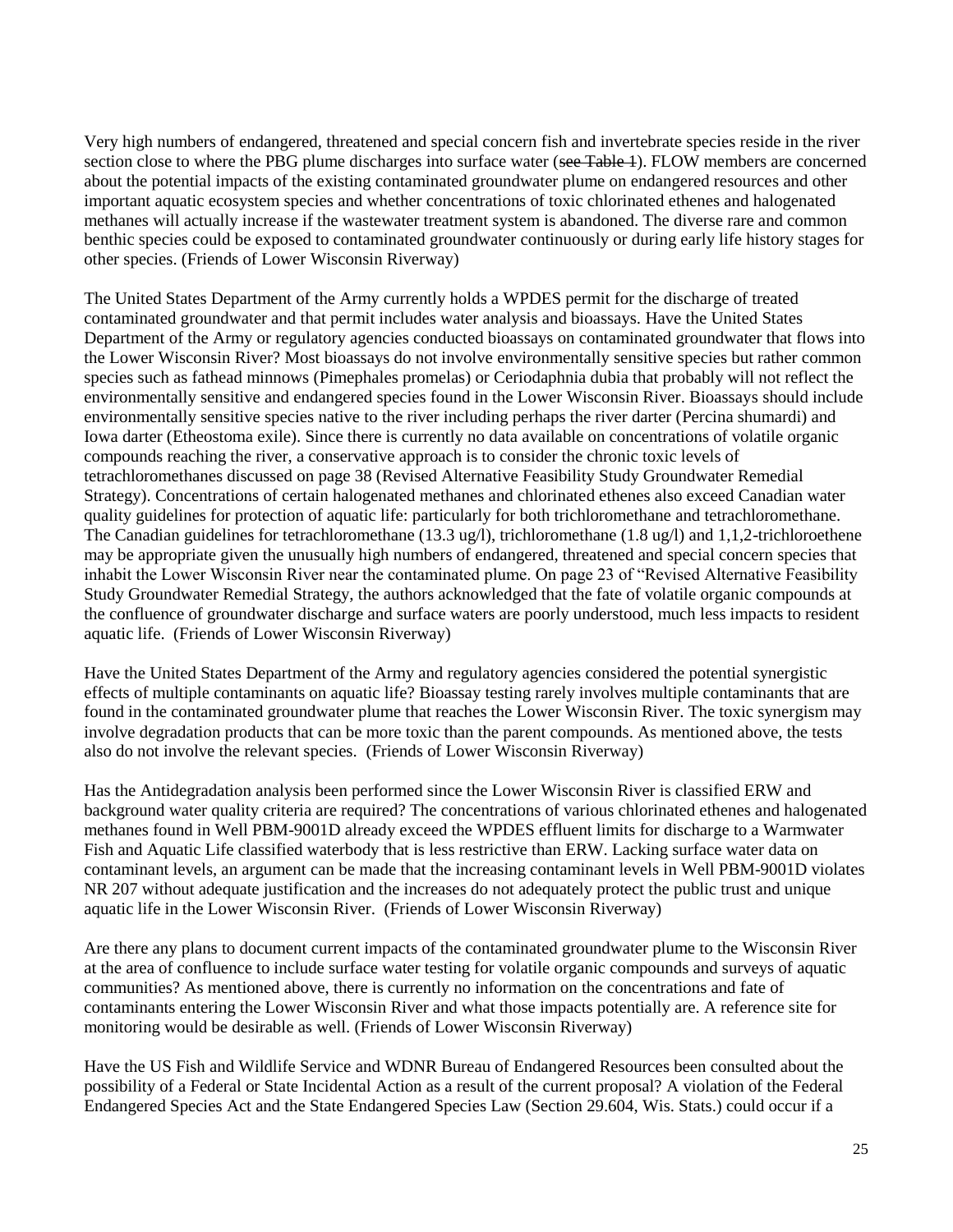proper finding does not occur on whether listed species could be impacted from the current proposal. (Friends of Lower Wisconsin Riverway)

The Army should be made responsible to stop increased or ongoing toxic discharges and not further contaminate by allowing pollutants to migrate with groundwater and flow into the Wisconsin Riverway, wetlands, springs and other surface waters. (Leon and Joyce Hensen)

There is concern that the discharge to the river below the dam has not been adequately studied and measured. (Mary Zenker)

Protect Cultural Resources – Value 7, Criterion 7.4 of the Badger Reuse Plan states that "future uses should not adversely affect the visual quality of the restored landscape or result in damage to natural or cultural resources." The groundwater contamination solution should protect surface and subsurface cultural resources and medicinal plants. (Badger Oversight & Management Commission)

Protect Plant and Animal Populations – Value 7 of the Badger Reuse Plan emphasizes that "uses of the Badger property will protect and enhance the natural landscape, geological features, biological communities, plant and animal populations, and ecological processes of the property and surrounding properties." The groundwater contamination solution should prevent exposure of wildlife and domestic animals to groundwater contaminants in surface water resources used for drinking (Badger Oversight & Management Commission)

Prevent contamination of lakes, streams, rivers, wetlands, natural springs, and aquatic ecosystems (J Peter Mullen, in support of the BAAP Restoration Advisory Board)

The movement of the DNT components from the central plume are likely discharging to the Wisconsin River system around the Prairie Du Sac dam and not into Gruber's Grove Bay. (Chris Hanson)

There is an insinuation, based on the statement on Page 9, that the DNT from the central plume discharges into Gruber's Grove Bay. However, it is more likely, based on the hydrogeology as depicted in Figure 37, that it discharges closer to or below the Prairie Du Sac dam. Hence, this discharge is more likely to affect downstream water quality than to be captured in the sediments of Lake WI. (Chris Hanson)

The report states that SVOC's and VOC's don't bioaccumulate and therefore, eating the fish should not be a problem, but the report is silent about any affects to fish reproductive rates, benthic organisms or aquatic habitat. Further, I saw no analysis about the potential impact of DNT on fish and aquatic populations. (Chris Hanson)

It's not only the residents surrounding the Badger Property that will be affected by this contamination. All of the residents and users along the WI River will be affected as the water plumes migrate to the river with this contamination. We need to protect the Lower WI Riverway and all the wetlands and springs along it. The DNR has an obligation to protect the State's groundwater, rivers, wetlands, land springs. (Marge Hill)

I am formally requesting testing of contaminants in the many seeps along the Wisconsin River below the Prairie du Sac Dam. These are apparent on both shorelines especially during average water levels. Most are located on the West shoreline. If you need direction to the seeps, I will be glad to show them to you… (Donna Schmitz)

Three Plumes - It is a known fact that there are presently three plumes of contaminated water migrating towards the Wisconsin River. The northeast plume is reaching a wetland that is part of the Wisconsin River ecosystem. The Federation is concerned about the level of contamination reaching the wetlands and the river and its possible contamination of fish and wildlife. We are asking WDNR to require the Army to prevent all contaminants from reaching the wetlands and Wisconsin River ecosystem. Once prevention measures have been taken WDNR should also require the Army to test and verify that contaminates from Badger are no longer reaching the wetlands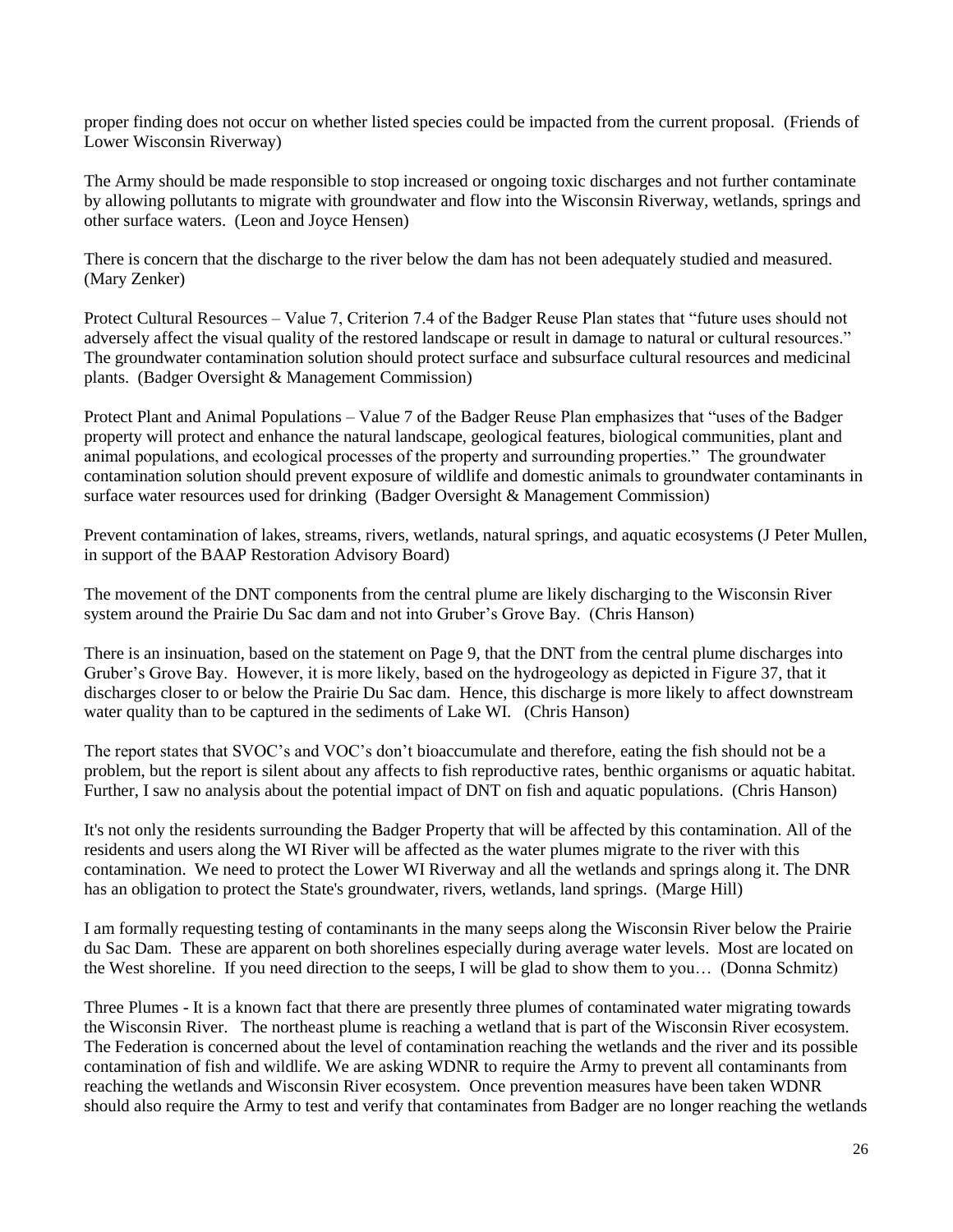or the Wisconsin River. WDNR needs to make sure these contaminates do not pose a health hazard to people who may use the river to swim, boat, or fish and to fish and wildlife that may be consumed by the people who hunt or fish along or in the river. (Wisconsin Wildlife Federation)

Contaminants are currently discharging into wetlands and springs in Weigand's Bay, Gruber Grove Bay along the Wisconsin River! This is all clearly unacceptable! (Georgia Tufts Gomez-Ibanez)

I am further asking the DNR to require the Army to continue its efforts to stop ongoing contaminated discharges to the Lower Wisconsin Riverway, including its wetlands and springs. (Georgia Tufts Gomez-Ibanez)

The Army's proposal does not provide sufficient assurances that these (water) ecosystems will be protected and it is therefore UNACCEPTABLE. (Margaret Welke)

Did the Army look at how much, if any, contamination is in the springs and seeps below the Dam? I worked at the Hydro Plant for 36 years and I know they are there. (Charles Wilhelm)

Our families boat and swim in Lake Wisconsin. How safe is that? (Pamela Wilhelm)

Monitored Natural Attenuation: I do not believe this is a feasible alternative for decades. We need to know what is happening with the "plumes", the ground water and the aquifer. How long would it be before the "plume" reaches the Prairie du Sac wells? (where we would most likely be getting our "clean" water from) There are still too many contaminates entering Lake Wisconsin and the environment. These need to be monitored and controlled. (Pamela Wilhelm) (\*)

… the Army to continue to monitor the ground water and test wells and continue active ground water treatment and stop the discharges of contaminates into the lake, river way, wetlands, springs and other surface water and our environment. (Pamela Wilhelm) (\*)

Because, even if everyone has clean well water, that doesn't solve the remaining problems: won't there still be some toxic plumes eventually reaching Wisconsin River (yes), won't there still be toxic poisons underground, at least some rising up to the grass/trees/vegetation on the ground-being eaten by domestic/wildlife animals(yes), won't there still be danger of new plumes starting underground we currently know nothing of(yes) Once the Army is gone, who will be responsible for 'cleaning up' these remaining toxic poisons? Who will even monitor their underground movement? (Steven F. Weynand)

My second concern is that we don't have enough information to warrant the cessation of groundwater cleanup. The three contaminated groundwater plumes are not well defined and therefore should not be allowed to naturally attenuate. Hydrogeologist Peter Taglia explained at a March public meeting hosted by Citizens for Safe Water Around Badger that the Army should do more testing of the plumes as they travel to and reach the Wisconsin River, and that they should also test the natural springs near the river. He also suggested that the northeast plume should never be allowed to attenuate naturally since there is a small risk that it could contaminate the new groundwater well for the proposed water district. (Michele Hopp) (\*)

Please make sure that a complete wildlife and aquatic inventory is part of the Department's decision-making process. (Citizens for Safe Water Around Badger)

Additional investigation and analysis is needed to characterize the environmental impacts of contaminated groundwater discharge to surface water and springs before selection of a final remedy at Badger. (for Citizens for Safe Water Around Badger by Peter Taglia)

### *Response*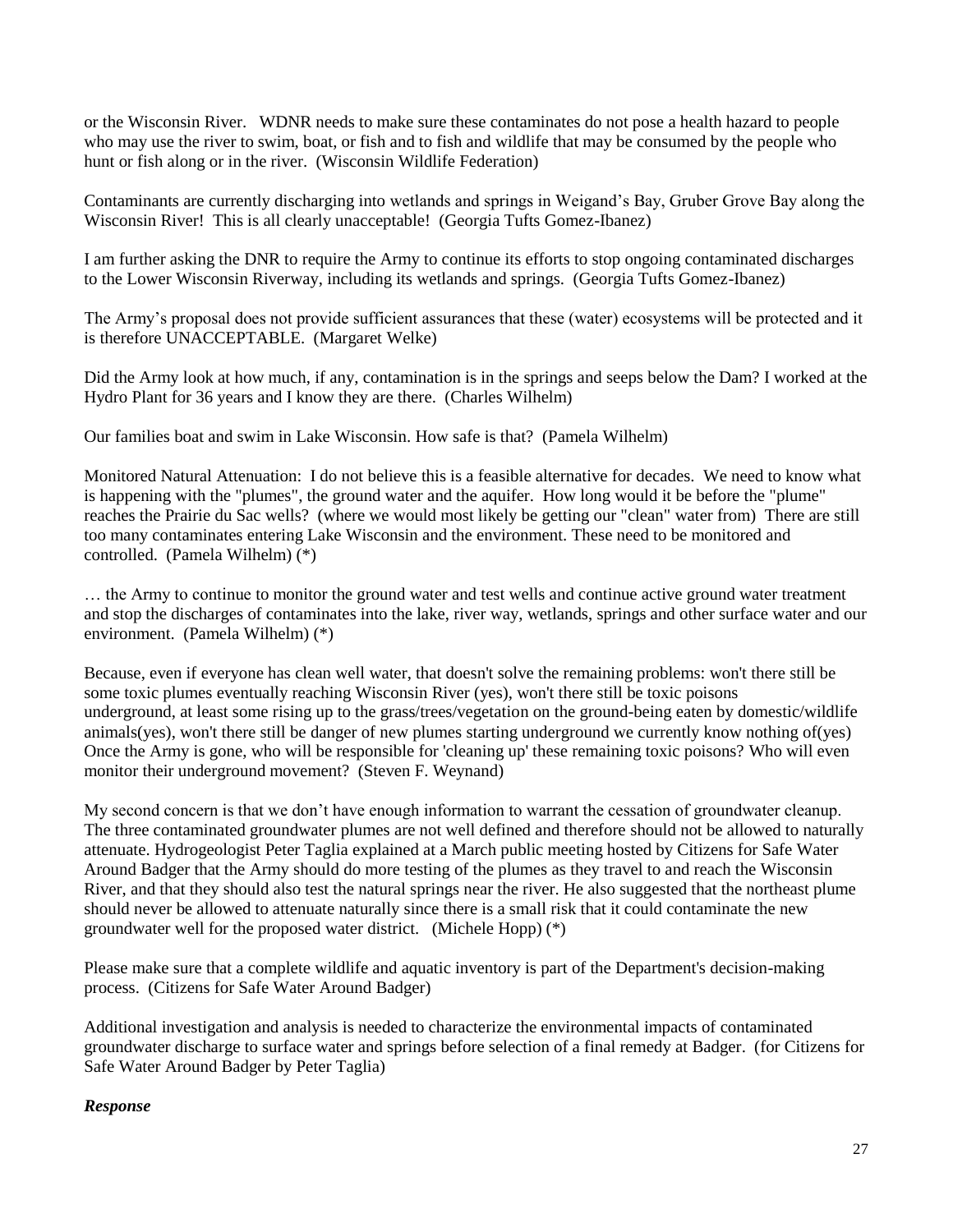*Additional evaluation of the down-gradient effects of the groundwater plumes will be required as part of this approval. The Army will need to assure that the plume concentrations are stable, and will need to estimate the mass of groundwater and groundwater contaminants discharging to surface water. Part of this evaluation could include testing of groundwater discharge points, like the known seeps and springs.*

*At the present time, and based on the available data, the Department does not anticipate negative effects to human health or the environment as a result of the discharge of the groundwater contaminants to the Wisconsin River or Lake Wisconsin. Additional evaluation is needed to test the validity of this conclusion.*

*Human-health related values for two primary groundwater contaminants, carbon tetrachloride and 2,4 dinitrotoluene, are 2.5 ug/L and 0.51 ug/L respectively (NR 105, Wis. Adm. Code). The lowest Predicted No Effect Concentrations for wildlife for these compounds are 7 ug/L(Euro Chlor Risk Assessment for the Marine Environment, February 1999) and 2 ug/L (SCHER Opinion on Risk Assessment Report on 2,4-Dinitrotoluene, Environmental Part), respectively. Based on this evaluation, the human-health related concentrations are the most restrictive.*

*The highest concentrations in the propellant burning ground plume, downgradient of the facility, shown on crosssection A-A' are 75.9 ug/L for carbon tetrachloride (SWN-9103B) and 4.443 for 2,4-dintitrotoluene (PBN-9902C). Much lower concentrations are found in the remainder of the plume. However, these numbers are used to create a conservative estimate of the amount of dilution needed for concentrations to meet the surface water values. Based on these values, the necessary dilution to meet the values are 31 times for carbon tetrachloride and 9 times for 2,4-dinitrotoluene.*

*We estimate dilution of the propellant burning ground plume, after mixing with the Wisconsin River to be 1,000 times or more. Assumptions include plume parameters of 1600 feet wide, 100 feet thick, 25% porosity, 1 foot per day travel, and Wisconsin River flow rate of 28,000 cubic feet per second. This evaluation of plume dilution is conservative because only a small cross-section of the plume is at the higher concentrations cited above.*

### **Modeling/Monitoring/Data Presentation**

*Several commenters inquired about the past numerical modeling efforts, the future of groundwater monitoring, and the quality of the data presentation. These topics are inter-related and have been grouped together.*

### **Modeling**

Groundwater modeling that was not carried forward in the final document indicated that the PBG plume over time could move closer to Village Well #3. This is a big deal in terms of risks to public health. In this case, the public needs to know if modeling was not carried forward because the conclusions were completely invalid (science) or because it didn't support the Army's preferred alternative (not science). In cases where earlier information contradicts later submittals, we expect and rely on the Department to decide which information and data are reliable and pertinent. In the same way, it is reasonable to expect that affected residents and communities will ask about circulated drafts that contain information indicating a risk to public health and the environment. I think folks deserve an answer. (Citizens for Safe Water Around Badger email)

Additional modeling simulations should be completed to predict plume migration and plume concentrations with and without the BAAP pump and treat system operating and including current and projected pumping from private and municipal supply wells. (Stand Associates for the Village of Prairie du Sac)

My additional comment is related to the information that was shared with the Restoration Advisory Board (RAB) at its most recent meeting on April 2, 2012 regarding the DNR's criteria for closure when the DNR is considering Monitored Natural Attenuation (MNA) as an approach to contamination resolution. At that meeting, it was stated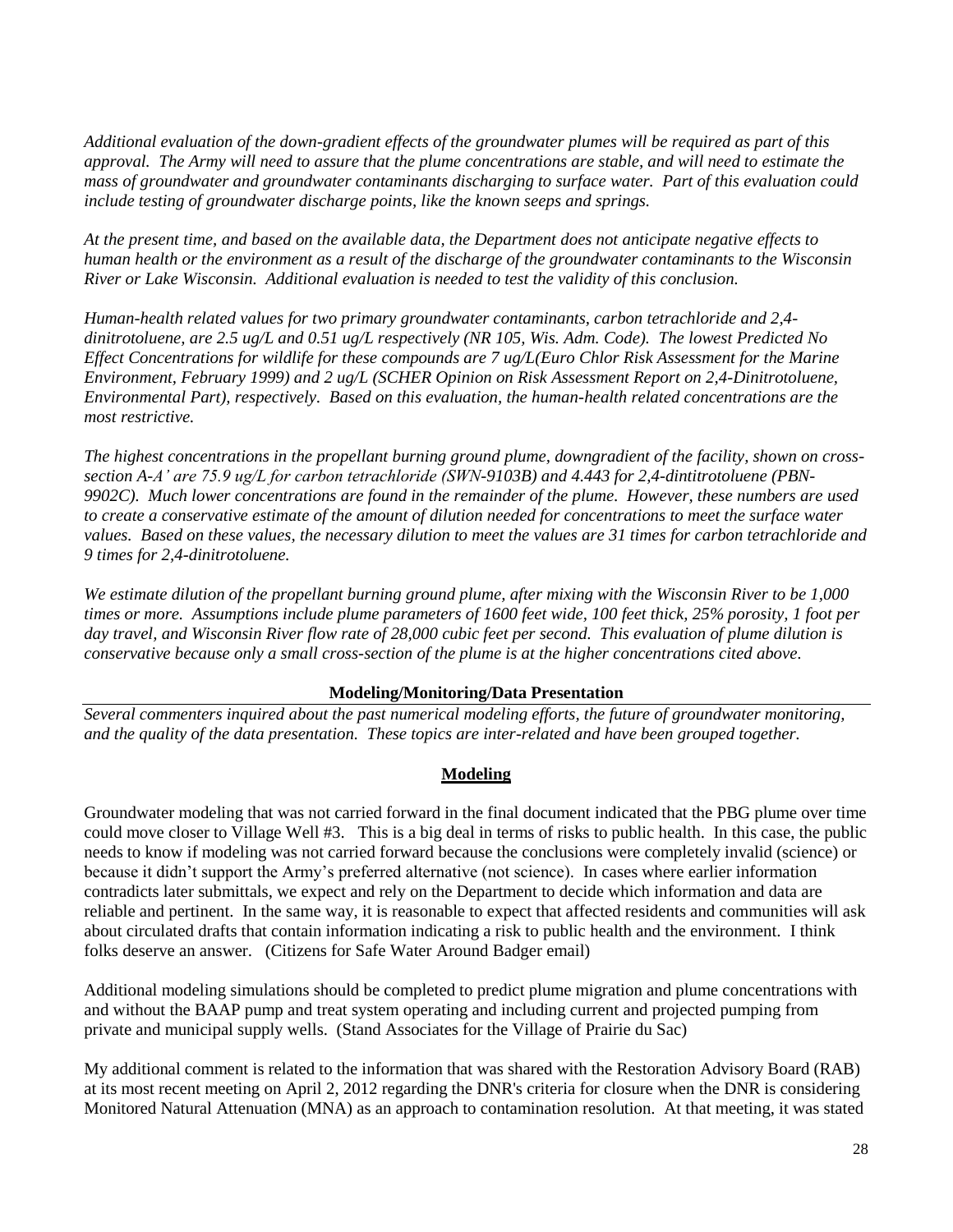that a "stable or receding plume" is a criteria for closure when MNA is being considered. In reviewing the revised Alternative FS, it is apparent that there is no modeling of what the propellant burning ground (PBG) plume would look like once the IRM/MIRM is turned off. Given that there is no characterization of how that plume would act in the future, it does not appear that the DNR can meet the "stable or receding" criteria for closure of those areas affected by the PBG plume. I would recommend that the DNR request the Army conduct some modeling to characterize the stability and movement of the plume after the IRM/MIRM are turned off before making a final decision regarding the feasibility of the Groundwater Remedial Strategy. (Chris Hanson) (\*)

### **Monitoring**

Have there been test wells and testing to the north of Badger, for example around Devil's Lake? I am concerned about the "plume" changing course and heading north to my well. (C. Hamm)

…continue to monitor the ground water and test wells and continue active ground water treatment and stop the discharges of contaminates into the lake, river way, wetlands, springs and other surface water and our environment. (Pamela Wilhelm) (\*)

Protect groundwater quality by documenting the fate and transport of subsurface contaminants as goals and monitoring compliance with those goals (BAAP Restoration Advisory Board)

(We recommend) regularly testing all the private wells on Spear Road. (Citizens for Safe Water Around Badger email)

(We suggest) Continue to monitor Central Plume, DBG and PBG and replace wells that may be impacted. (Friends of Lower Wisconsin Riverway)

(We suggest) Expand monitoring and evaluation of potential impacts to the Lower Wisconsin River and endangered resources. (Friends of Lower Wisconsin Riverway)

The greatest concern is that all 6 forms of the DNT isomers be tested and continue to be tested far into the future. (Mary Zenker)

How will monitoring continue? (Charles Wilhelm)

Future work and monitoring of water and wells can be done and is a good investment of conservation. (Elayne Lastafka)

Protect groundwater quality by documenting the fate and transport of subsurface contaminants as goals and monitoring compliance with those goals. (J Peter Mullen, in support of the BAAP Restoration Advisory Board)

I own and operate my farm on County Road Z one half mile from BAAP. It is a grain farm and has hog facilities that can consume large amounts of water. I also have a bedrock well that is located directly above the PBG plume. It has never shown any contamination in the quarterly samples that the army has taken since 1990. This well is directly in line with the Village of Prairie du Sac's well and could give a forewarning of problems with the bedrock aquifer if it were continued to be sampled in the future instead of abandoning it. (Ron Lins) (\*)

#### **Data Presentation**

A report evaluating the vertical extent of groundwater contamination from the BAAP and the risk and the likelihood of the groundwater contamination extending to or below the Eau Claire formation should be prepared.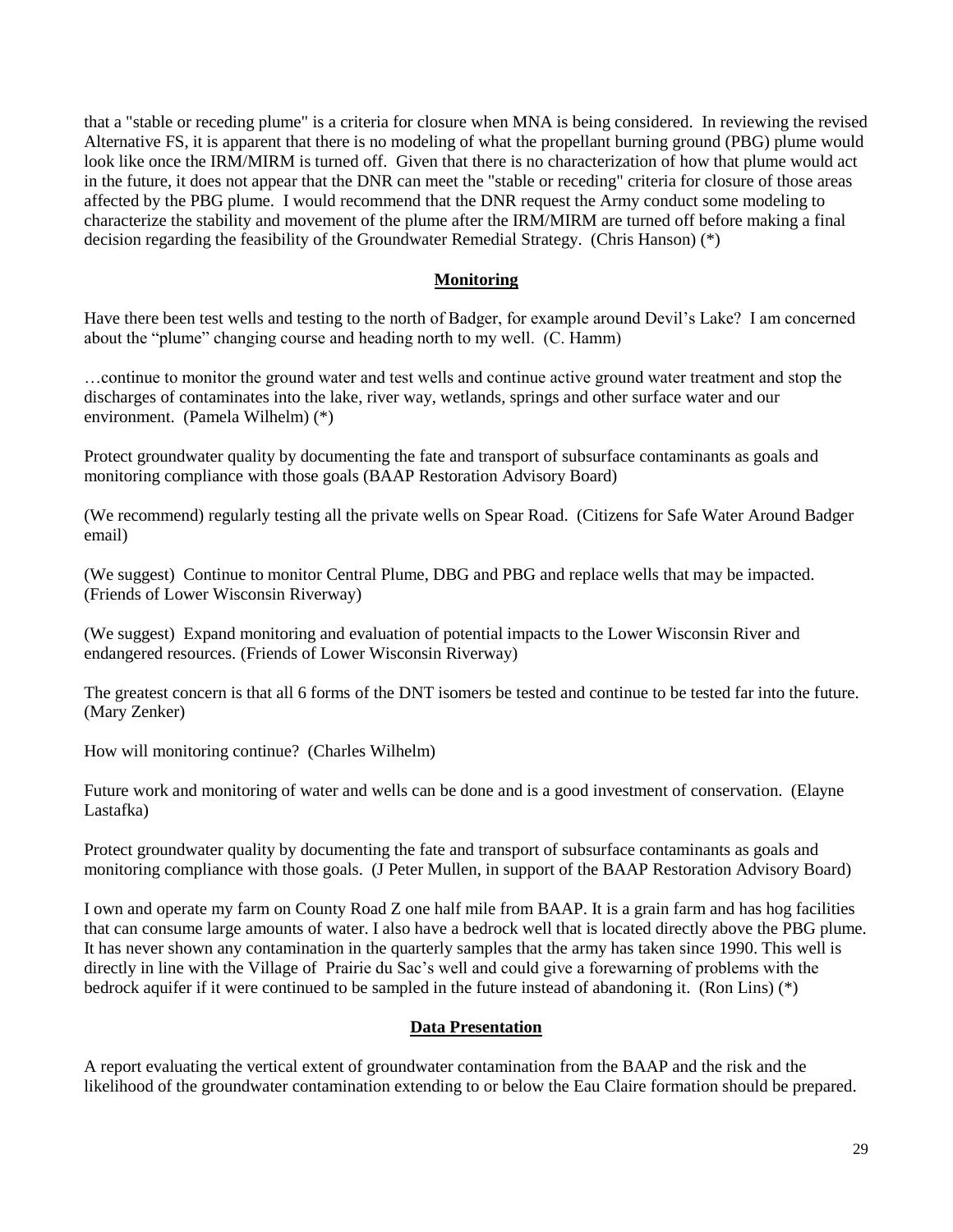The report should evaluate the depth, thickness, integrity, continuity, and characteristics of the Eau Claire formation, the construction of the PDS Well No. 3. (Stand Associates for the Village of Prairie du Sac)

Where is Prairie Du Sac well #3 on the area and cross-section figures for the propellant burning ground plumes? Only Figure 19 shows this well. (for Citizens for Safe Water Around Badger by Peter Taglia)

What is the magnitude of the increased groundwater withdrawal by this well in relation to the expanded pumping associated with the expanded water supply? (for Citizens for Safe Water Around Badger by Peter Taglia)

How does the groundwater modeling parameters used to calculate the zones of contribution to Prairie Du Sac well #3 compare with those used in previous groundwater modeling at Badger and in the conceptual model of groundwater flow presented in the AltFS? (for Citizens for Safe Water Around Badger by Peter Taglia)

What data points were used to draw Figure 5, the bedrock surface map for BAAAP and the surrounding environment? Well construction and geology information is presented elsewhere in the AltFS for cross-sections, including the top of the Eau Claire Formation (Figures 9 and 10) but the areal extent of the bedrock surface in relationship to the groundwater contaminant plumes is not clearly described. This information is particularly relevant to evaluating the continuity of the shale that is described in the conceptual model of groundwater flow in the AltFS as an aquitard that prevents the movement of contaminated groundwater from the unconsolidated aquifer to the bedrock aquifer that is the source of drinking water for Prairie Du Sac well #3. (for Citizens for Safe Water Around Badger by Peter Taglia)

What is the variability in vertical and horizontal groundwater gradients observed at BAAAP during the various groundwater investigations? The AltFS provides a description of the hydrogeology based on 2010 data and this interpretation appears to be included in the conceptual site model for groundwater flow that is then used to request a final remedy of monitored natural attenuation for the contaminant plumes. The availability of previous groundwater investigation reports are referenced in the text but the large variability in groundwater levels and flow directions are not presented and described in relationship to the conceptual site model. For example, the groundwater levels in the unconsolidated aquifer in the Northeast portion of the site varied by 5 feet between 1991 and 1995 and changed the dominant groundwater flow directions. Examples of the full range of vertical and horizontal groundwater flow at BAAAP (i.e., select figures from previous reports and/or a summary table), the observed range of precipitation for BAAAP in Section 4.3 and an interpretation of this range would be useful in evaluating the AltFS and the three alternatives presented. (for Citizens for Safe Water Around Badger by Peter Taglia)

Which private wells have had detections of the groundwater contaminants illustrated in the isoconcentration maps? The figures show what wells were used to construct the isoconcentrations (in red), but the addition of one or more colors or shapes for private wells in aerial view which have had either detections, PAL or ES exceedences are needed to evaluate plume stability and consistency necessary to apply MNA as a remedy. In particular, representations of wells with detections of contaminants in the area around the Dam Heights and Windings of Wisconsin neighborhoods will be helpful in assessing the proposed final remedies for the propellant burning grounds and central plumes. (for Citizens for Safe Water Around Badger by Peter Taglia)

What are possible explanations for the variation in the behavior of the different contaminants in the source area of the PBG? Source area DNT concentrations in the propellant burning grounds appear to have an inverse relationship to the MIRM influent concentrations (i.e., when pumping increases the concentrations go down) while this behavior does not hold true for the other contaminants. (for Citizens for Safe Water Around Badger by Peter Taglia)

# *Modeling*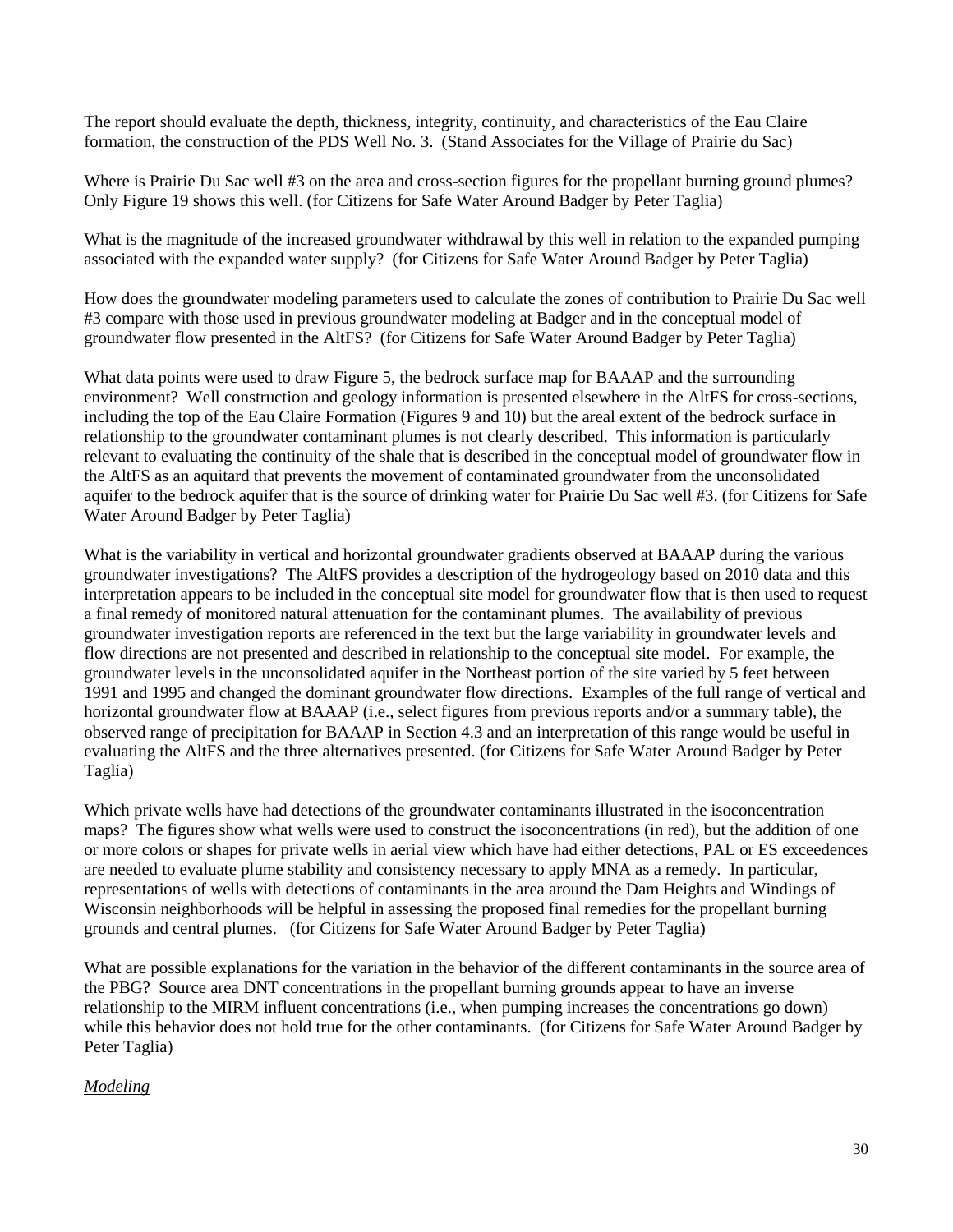*Modeling presented in earlier versions of the feasibility study was not carried forward into the final submittal. The groundwater modeling was not used in making this feasibility determination. Although complete model verification was not performed, inaccuracies in the water balance of the model were noted, which made the predictive results questionable.* 

*Graphical and tabular presentation of the geology, water elevation data, and contaminant concentration trends were used to evaluate the hydrogeology of the groundwater contaminant plumes and the feasibility of the proposal.*

### *Monitoring*

*The Army follows a monitoring program for evaluation of groundwater and drinking water concentrations. Changes to the proposed monitoring plan are anticipated in the Army's plan for natural attenuation monitoring. The concerns noted above will be considered during DNR's review of that plan.*

*We believe that the presentation on the locations and flow direction of groundwater contamination plumes demonstrates no risk to private wells to the north of the facility.*

# *Data Presentation*

*This site is complex and illustration of the groundwater conditions is challenging. The Department requested a revised submittal from the Army in April 2011 because of data presentation methods. In response, the Army provided a substantially improved document as its final submittal. The scope of the data presentation within the final submittal was adequate for DNR to make this determination.* 

#### **Socioeconomic issues**

Prevent undue economic hardship to local farmers and area residents. (BAAP Restoration Advisory Board)

Promote farmland preservation as consistent with town plans and zoning. (BAAP Restoration Advisory Board)

Extend municipal water from Prairie du Sac to private drinking water wells impact at the south end of BAAP. Extension of municipal water should be consistent with the Comprehensive Plans of the Village, and the Towns of Prairie du Sac and Sumpter. In other words, the water system should not facilitate future growth and development that is inconsistent with existing land use plans. (Friends of Lower Wisconsin Riverway)

The economic health of our school district is also at risk. If the plumes continue to spread, more and more properties will be put on the G.I.S. registry. Being a part of that registry could very well hurt property values. Currently, that area has some of the highest property values in the Sauk Prairie School District. If those values go down, everyone else in our district will have to pay higher taxes or our district will have to make do with even less money than the current budget constraints have caused. (Mary Zenker) (\*)

### Foster Economic Stability

Value 9 of the Badger Reuse Plan specifies that "uses and activities at the Badger property contribute to the area's economic stability and sustainability and have a positive impact on local municipalities." (\*) The groundwater contamination solution should prevent undue economic hardship to local farmers and area residents. (Badger Oversight & Management Commission)

### Promote Farmland Preservation

Value 8, Criterion 8.1 of the Badger Reuse Plan states: "Land uses and activities at the Badger property should not foster residential and commercial development in the Baraboo Hills or other parts of the surrounding rural landscape. Land use at Badger should be consistent with, or more restrictive than, existing town plans and zoning."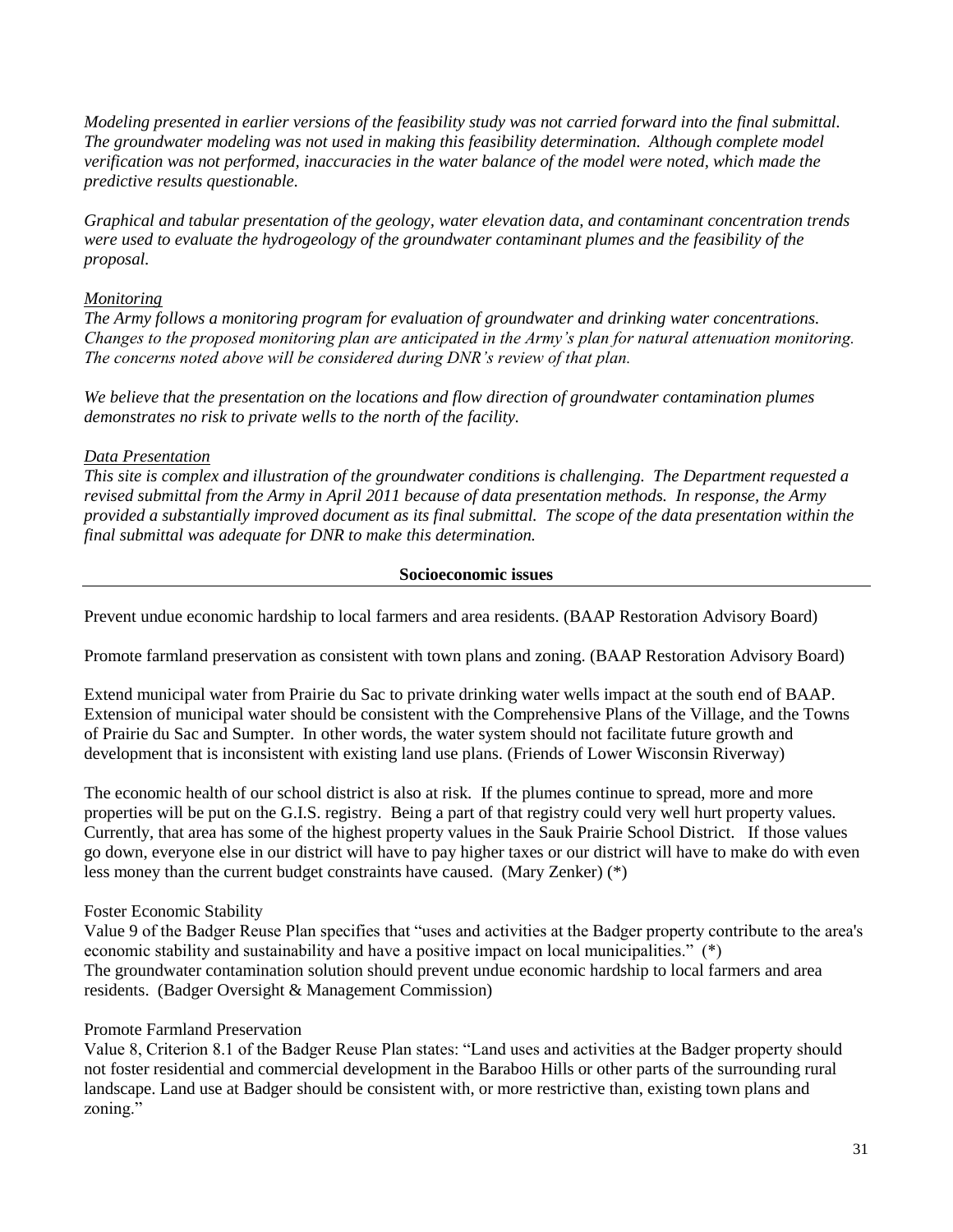The groundwater contamination solution should promote farmland preservation as consistent with town plans and zoning. (Badger Oversight & Management Commission)

Prevent undue economic hardship to local farmers and area residents (J Peter Mullen, in support of the BAAP Restoration Advisory Board)

The report does a very good job of assessing and discussing physical impacts, but is very weak with regard to socio-economic and biological impacts. The report focuses on regulated issues and minimizes impacts to nonregulated issues such as stock watering wells and agricultural water use. (Chris Hanson)

There is no analysis of socio-economic impact associated with this report to address issues such as land values due to deed restrictions from contamination, change in development potential, effects on zoning. This will need to be addressed by the Army to comply with the National Environmental Policy Act (NEPA) of 1970 prior to the Army's final decision and commitment of Federal resources. (Chris Hanson)

*The proposed water supply system is a proposed mitigation measure for the known groundwater contamination at BAAP, and the decision on its feasibility falls within DNR's jurisdiction. Decisions regarding land development associated with the installation of a new water supply system are not within the scope of this decision, and should be made at the local level.*

### **GIS registry/Off-site Contamination**

*The DNR's Geographic Information System (GIS) based registry shows properties with residual soil contamination. Many people felt that possible registry listings associated with the BAAP are not needed, not fair, and may affect property values.*

*Questions were also asked about off-site owners taking on liability for the groundwater contamination.*

#### **How does the GIS Registry Work?**

Please advise as to which properties might be listed on the GIS registry (of contaminated sites). (Craig Hamilton)

I have several questions regarding listing property on the GIS registry:

1) Why would this be done if the Army provides drinking water via a community well? …there would be no concern about contaminated drinking water.

2) If they do list my property on the GIS Registry is there a possibility that the DNR or Federal Government might come after me individually to clean up the mess that is in my groundwater?

3) What properties will be listed?

4) What impact does having my property listed on the GIF Registry have on my future ability to sell my home? What are the implications for this seriously devaluing my home? (Roger Heidenreich)

Are any of properties currently listed on the registry in the Towns of Merrimac, Sumpter, and Prairie du Sac located outside of the BAAP boundaries? (Town of Merrimac)

Are there any properties in the Towns of Merrimac, Sumpter, and Prairie du Sac located outside of the BAAP boundaries that would be added to the registry as a result of the municipal water system being constructed? (Town of Merrimac)

If there are any properties in the Towns of Merrimac, Sumpter, and Prairie du Sac located outside of the BAAP boundaries that would be added to the registry as a result of the municipal water system; what would be the logical consideration for doing so? (Town of Merrimac)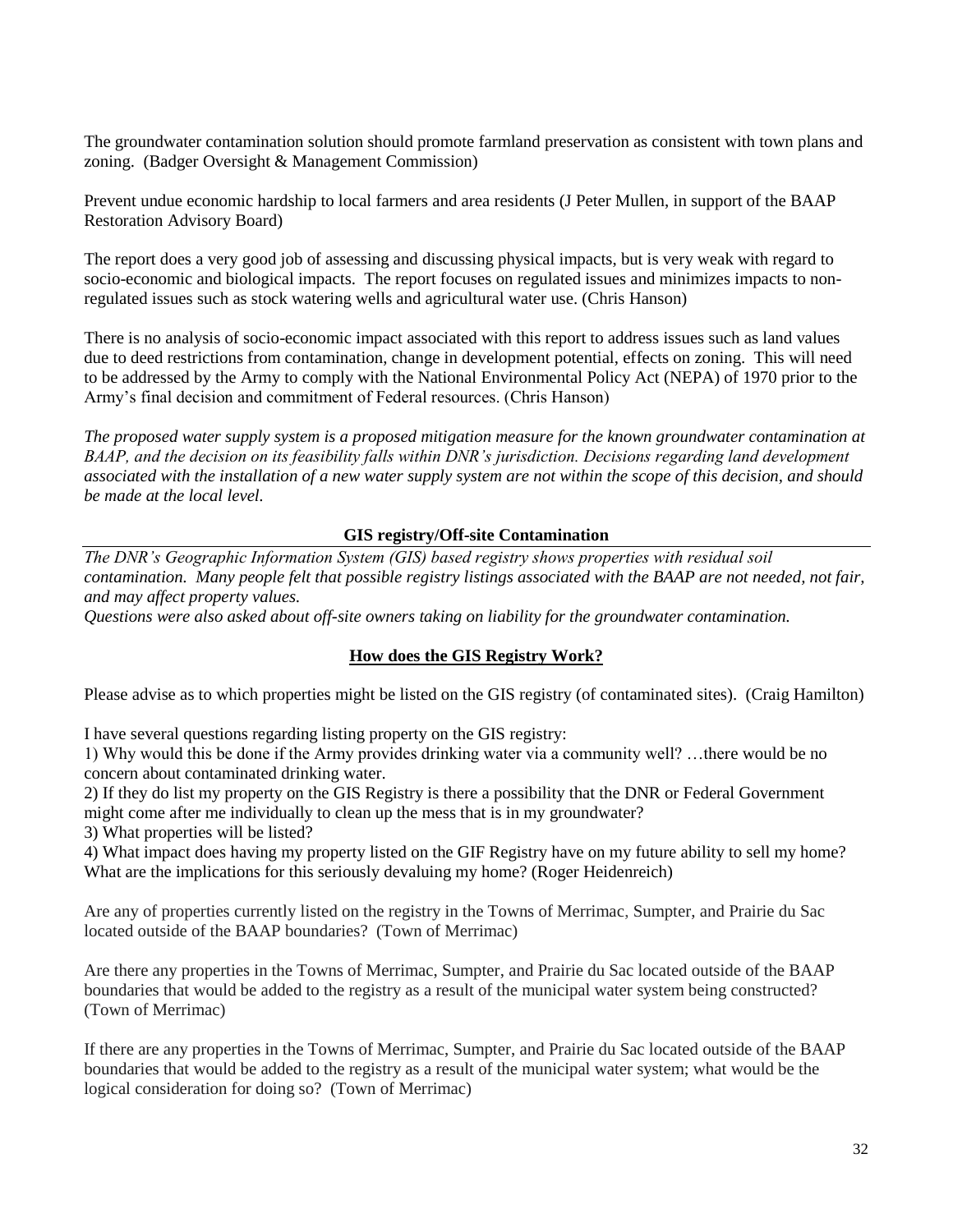If a municipal water supply is conditioned to prevent the construction of private wells, would it not "quarantine" the water supply? This would make such a designation irrelevant and unnecessarily and effectively destroy the property value for the property owner. (Town of Merrimac)

It would seem more practical that a municipal water system would allow for the removal any properties in the proposed district from the Groundwater Registry. (Town of Merrimac)

# **Off-site Property Values / Fairness**

Will landowners be required to disclose contaminated water quality upon sale of their residence? Many of the properties in the district were owned before BAAP came into existence. If I moved to a parcel next to you and permanently fouled the ground water, I would be liable for the damage that occurred. Can the agreement compensate the affected landowners to the same standard that they would be held to? Property owners didn't make this mess, the ARMY made the mess. Many of the issues we face today were unknown at the time. We are smarter now on both sides of the equation. (Robert Sinklair)

…property values with contaminated property listing? (Charles Wilhelm)

When the cleanup at Badger is discontinued and the property is turned over to the State of Wisconsin the private properties affected by the contamination will be listed on the GIS registry. The Town board has concerns about the effect that will have on property values. This could cause a reduction of the assessments on these properties and put more of a tax burden on the rest of the Town's residents. Also the board does not want to be overwhelmed at the next Board of Review. Continued cleanup could keep that from happening. (Town of Prairie du Sac)

The economic health of our school district is also at risk. If the plumes continue to spread, more and more properties will be put on the G.I.S. registry. Being a part of that registry could very well hurt property values. Currently, that area has some of the highest property values in the Sauk Prairie School District. If those values go down, everyone else in our district will have to pay higher taxes or our district will have to make do with even less money than the current budget constraints have caused. (Mary Zenker) (\*)

At this point our property values are affected negatively because at some point our private well may become unsafe – so far our well has not been affected. We are not overly concerned about being listed on a water contamination registry, as our property would have access to safe drinking water with the new municipal system. (Paul Weum)

After talking with some bankers who are experienced in real estate, the listing of our farm on the GIS Registry will have a negative impact on it future value. (Ken Lins)

What financial recourse would the owner have and how would the municipalities make up for the loss of equalized value? (Town of Merrimac)

It is not prudent for the DNR to allow the Army to install a suitable well for drinking water and then being allowed to "walk away" from any future responsibilities, if it means that the value of my property will decline and/or become unsellable. (Roger Heidenreich)

Having my property listed on the GIS Registry does not sit well with me either. I did not contribute to this contamination and I don't think my property values and the investment I have in my farm should suffer because of it. (Ron Lins)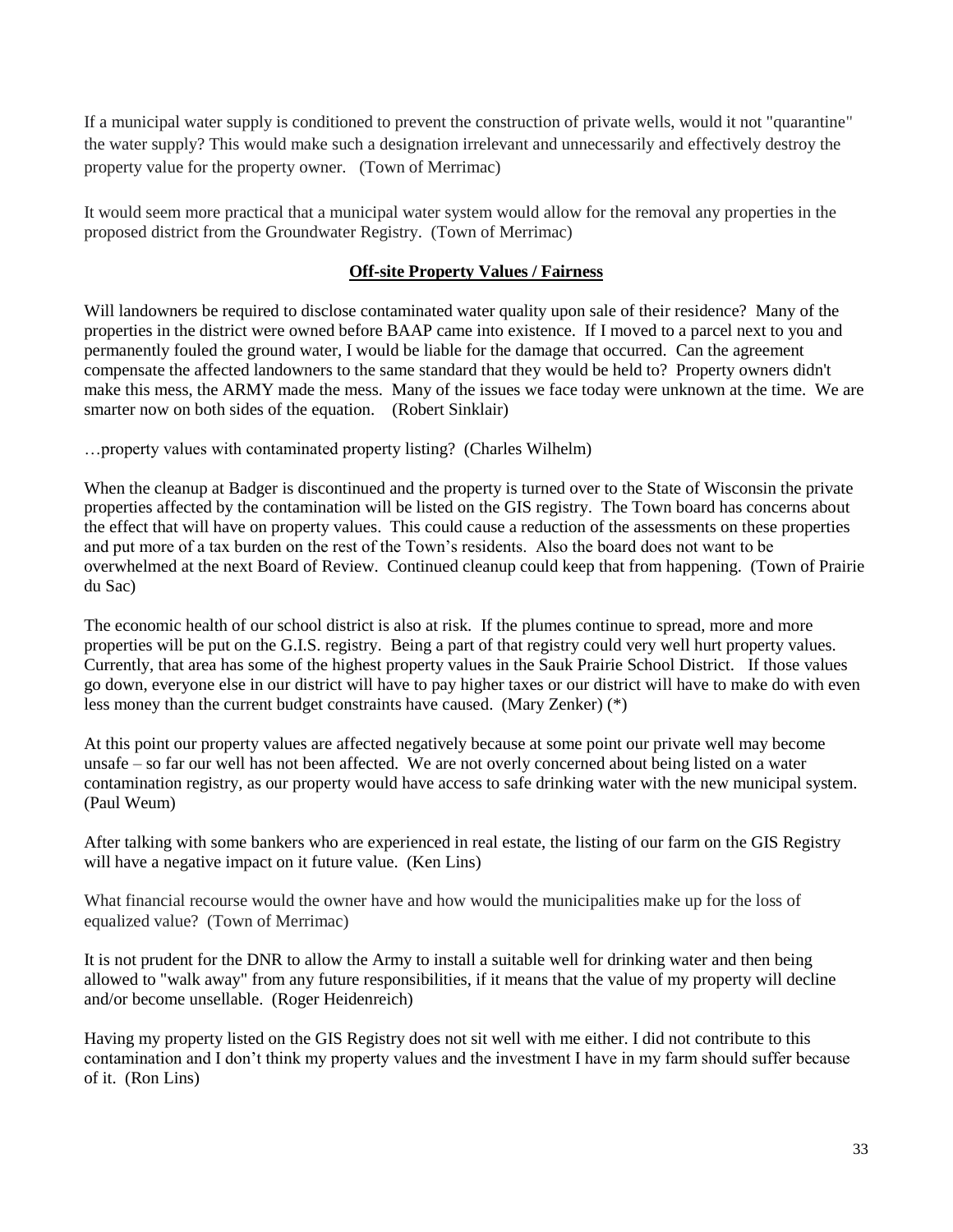Finally adding resident's properties to the GIS database of contaminated properties because the Army has contaminated the groundwater under those properties thus lowering the property values is not fair to the property owner. The Army needs to be held responsible for that reduction in value. (Bart Olson)

The residents around Badger have been dealing with contamination issues for 22 years. Giving us a clean source of water and then adding that our property may be placed on the GIS Registry for contaminated property, and if so, then will have limitations placed on said property, all seems ethically wrong. Those property owners did not cause the contamination, but yet will be penalized because of it. Ownership of the responsible thing to do with all of this belongs to the Army and the DNR. Why were homes allowed to be built around Badger and still are? (John and Mary Koch)

Our family should not be put in limbo because the Army did not properly address the contaminated plumes which are flowing off base. (Ken Lins)

Even though the Badger Environmental Board of Advisors pushed for more extensive cleanup, the Army chose partial excavation, leaving the majority of the contaminated soil on site. We were told that a cap combined with a pump and treat system would clean up the water to DNR standards. Discontinuing the cleanup at this site will fall far short of this. In a few years, the Army will be gone, but the impacts of partial cleanup will be felt by the surrounding communities for years. (Ken Lins) (\*)

I support the continuation of the currently approved groundwater cleanup remedy. I strongly recommend that you don't allow discontinuation of the pump and treat system.

My first concern is the negative effect that turning off the pump and treat system would have on our neighbors' property quality and value. If the groundwater under a land owner's property meets certain criteria, the property will be listed on a GIS database. This listing, in turn, will probably make the property less valuable. This simply isn't fair because the groundwater pollution is not the fault of the land owner. (Michele Hopp)

I was shocked to learn from Linda Hanefeld, DNR, at our April 2nd RAB meeting that a land owner who is placed on the GIS database and wants to be removed from it has to prove – at his or her own expense through groundwater testing – that their groundwater is no longer contaminated above the enforcement standard. This will be no easy feat if municipal water is installed, because the land owner's existing well will be abandoned, so in theory, he or she would have to pay for the construction of a new monitoring well on their property, and pay for groundwater testing. This makes no sense to me because the land owner didn't cause the groundwater contamination. If the Army is allowed to turn off the pump and treat system, I would expect them to be responsible for paying for a monitoring well and groundwater tests for any land owner who wants to try to be removed from the GIS database. (Michele Hopp)

I was further shocked to learn at our meeting that although Ron and Ken Lins' private drinking wells currently do not have contaminated groundwater above the enforcement standard, because they have allowed the Army to install monitoring wells on their properties to help define the extent of the propellant burning ground plume, their properties may be listed on the GIS database because their monitoring wells have contaminated water above the enforcement standard. Had they not cooperated with the Army's request to have monitoring wells placed on their properties, they might not have been threatened with being added to the GIS database. Once again, this just isn't fair, as Ron and Ken have been trying to do the right thing to help the Army address their groundwater pollution problem. Now they are being penalized for being good neighbors. (Michele Hopp)

At our RAB meeting we also discussed the insurance industry concept of "making whole" after causing harm. In my opinion, the DNR is not asking the Army to "make whole" if they allow them to turn off the pump and treat system because this will cause additional harm to area land owners. (Michele Hopp)

### *Response*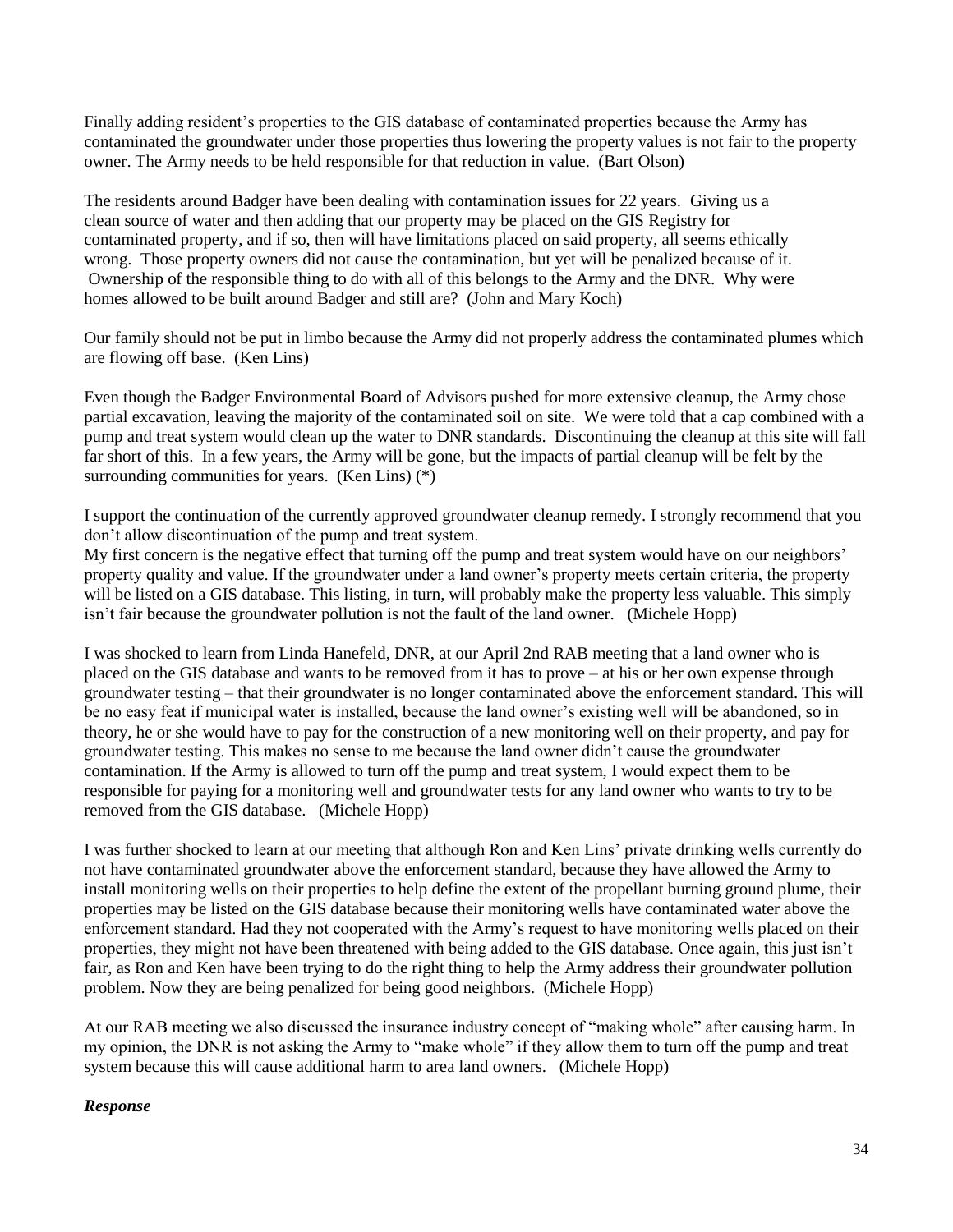*Wisconsin State statute 292.12 (3) requires that the DNR maintains the database of contaminated sites and makes the database available to the public. This geographic information system (GIS) registry can be found at <http://dnrmaps.wi.gov/imf/imf.jsp?site=brrts2>The registry shows properties with residual contamination. Currently, there are no off-site contaminated properties related to BAAP listed on the registry.*

*Near BAAP, the off-base registry listings will be for properties with groundwater contamination, which will be documented through testing or interpolation of test results. The GIS listing will include a limitation on the property with language substantially similar to:* 

*"DNR approval prior to well construction or reconstruction is required for all sites shown on the GIS Registry, in accordance with s. NR 812.09(4) (w), Wis. Adm. Code. To obtain approval, complete and submit Form 3300-254 to the DNR Drinking and Groundwater program's regional water supply specialist. This form can be obtained on-line at<http://dnr.wi.gov/org/water/dwg/3300254.pdf> or at the web address listed below for the GIS Registry."*

*If a proposed GIS listing appears technically invalid, the landowner may petition the DNR to not list the case on the registry. This must be done within 30 days of receiving formal notice (from the Army) that the property will be placed on the registry. GIS listings are typically made at the time of case closure.*

*Modification to a registry listing is allowed through ss. 292.12 (6). Requests for modification of the registry listing must include the necessary data to support compliance with the groundwater standards at the property and the established DNR review fee, which is currently \$500.*

*Damages for property devaluation due to contamination or other claims associated with a GIS listing might be contested as a civil matter, which would be outside of DNR's authorities.*

### *Off-site Contamination*

*Per s. 292.13, Wisconsin Statute, a person is usually exempt from liability for groundwater contamination originating at an off-site property. The exemption from the cleanup requirements generally applies when the landowner in no way caused the discharge or made the problem worse, and the landowner allows the DNR or the responsible party access to investigate the contamination. If landowners deny access for investigation of groundwater contamination, they may be named as responsible parties for the contamination on their land.* 

*Army will remain responsible for any off-site BAAP-related contamination.*

### *Property Values*

*DNR cannot predict the effect of the GIS registry listings on property evaluations or tax rolls. However, the requirements imposed by the GIS listing will not be burdensome. The listing will require DNR permission before installing a supply well (as discussed above).* 

*A likely factor in the property value is the presence or proximity of contamination to the parcel. Residential real estate disclosure law (State Statue 709) requires disclosure of defects such as contaminated groundwater. The GIS listing is a mandated public notice of known contamination and not a property defect in and of itself.*

### **Main CSWAB Comment Document**

*Many of the comments from CSWAB are in the form of questions. WDNR has made as much of an effort as possible to respond to those questions pertinent to the GW alternative feasibility study proposal. If a comment or*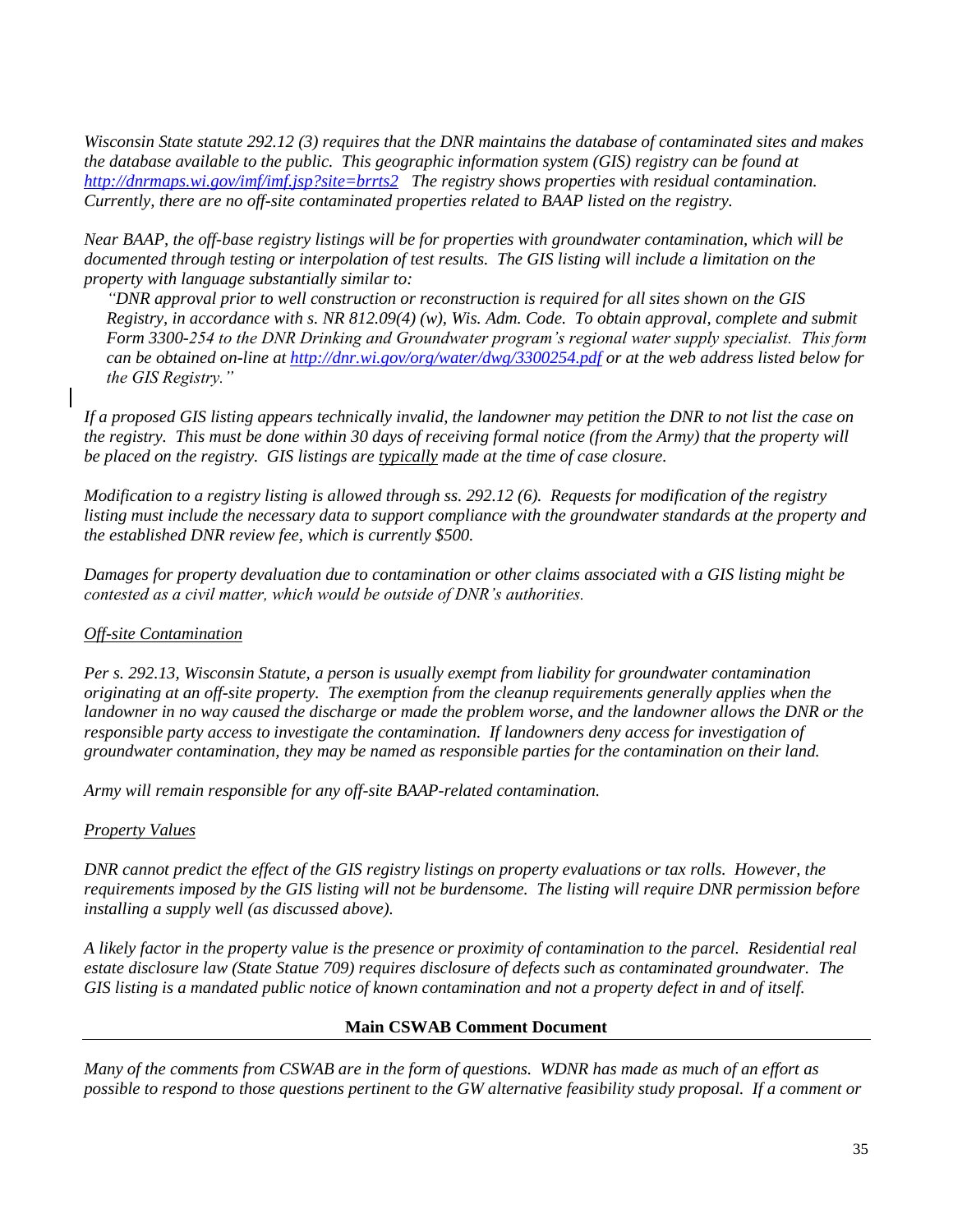*question noted below is outside the scope of the proposal, we note that, and we also note those situations in which the subject of one of these comments will be addressed at some time in the future in separate regulatory actions.*

Pursuant to State Statute 292.12(1)(d), a **"Remedial action"** means action that is taken in response to a discharge of a hazardous substance and that is necessary to restore the environment to the extent practicable and to minimize the harmful effects of the discharge to the air, lands, and waters of this state. Pursuant to Administrative Code 700.03 (48), "Remedial action" means those response actions, other than immediate or interim actions, taken to control, minimize, restore or eliminate the discharge of hazardous substances or environmental pollution so that the hazardous substances or environmental pollution do not present an actual or potential threat to public health, safety or welfare or the environment. The term includes actions designed to **prevent, minimize, stabilize or eliminate the threat of discharged hazardous substances, and actions to restore the environment to the extent practicable** and meet all applicable environmental standards. Examples include storage, disposal, containment, treatment, recycling or reuse, and any monitoring required to assure that such actions protect public health, safety and welfare and the environment.

Q: Does the preferred remedy meet the all requirements of a "remedial action"? If not, what are the potential implications?

*Yes, particularly considering all of the remedial actions that have been completed by the Army at all known groundwater contamination sources.*

Q: Are there other alternatives that could better meet the requirements of a remedial action?

*Not necessarily, after considering remedial actions that were completed and considering technical and economic feasibility as required in the NR 700 series administrative codes.*

**Clean Water Act.** The Clean Water Act, 33 U.S.C. ss 1251 et seq., was enacted by Congress to "restore and maintain the chemical, physical, and biological integrity of the Nation's waters." Id. ss 1251(a). Wisconsin has an EPA-approved NPDES permitting program, and the WDNR is the agency that issues NPDES permits to pointsource dischargers within the State.

*The topic of these questions is beyond the scope of the proposal and approval. These questions will be considered prior to closure of the case of groundwater contamination.*

Q: What are the effluent limitations of the WPDES permit for the discharge of treated groundwater to Lake Wisconsin from Badger?

Q: Shouldn't these same effluent limitations apply to the discharge of contaminated groundwater to all surface water near Badger?

Q: Is the discharge of contaminated groundwater to wetlands regulated by the Clean Water Act?

Q: Is the discharge of contaminated groundwater directly to wetlands via springs regulated by the Clean Water Act?

Q: Weigand's Bay is directly connected to Lake Wisconsin. What additional protections are afforded to wetlands that are not isolated?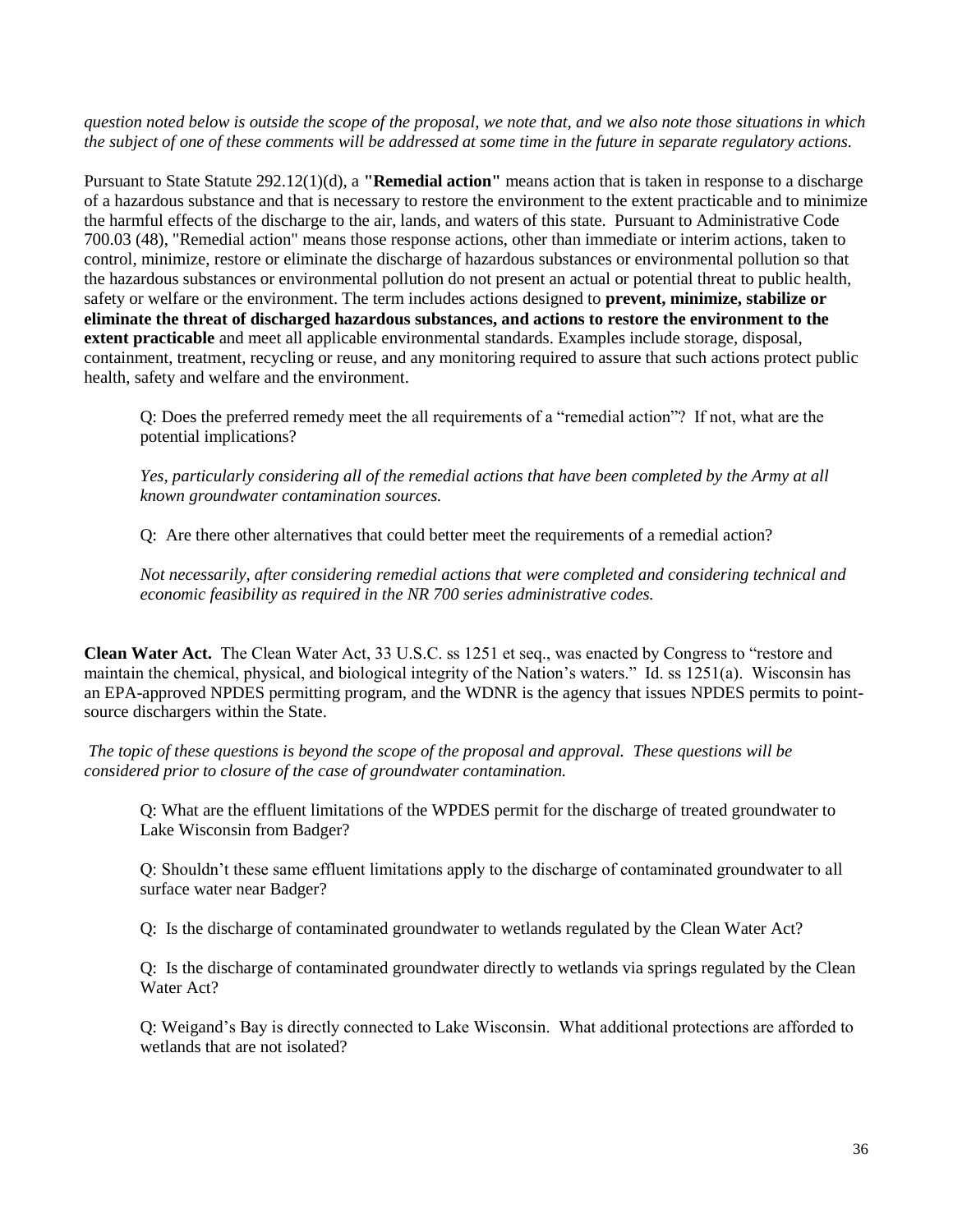Q: Flow from the wetlands Weigand's Bay to Lake Wisconsin is restricted by a culvert. Could this restriction limit dilution and movement of groundwater contaminants being discharged to these wetlands? If so, what are the implications?

Q: Is the discharge of contaminated groundwater to natural springs regulated by the Clean Water Act?

Q: Does groundwater discharge to the river through "seeps" in the river bank? If so, does this constitute a "direct discharge" under the Clean Water Act? Will WDNR require a WPDES permit? Could EPA require a NPDES permit with effluent limitations?

**Trichloroethylene (TCE)** is a pervasive contaminant on concern in groundwater at and near Badger. It is sold under about fifty different trade names. Some of these products contain additives used as stabilizers, which make up as much as two percent of the total weight. These stabilizers are numerous and they are often not considered when developing strategies for natural attenuation. One stabilizer, used in both TCE and TCA (trichloroethane), known as 1-4 dioxane, is a problem at many sites. It is a probable carcinogen, is mobile in the environment, and "has not been shown to readily biodegrade in the environment" (USEPA 2009). Additionally, impurities of TCE include vinyl chloride, dichloroethene (DCE), perchloroethylene (PCE), carbon tetrachloride, and acetone. If the line of evidence that is used includes the presence of daughter products of TCE, such as vinyl chloride and DCE, to persuade agencies that **natural attenuation** is occurring, there is a possibility that this may be misleading. Source:<http://www.cpeo.org/techtree/ttdescript/natatt.htm>

Q: What are the implications of the above at Badger?

*TCE is found primarily within the groundwater contaminant plume associated with the Propellant Burning Ground at levels near the Enforcement Standard or below. No TCE breakdown products, which include DCE and VC, were detected in the March 2012 groundwater monitoring round. This is to be expected because TCE biodegrades only in an anaerobic environment which is largely absent in the aquifers under BAAP.*

Q: What are the known or potential additives, stabilizers, and impurities associated with the solvents and explosives found at Badger?

*TCE is a common groundwater contaminant at numerous sites across Wisconsin and is one of a long list of volatile organic compounds, including degradation compounds, that are monitored in all groundwater samples when VOCs are compounds of concern. Additives, stabilizers, and impurities are not commonly monitored at BAAP or as part of monitoring at other Wisconsin sites. See also the answer to the question above.*

Q: Are the above found in groundwater at and near Badger?

*See the answers above. 1,4-dioxane is not monitored in BAAP wells.*

Q: What are the trends in concentrations of known or potential additives, stabilizers, and impurities associated with the solvents and explosives in and near Badger? What are the implications of these trends?

*See the answers to the above questions.*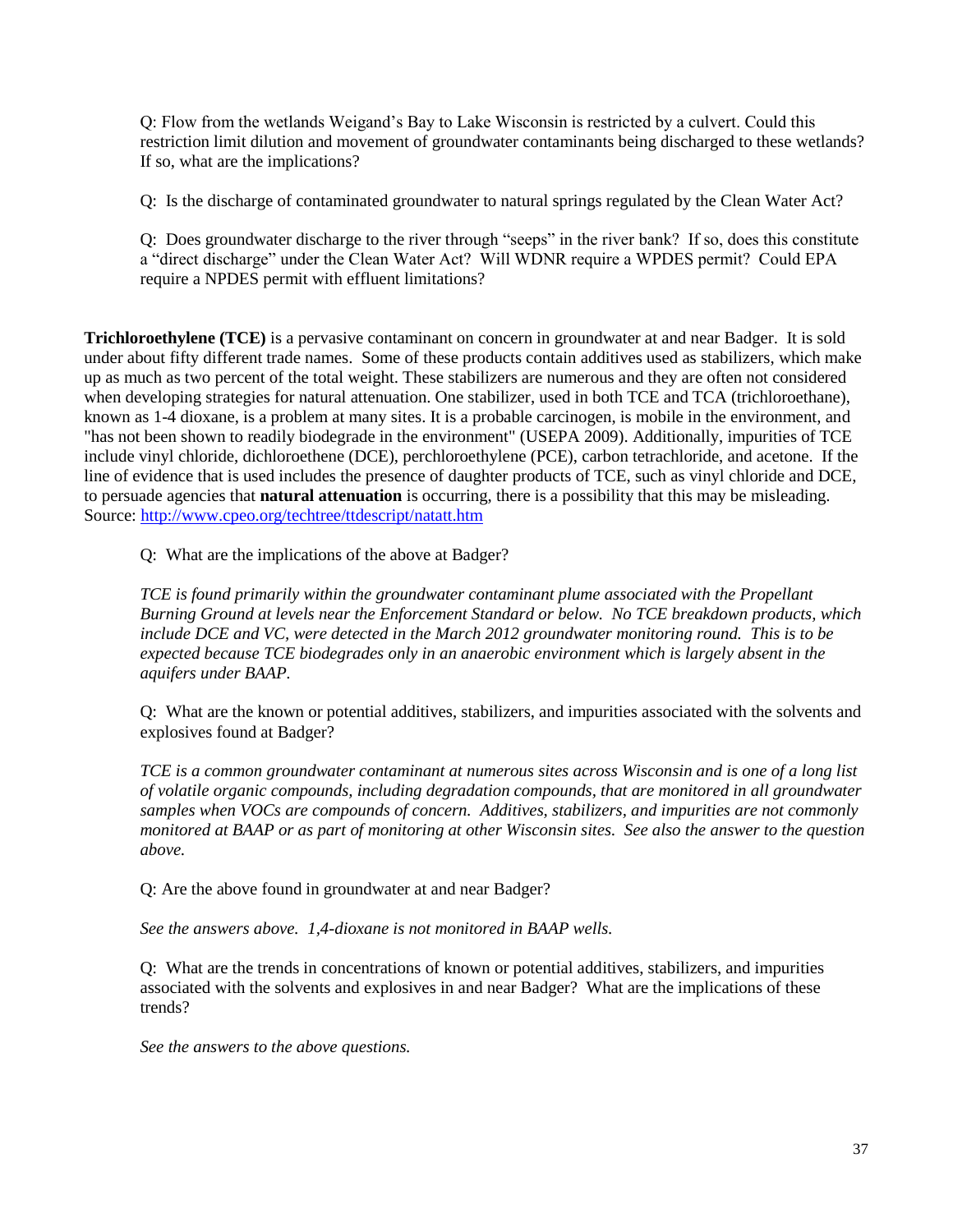### **Explosions.**

*The topic of these questions is beyond the scope of the proposal and approval.*

Q: Are the explosions at Badger compromising the integrity of groundwater monitoring wells?

Q: Are the explosions at Badger compromising the integrity of groundwater extraction wells, systems and associated infrastructure?

Q: Are the explosions at Badger compromising the integrity of nearby drinking water wells?

Q: Is the detonation of explosions at Badger a potential source environmental contamination?

Q: Could explosions cause or change preferential pathways for groundwater contaminant movement, soil vapor movement, or pose other risks?

### **Final Creek, Settling Ponds and Spoils Disposal Areas.**

*Final Creek, the Settling Ponds, and the Spoils Disposal Areas will be the subject of a separate submittal, review, and approval process; these questions should be submitted during at that time.*

Q: Is contamination from Final Creek, the Settling Ponds and Spoils Disposal Areas affecting groundwater?

Q: Could the discharge of treated wastewater and storm water to Final Creek and Settling Pond #1 drive soil contaminants to groundwater? If so, who is the responsible party?

Q: If wastewater from the Sanitary Treatment System is diverted to another outfall in the future, who will be responsible for any residual contamination, investigations, and cleanup at Final Creek and Settling Pond #1?

Q: Should discharge of treated wastewater be discontinued, is the required level of soil cleanup at Final Creek and the Settling Ponds protective of human health, wildlife and grazing livestock?

Q: What is the source of the groundwater contamination that is detected at and downgradient from the Settling Ponds (between the PBG plume and the Central Plume locations identified in the Alt FS)? Is soil contamination at the Settling Ponds a possible contributing source? What contaminants are detected in groundwater in this area and what are the trends in contaminant concentrations?

**DNT.** Dinitrotoluenes are formed in the second step of toluene nitration during TNT synthesis, yielding higher percentages of 2,4 and 2,6-DNT with only a much smaller percentage of other isomers produced. However, Badger Army Ammunition Plant was a recover/recycle facility and did not manufacture DNT or TNT. As a result, the relative ratio of DNT isomers cannot be assumed and is unknown.

*Because analysis is conducted for all six DNT isomers in all groundwater monitoring samples where DNT analyses are conducted, many of the questions below are essentially beyond the scope of the proposal and approval. Answers are provided for those that are pertinent.*

Q: What is the relative ratio all six isomers of DNT found in soils at Badger?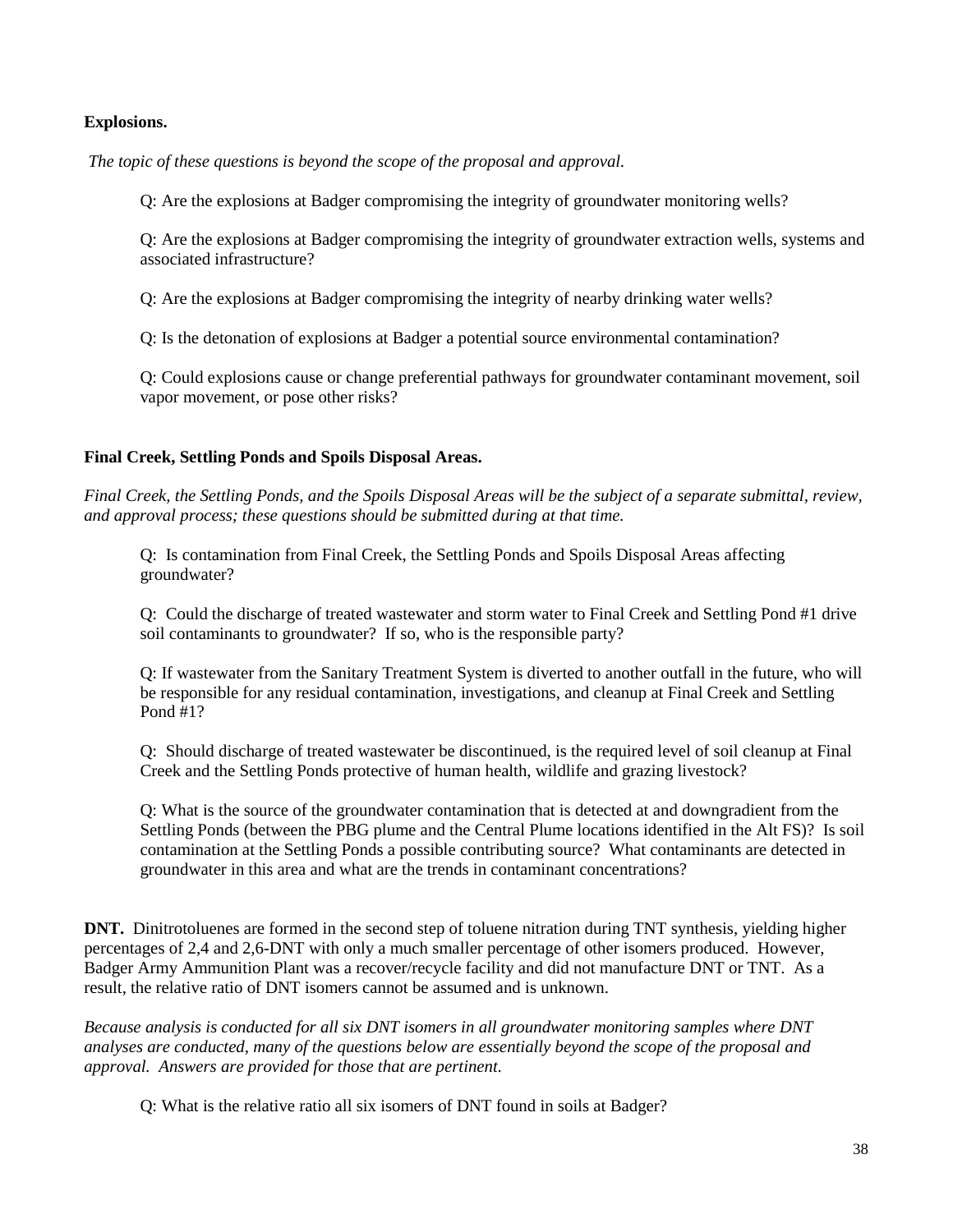Q: Do you need to accurately measure the volume of Total DNT (all six isomers) in soils to accurately calculate the risk to groundwater for Total DNT?

*The WDNR's Remediation and Redevelopment Program has for many years relied far more heavily on (empirical) groundwater data to assess contamination sources rather than on models to predict risk.*

Q: What soil analysis has been conducted to characterize DNT wastes in source areas for the six different forms of DNT?

Q: If soil analysis has not been conducted for all six forms of DNT, what are the potential implications and outcomes?

Q: What are all of the potential degradation and biotransformation products of DNT?

*The Army has reported that the following are DNT degradation compounds that have been detected in groundwater at BAAP:*

| 2-Nitrotoluene             | 3-Nitrotoluene          | 4-Nitrotoluene          |
|----------------------------|-------------------------|-------------------------|
| 2-Nitroaniline             | 3-Nitroaniline          | 4-Nitroaniline          |
| Nitrobenzene               | 2,4-Diaminotoluene      | 2,6-Diaminotoluene      |
| 2-Methyl-3-nitroaniline    | 2-Methyl-5-nitroaniline | 2-Methyl-6-nitroaniline |
| 4-Methyl-2-nitroaniline    | 4-Methyl-3-nitroaniline | 5-Methyl-2-nitroaniline |
| 2-Amino-4,6-dinitrotoluene |                         |                         |

| Other identified DNT breakdown products are: |                         |                         |  |
|----------------------------------------------|-------------------------|-------------------------|--|
| Carbon dioxide                               | <i>Nitrite</i>          | <i>Benzofuran</i>       |  |
| 3-Methylbenzofuran                           | 5-Methylbenzofuran      | 3-Methyl-2-nitroaniline |  |
| 3-Methyl-4-nitroaniline                      | 3-Methyl-5-nitroaniline |                         |  |

Q: Are the Village of Prairie du Sac wells being regularly tested for all the potential degradation and biotransformation products of DNT?

*Prairie du Sac well #3 is regularly monitored for some of these compounds by the Army.*

Q: Are residential, livestock wells, and irrigation wells in the remedy area being regularly tested for all the potential degradation and biotransformation products of DNT?

*The residential wells and USDA Dairy Forage Research Center livestock wells that are monitored are regularly monitored for some of these compounds. WDNR is not aware of any monitoring of irrigation wells.*

Q: Is it possible for degradation or biotransformation products of DNT to be present in a well in the absence of DNT? Why is this important?

Q: Some of the degradation and biotransformation products of DNT have Health Advisory Levels for Drinking Water but not Groundwater Enforcement Standards. Will the WDNR establish enforceable remedial goals for groundwater contaminants having HALs as consistent with the State of Wisconsin DNR Manual Code 4822.1?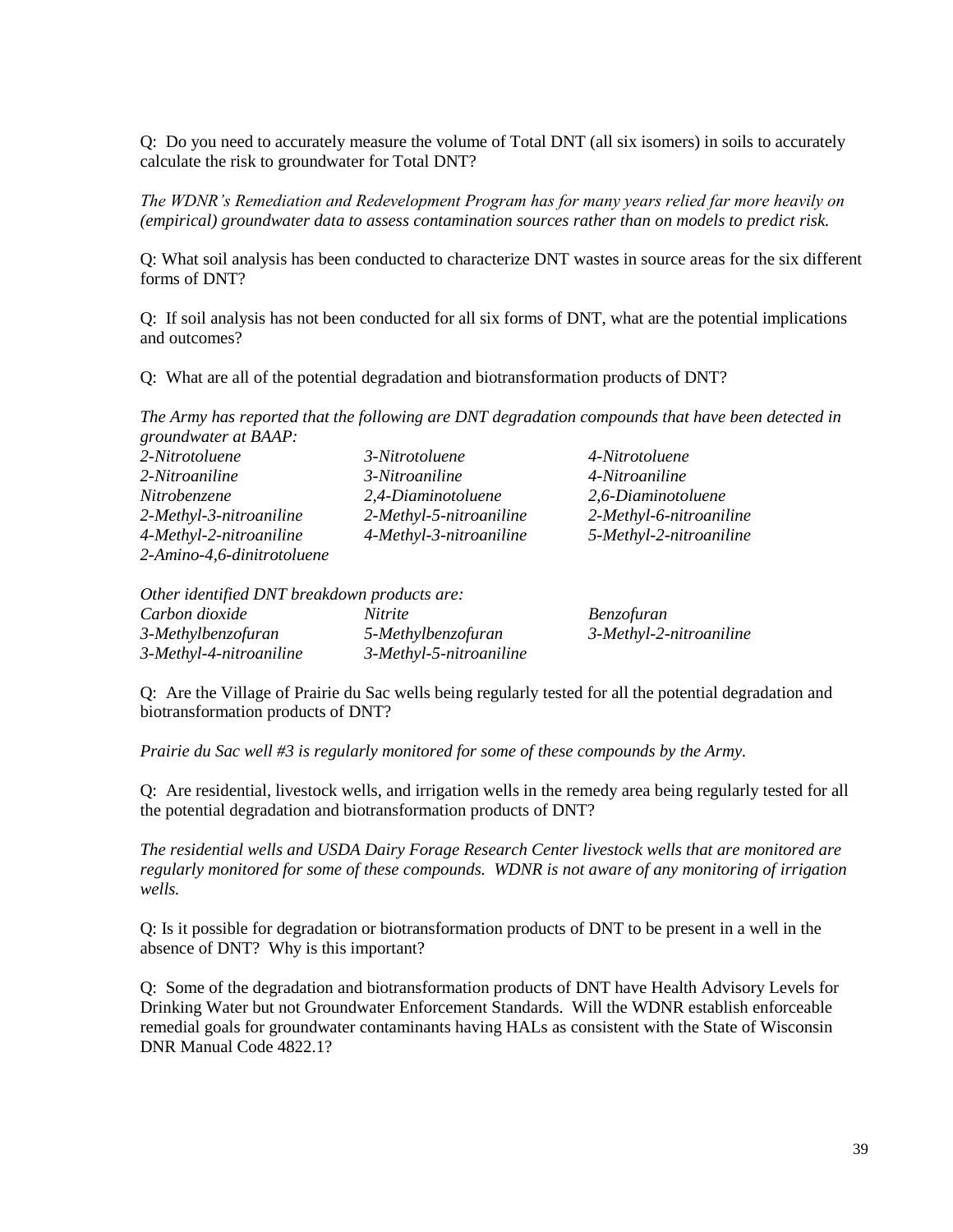*The responsibility for establishing enforcement standards resides with the Groundwater Section of the Bureau of Drinking Water and Groundwater and is done as part of the revision process of ch. NR 140, Wisconsin Administrative Code.*

Q: What are the potential environmental and human health benefits to testing groundwater monitoring wells outside the immediate source areas for all the potential degradation and biotransformation products of DNT?

*The Department will consider monitoring for additional DNT degradation products as part of the process of revising the groundwater monitoring plan.*

Q: What are the potential environmental and human health benefits to testing drinking water wells in the remedy area for all potential degradation and biotransformation products of DNT?

*The meaning of "the remedy area" is unclear in the question. Otherwise, see the answer above.*

Q: Dinitrotoluene (mixed isomers) CAS No. 25321-14-6 is regulated as a Hazardous Substance pursuant to 40 CFR 302.4 and as a Toxic Substance pursuant to 40 CFR 372.65(a) – what are the concentrations of total DNT in subsurface soils at Badger?

Q: How much total DNT is still present in subsurface soils at the DBG and PBG? How much has moved to groundwater? How much could move to groundwater? Can something more be done at the source area to prevent this?

*Defining the impact of soil contamination on groundwater quality is a significant purpose of groundwater monitoring. The beneficial effect of the remedial actions at the DBG can be seen in contaminant concentrations in groundwater nearer to the source. Defining these effects similarly for the PBG, especially of the groundwater extraction and treatment (IRM and MIRM) systems will be the subject of future proposals from the Army and review by WDNR.*

Q: What and how much non-DNT contamination is still present in subsurface soils at the DBG and PBG? How much has moved to groundwater? How much could to move to groundwater? Can something more be done at the source area to prevent this?

*See the answer above.*

Q: Where is the source of the Central Plume? How can natural attenuation be accurately predicted when the source area has not been fully characterized?

*The Army has the responsibility to demonstrate that natural attenuation is occurring, rather than predicting it. This question, and many of the following questions, should be answered as part of the natural attenuation monitoring plan and evaluation.*

Q: What factors limit biodegradation of DNT in the vadose zone in all source areas? What are the implications of these factors?

*Similarly, the emphasis must be on the demonstration of natural attenuation processes by assessing the empirical evidence; that is, groundwater quality data.*

Q: Have the lesser isomers of DNT been shown to biodegrade? What are the potential implications of this?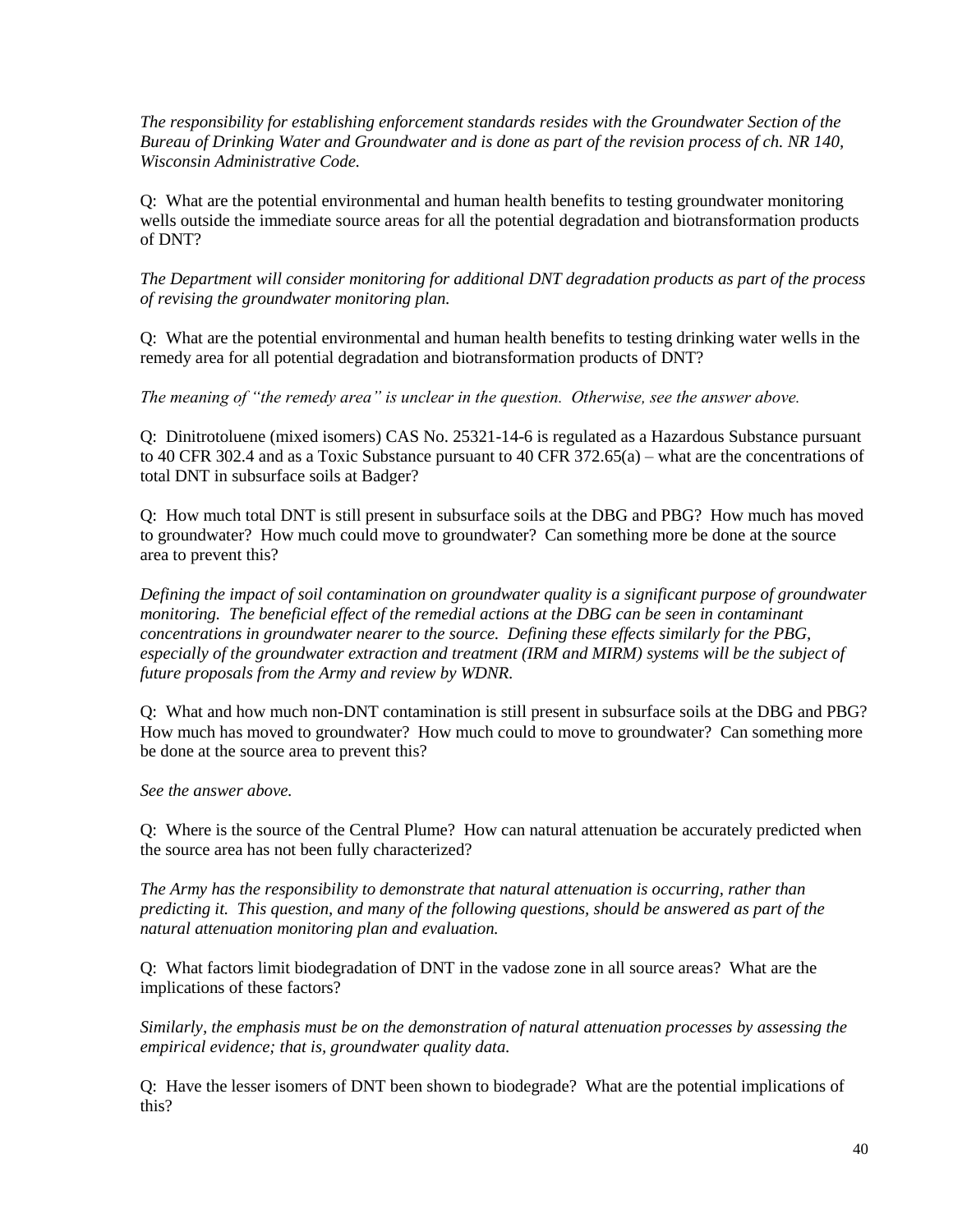Q: Are higher concentrations of DNT in source areas inhibiting or toxic to bacteria? If so, what are the potential implications?

Q: Could high concentrations of 2,4-DNT inhibit degradation of DNT? If so, what are the potential implications?

Q: Which areas at Badger have high concentrations of nitrite and/or nitrate in groundwater? Could high concentrations of nitrite and/or nitrate inhibit degradation of DNT?

Q: What trends are present in pH in groundwater? How could pH affect degradation of groundwater contaminants?

Q: According to soil column studies at Badger, without intervention (i.e. nutrient addition), the dominant process leading to the loss of DNT from soils will be the dissolution into waters percolating through the vadose zone into groundwater systems. If these studies are correct, what are the potential implications?

*Because of the caps placed over the contaminated soil columns at the DBG and PBG, percolating water from precipitation has been minimized or eliminated at both of these source areas.*

Q: What is the contingency plan if the MIRM is inoperable or removed and contaminant levels in groundwater increase?

*The plan approval modification will include conditions that will have implications for any plans to shut down the IRM and MIRM systems.*

### **Contaminant plumes.**

Q: Is contamination moving from subsurface soils at the Deterrent Burning Grounds to groundwater?

*Installing cap/cover systems over contaminant source areas (for example, at landfills and contaminated soil sites) has been common for many years to significantly reduce the amount of infiltrating water moving through the contaminated mass. Groundwater data associated with the DBG, an indicator of system performance, implies that contaminant concentrations near and down-gradient are lower because of the cap and other remedial actions completed at this site. But the existence of contaminants held in the saturated soil beneath and down-gradient of the DBG may account for some or much of the remaining contaminant concentrations in groundwater nearby.*

Q: What happened to the passive bioremediation system at the DBG? Was it working? Could this or something similar help improve the remedy at the DBG? What steps could be taken a the DBG to improve the remedy, i.e. better control the source area?

*The Army decided to terminate the operation of this system several years ago. While WDNR would have preferred to have been notified before this action was taken, the Army appears to be in compliance with the conditions of the plan modification approval for the remedial action. See also the answer above.*

Q: Are the landfill caps at the DBG and PBG supposed to stop subsurface contamination from moving to groundwater? Are they doing this?

*Yes; see answer two questions above.*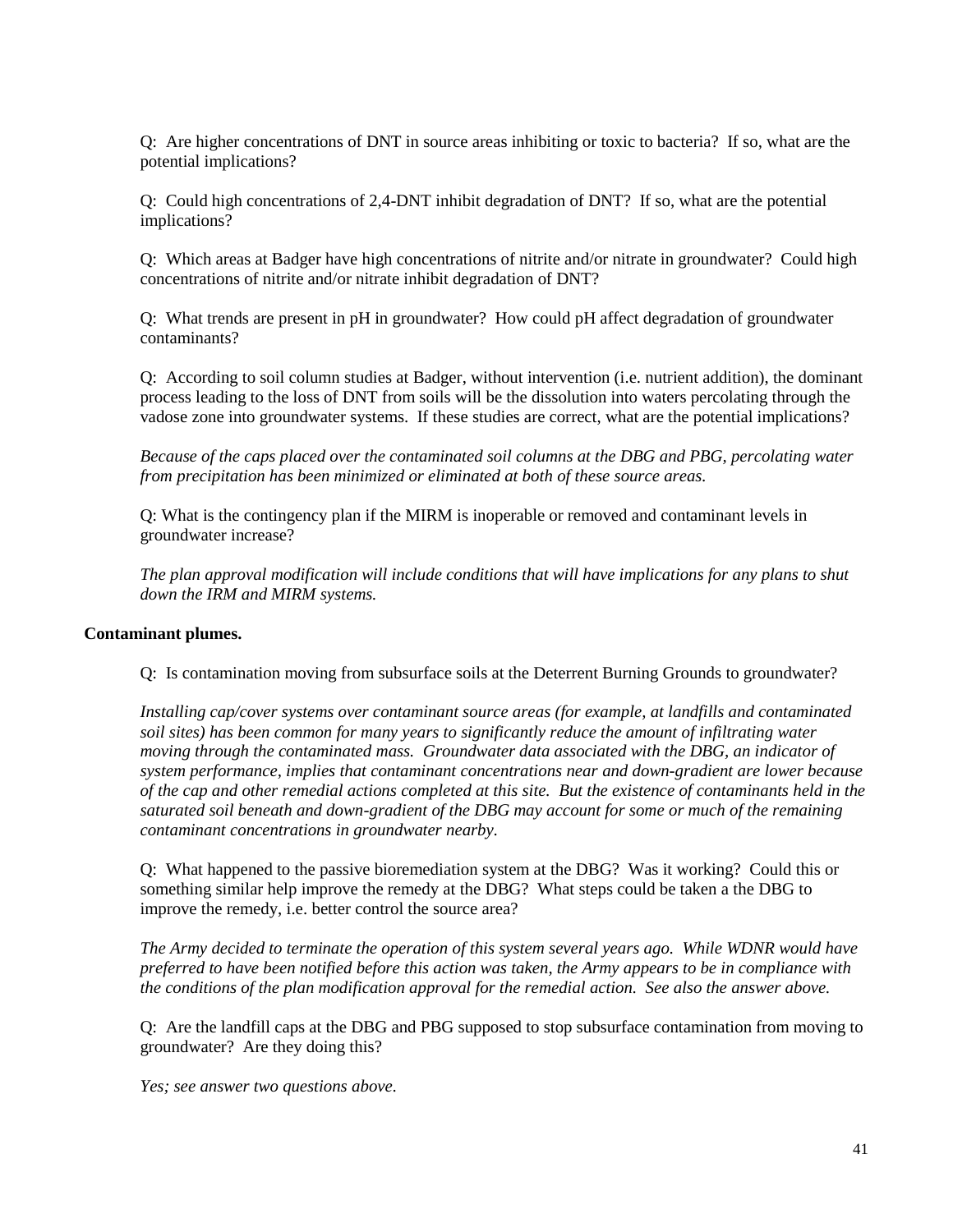Q: If contamination is moving to groundwater in plume source areas, doesn't this mean that the remedy is failing? If yes, why doesn't the Department require the Army to re-evaluate and fix the remedy?

*Much of the contamination in the aquifers below the known major source areas (PBG and DBG) may not be currently originating from the soil of the source areas because of the very significant reduction of infiltration of surface water accomplished by the installed caps. The remedy appears to be working at the DBG. Future proposal submittal and regulatory review will result in the evaluation of remedial actions at the PBG.*

Q: Are the landfill caps at the plume source areas (DBG and PBG) meeting all the required performance criteria? Can WDNR enforce non-compliance with these criteria?

*See the answers above. If a remedial action is ineffective in controlling a contaminant source, WDNR has the authority to require additional actions.*

Q: In an earlier facility-wide RI/FS, the Army proposed a pump and treat system to address groundwater contamination at the NE corner of the plant. Is this a possible remedy? What are the advantages to this remedy?

*Groundwater extraction and treatment systems are commonly used to control the migration of a contaminant plume but have been shown to be ineffective, in many cases, in controlling and reducing the effects of a contaminant source. To be considered, such a system would have to be technically and economically feasible and the benefits would have to outweigh the costs.*

Q: Is contamination moving from subsurface soils at the Existing Landfill to groundwater?

*March 2012 groundwater samples collected from monitoring wells immediately down-gradient of Landfill #5 (formerly known as Existing Landfill) had no contaminant detections.*

Q: Is contamination moving from subsurface soils at the Coal Ash disposal area (near the DBG) to groundwater?

*Because this disposal area is located adjacent to the DBG, differentiating impacts to groundwater from the coal ash disposal area versus the DBG is difficult. The stable or decreasing trends of concentrations in this area are discussed elsewhere in this response document.*

Q: Is contamination moving from subsurface soils at the Propellant Burning Grounds to groundwater?

*This question has been answered in previous responses.*

Q: Is it possible that the groundwater contaminant plumes are not as neatly defined as the drawings and could they have "fingers"? Could additional "fingers" develop over time? Could turning off the MIRM increase the potential for formation of "fingers"? What are the implications of this potential?

In reality, the plume boundaries may be more irregular than the smooth boundaries depicted. However, *advective groundwater flow in the sand and gravel aquifer beneath BAAP results in contaminant plumes that generally follow the direction of that flow.*

Q: What and where is the source of the VOC groundwater contamination that is detected upgradient of the PBG?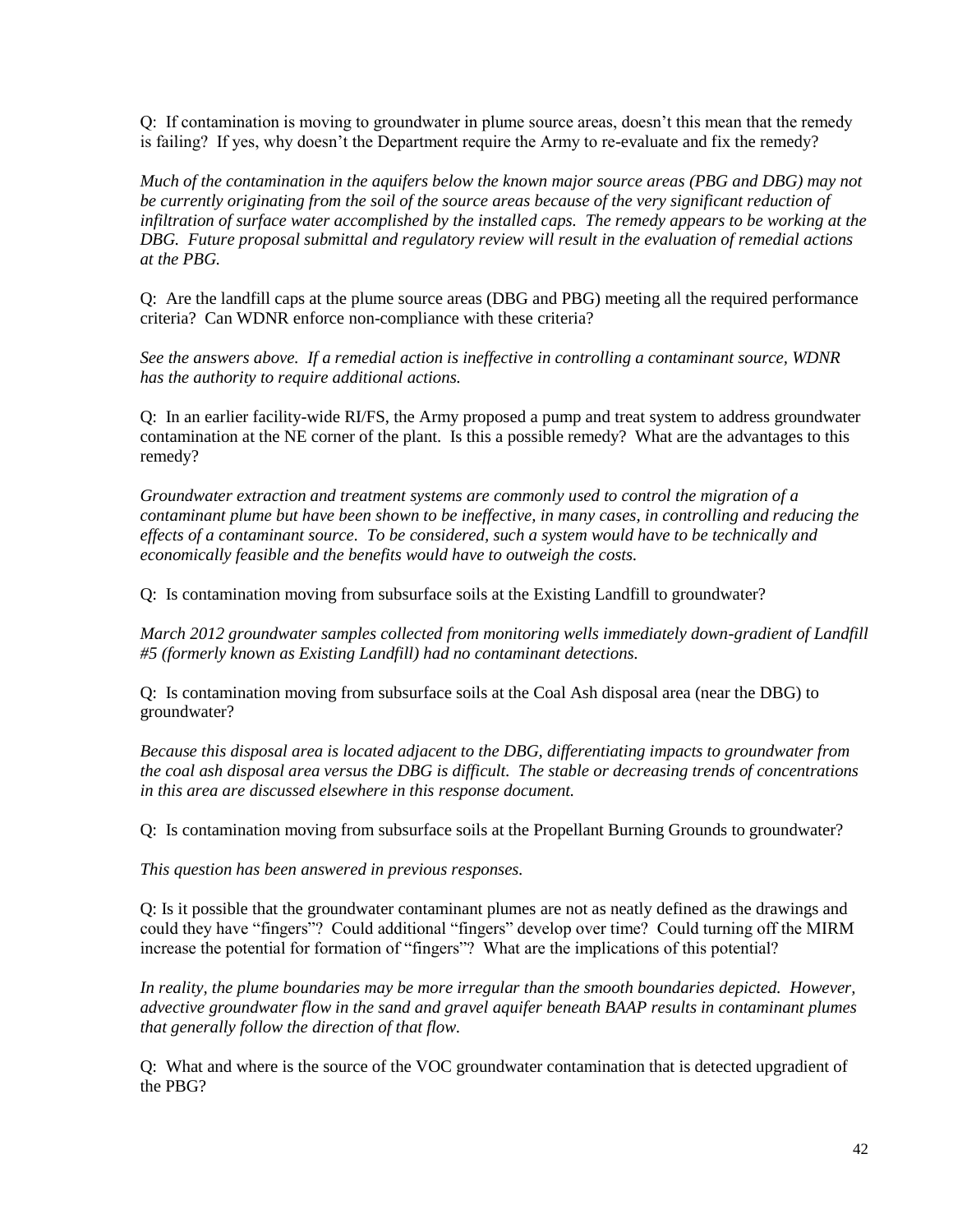*The question is unclear about the location of the VOC contamination being referred to.*

Q: What is the source of TCE that is consistently detected in groundwater at the western boundary of Badger?

*It is assumed that this question is referring to the trichloroethene detections in recent years in monitoring well BGM-9103. TCE concentrations in this well have fluctuated over time, between below the enforcement standard to above 20 ug/L. Because this is the only well in that area that has had TCE detections, a possible source is to the northwest off of BAAP property. And because of the significant TCE concentration fluctuations, WDNR decided not to investigate the location of the source and to not require the Army to do so unless concentrations were consistently and significantly above the enforcement standard.*

Q: Bluffview's back-up well is located inside Badger. What are the implications for this community? What are the potential risks to this well?

*Currently, the well is not used, but if it is at some time in the future, it would be subject to the monitoring requirements of the federal Safe Drinking Water Act and WDNR Drinking Water and Groundwater Program's administrative codes.*

Q: In reviewing many past environmental studies for Badger, groundwater contour maps for the NW corner of Badger vary greatly – from due south to due west. Is there a good dependable map showing this? (Important for Bluffview.)

*This question should be posed to the Army. This applies also to the following five questions.*

Q: DNTs in groundwater at the NE corner of Badger are not universally co-located with other contaminants. Where is a map showing the current and projected lateral and vertical location of the VOC plume at the NE corner of Badger?

Q: DNTs in groundwater at the NE corner of Badger are not universally co-located with other contaminants. Where is a map showing the current and projected lateral and vertical location of the sulfate plume/s at the NE corner of Badger?

Q: DNTs and VOCs at the PBG and south of Badger are not universally co-located with the nitrite/nitrate plume. Where is a map showing the current and projected lateral and vertical location of the nitrite/nitrate plume/s downgradient from the PBG and south of Badger?

Q: DNTs in groundwater south and southeast of Badger are not universally co-located with other contaminants. Where is a map showing the current location and projected location of the VOC plume from the PBG?

Q: Is there a plume of ethyl ether? Is there a map showing the lateral and vertical location of this plume?

Q: How do seasonal and long-term water table fluctuations at the NE corner of Badger affect the possible movement, path and surface water discharge location for sulfates, VOCs, and DNTs?

*This and the following question are outside of the scope of the proposal.*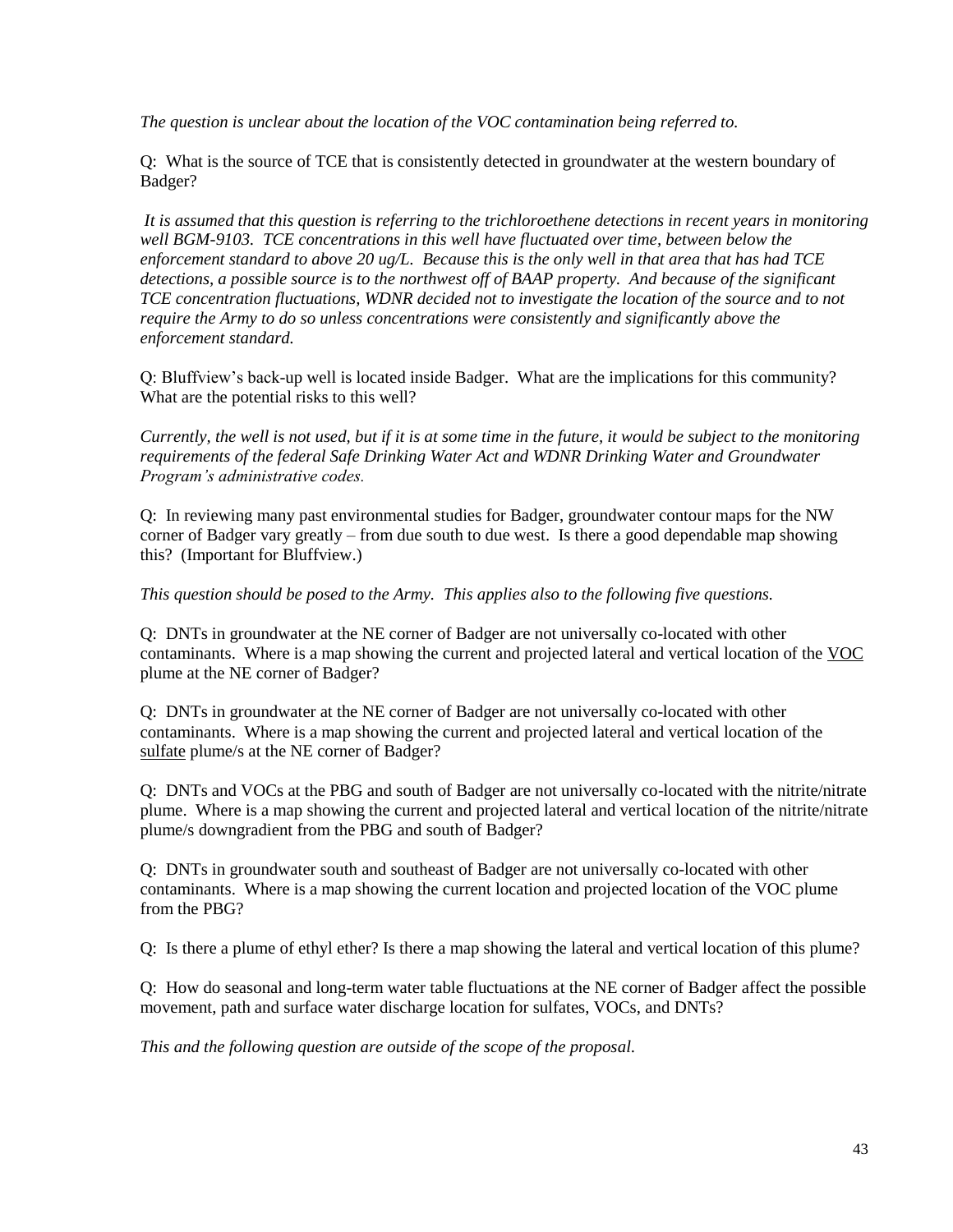Q: The Alt FS shows "pulses" of contamination in groundwater. What are the ages of these pulses? For example, is the solvent pulse for each of the three identified plumes from WWII, the Korean War, the Vietnam War, or later?

Q: Is the State's groundwater standard for TCE expected to be lowered in response to new toxicity information from EPA? If so, what the implications of this expected change?

*No specific plans to revise ch. NR 140, Wis. Adm. Code, have been announced.*

Q: What are the potential implications of the flat groundwater gradients at the northeast corner of Badger?

*This question must be clarified before it can be answered.*

# **Surface Waters.**

*The topic of contaminant discharges to the Wisconsin River will be the subject of future WDNR discussions with the Army and are beyond the scope of the current proposal and WDNR review. The following questions will be considered in the future during other review processes.*

Q: Could contaminant discharge to the river negatively affect aquatic organisms and systems? Fisheries? Endangered species? What studies have been done?

Q: Where is groundwater discharging to the Lower Wisconsin Riverway? How big is the area? What discharge limitations will the Army be required to meet? How and where will this be measured?

Q: If there is no MIRM (groundwater capture system), how will the Army prevent excessive discharges to the river?

Q: Will there be discharge limitations to groundwater and surface water even if municipal water is installed? What will they be?

Q: Will the Army be required to comply with groundwater standards even if municipal water is installed?

*Yes.*

Q: What is the ultimate fate and transport of groundwater contaminants in nearby surface water, wetlands, and springs? How will or could this change in the future?

Q: What are the ecological risks to aquatic systems and organisms associated with the current and future discharge of groundwater contaminants to the Wisconsin Riverway including the Lower Wisconsin Riverway, Gruber's Grove Bay and Weigand's Bay including all associated springs and wetlands in all areas?

Q: Where are the spawning areas, springs, wetlands, or other particularly sensitive areas near Badger?

Q: Could groundwater plume discharge areas negatively affect spawning areas and/or are springs or wetlands that are particularly sensitive?

Q: Will the WDNR require compliance with state and federal surface water quality standards including those regulations and protections specific to the Lower Wisconsin Riverway?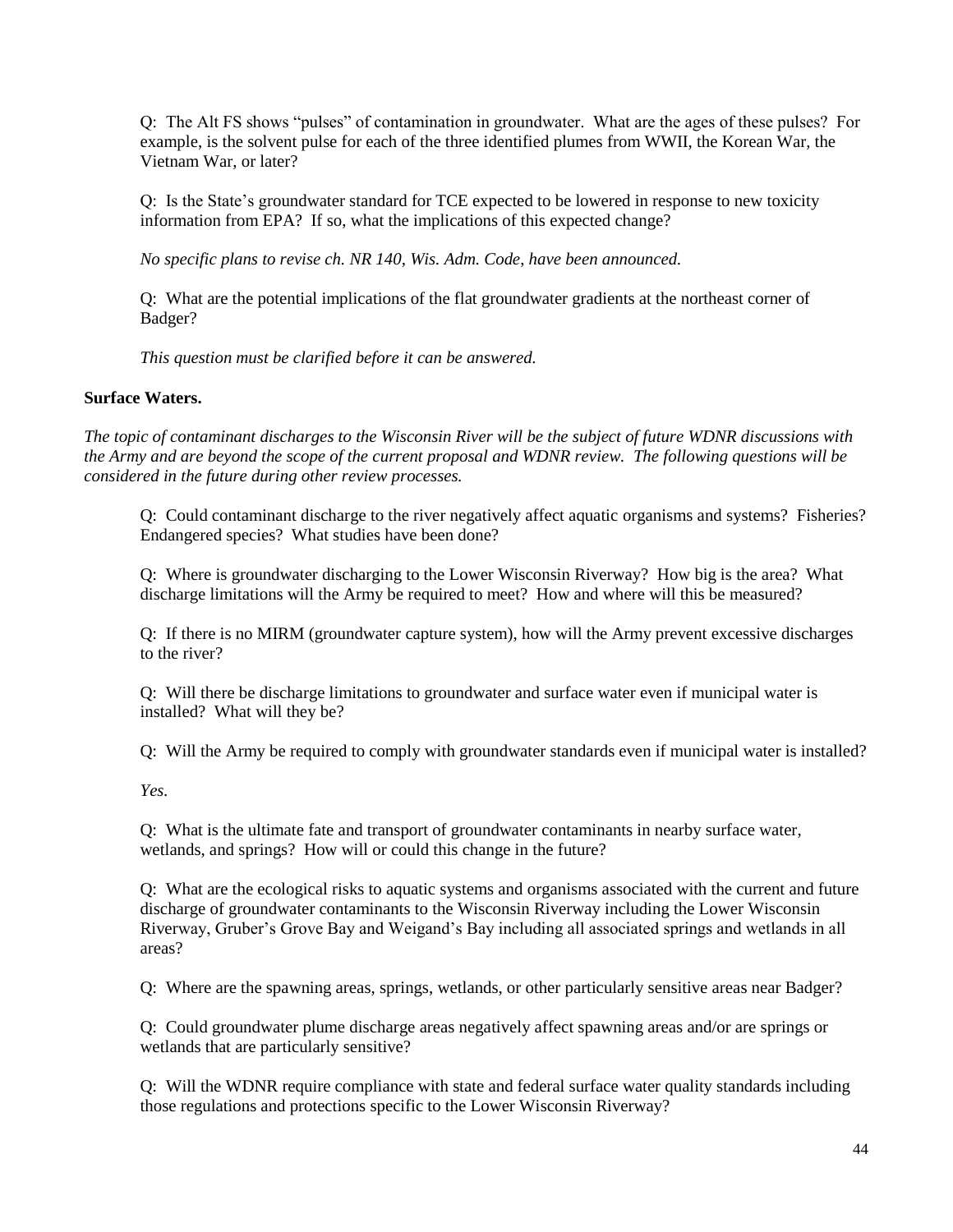Q: Will the Army's proposal meet the "background" discharge requirements for Endangered Water Resources designation for the Lower Wisconsin Riverway? How will this be measured and monitored over time?

Q: Will the proposed remedy be as protective as the lower effluent limitations for other Badger outfalls such as those found in the existing WPDES permit for discharge of groundwater to Lake Wisconsin? Please explain.

Q: What are the potential risks associated with exposure to groundwater contaminants in surface water both for adults, children and expectant mothers through dermal contact, inhalation, ingestion, and the human food chain?

Q: Will there be an environmental assessment and opportunity for public comment BEFORE the Department makes any further determinations or decisions?

#### **Vapor Intrusion.**

Q: What are the current risks of exposure from vapor intrusion? How might these change in the future?

*Because of the low concentrations of VOCs in groundwater associated with BAAP and because of the significant depths to groundwater (generally about 100 feet), the risk of vapor intrusion into buildings at the surface is low. However, the Army did reportedly conduct a subsurface vapor study recently, but WDNR has not yet received a report on this study.*

Q: The Army reportedly conducted soil vapor testing 40 feet above the water table rather than just above the water table. What are the disadvantages to the Army's test method? Did Army consult with the WDNR on the scope of the study prior to initiating it, as consistent with Conditions found in the Infield Conditions Approval?

*Because WDNR has not received a report on this investigation, no response can be provided here. No, the Army did not consult with WDNR about this study before conducting it.*

Q: Has the remedy area been surveyed for any potential preferential subsurface pathways? What was found?

*See the answer above. In addition, it should be noted that the Army has installed vast numbers of soil borings and monitoring wells in the past several decades that have provided an understanding of the soil characteristics in many areas of BAAP.*

### **Risks to Expectant Mothers, Infants, and Children.**

In light of what is now known about the greater susceptibility early in life to some stressors, Executive Order 13045 -- Protection of Children from Environmental Health Risks and Safety Risks -- was issued in 1997. This Executive Order directs that all federal agencies, including EPA, shall make it a high priority to identify and assess environmental health risks and safety risks that may disproportionately affect children; and shall ensure that their policies, programs, activities, and standards address disproportionate risks to children that result from environmental health risks or safety risks. To assist scientists in assessing risks specifically to children, EPA has developed *A Framework for Assessing Health Risk of Environmental Exposures to Children* along with specific guidance to risk assessors including *Guidance on Selecting Age Groups for Monitoring and Assessing Child-*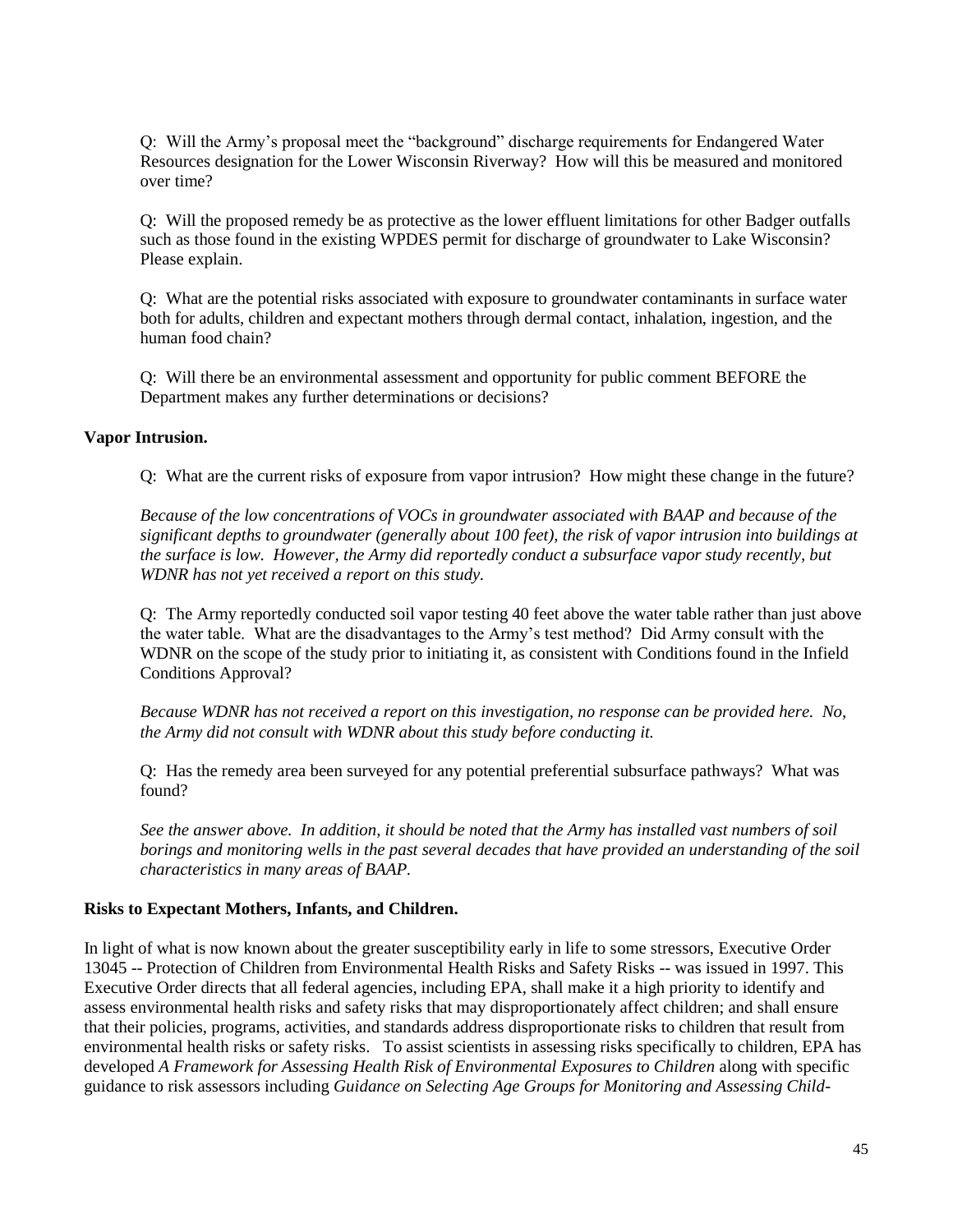*Hood Exposures to Environmental Contaminants* and *Supplemental Guidance for Assessing Susceptibility from Early-Life Exposure to Carcinogens.*  (More information is available on line at: [http://www.epa.gov/risk\\_assessment/health-risk.htm\)](http://www.epa.gov/risk_assessment/health-risk.htm)

*These appear to be questions for EPA, but are outside the scope of the proposal and WDNR response. Note that WDNR implements the Safe Drinking Water Act and ch. NR 140 requirements, in coordination with the Wisconsin Department of Health Services.*

Q: Does the Alt FS fulfill Executive Order 13045?

Q: Are calculations of risks consistent with guidance documents issued by the EPA?

Q: Does the Alt FS provide separate and appropriate calculations for newborns, expectant mothers and children?

**Antifreeze.** Ethylene glycol was used at Badger as an anti-freeze in vehicles and also as an anti-freeze in water systems. It was used in many water main lateral rises processed for long-term storage during the 1970's and 1980's.

Q: Are contaminants associated with antifreeze present in groundwater at Badger?

*In general, if records indicate that a possibility exists for the release of a particular contaminant or contaminants, then an investigation for the presence or absence of the contaminants in question must be conducted. WDNR is not aware of evidence of a release of ethylene glycol that has not been cleaned up.*

# **Persistent Bioaccumulative Toxins.**

 $\overline{a}$ 

**Road oil** refers to any heavy petroleum oil that is used as a dust suppressant and surface treatment on roads and highways.<sup>1</sup> The use of road oil has declined in recent years because of reductions in the proportion of unpaved roadways, the presence of highly toxic contaminants in used oils (PCBs, dioxins, furans), competition from other used oil end uses (re-refining), and new environmental regulations.<sup>2</sup> Used mineral-based crankcase oil (used motor oil or used engine oil) contains polycyclic aromatic hydrocarbons (PAHs) and may contain metals such as aluminum, chromium, copper, iron, lead, manganese, nickel, silicon, and tin.<sup>3</sup>

U.S. Army records confirm that road oil was stored at Badger – and in extremely large quantities. A July 1983 report published by the U.S. Department of Army documents that Badger had a 52,000-gallon above ground tank that was used for storing road oil.<sup>4</sup> (A 1977 building inventory by the U.S. Army identified the same facility as "road oil storage."<sup>5</sup>) By comparison, other used oil storage tanks at Badger hold only 500 to 1,000 gallons.

<sup>1</sup> County of Santa Barbara Planning and Development Energy Division, Oil and Gas Glossary, undated.

<sup>2</sup> United Nations Environment Programme, Secretariat of the Basel Convention, Basel Convention Technical Guidelines on Used Oil Re-Refining or Other Re-Uses of Previously Used Oil, Basel Convention on the Control of Transboundary Movements on Hazardous Wastes and Their Disposal, September 1995.

<sup>3</sup> U.S. Army Toxics and Hazardous Materials Agency, Public Health Statement for Used Mineral-based Crankcase Oil, September 1997.

<sup>4</sup> Department of the Army, Headquarter, United States Army Armament, Munitions, and Chemical Command, Environmental Assessment for Total Plant Operations, Badger AAP, July 1983.

<sup>5</sup> U.S. Army Toxics and Hazardous Materials Agency, Installation Assessment for Badger Army Ammunition Plant, May 1977.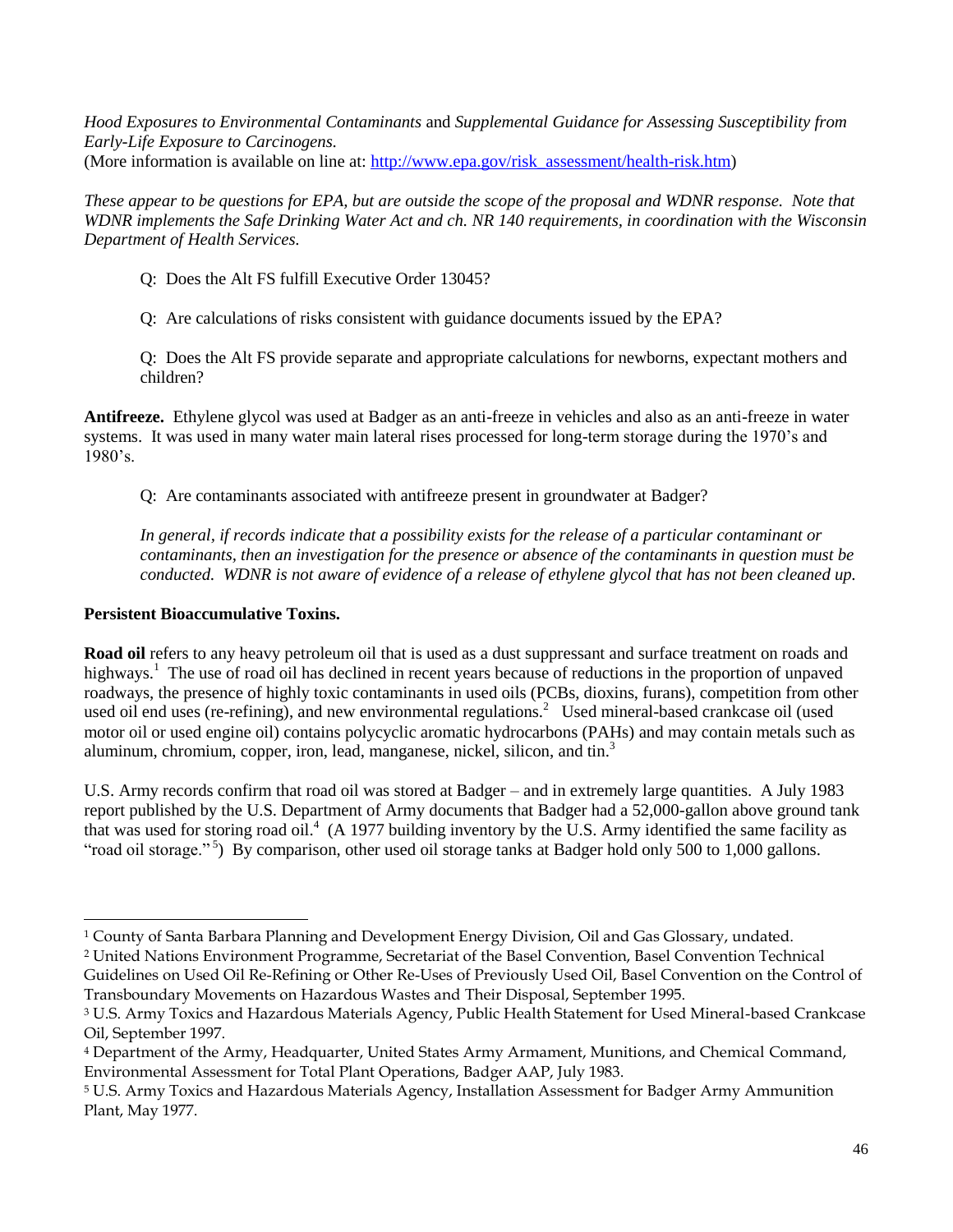Badger Army Ammunition Plant has an extensive network of more than 130 miles of roads.<sup>6</sup> While many of the roads in the core industrial area are paved, the majority of outlying roads at Badger are unpaved.

"During the late 1960's and early 70's, Wisconsin Power and Light, at the Prairie du Sac hydro plant, changed the water-cooled transformers over to air-cooled. When these transformers were scrapped, WP&L was left with thousands of gallons of insulating oil. At the same time, the State came out with a program to control certain weeds. Counties, farmers, and businesses were mandated to do spraying. The herbicides of the day were mixed with oil and sprayed along roads and fence lines. Trucks from Badger Army Ammunition Plant, along with the County, came and picked up the excess oil from the transformers at the dam. They did not realize at the time that this oil contained PCBs. The contaminated oil was sprayed along roads and fence lines through the county and inside of Badger. Badger also used it to control weeds around the Production Buildings. Some of the oil was poured on the gravel roads to keep the dust down. It wasn't until into the 1980's that people realized that the PCB-contaminated oil was a hazard. After that WP&L used the proper methods of disposal."<sup>7</sup>

**PCB bulk waste.** FOSTs for land parcels at Badger indicates that the Deed will include asbestos and lead-based paint warnings and covenants. Non-paint sources of PCBs and PCB bulk product include building materials such as caulking, coatings, sealants, insulation materials, foam rubber, wool felt, grout, components in electric cable, roofing, adhesives, mastic, etc.

**PCBs in Paints.** PCB bulk product includes paint containing PCBs greater than 50 ppm. Paint samples were taken by Plexus Scientific from certain surfaces at Badger in September 2002. Concentrations of PCBs were detected as high as 22,000 parts per millions, exceeding the regulatory limit of 50 parts per million.<sup>8</sup> According to Army officials at Badger, subsequent PCB paint data has been gathered and most of the database is being linked to the GIS website so it is already technically available to Army personnel.<sup>9</sup> To date, this information has not been made available to the public.

**PCB Spills.** Environmental releases of PCBs are regulated under the Toxics Substances Control Act. An example of a major PCB spill occurred at the East Rocket Production Area. Inspectors found oil leaking out of the large hydraulic presses and into the sewers. Approximately 9,500 gallons of PCB-contaminated oil was removed from 51 buildings. The work was completed in 1995.<sup>10</sup>

*These questions are generally outside the scope of the Army's current proposal and WDNR's review. In general, if records indicate that a possibility exists for the release of a particular contaminant or contaminants, then an investigation for the presence or absence of the contaminants in question must be conducted. This information will be considered in the future as part of future review of implementing the groundwater remedial action and during closure considerations.*

Q: Are PCBs present in groundwater at Badger?

Q: Are PAHs present in groundwater at Badger?

 $\overline{a}$ 

<sup>6</sup> General Services Administration, Preliminary Highest and Best Use Analysis, Badger Army Ammunition Plant, May 15, 1998.

<sup>7</sup> C. Wilhelm, written submittal to CSWAB in its entirety for inclusion in comments on the Finding of Suitability for Transfer for Badger AAP, received February 5, 2008.

<sup>8</sup> *Determination of Polychlorinated Biphenyls (PCBs) in Paint*, Badger Army Ammunition Plant, Baraboo, Wisconsin, undated.

<sup>9</sup> M. Sitton, U.S. Army, Badger Army Ammunition Plant, e-mail correspondence to L. Olah, CSWAB, October 25, 2006.

<sup>10</sup> Infrastructure Remedial Environmental Study, Badger Army Ammunition Plant, Volume I of III, Pages 26, December 1996.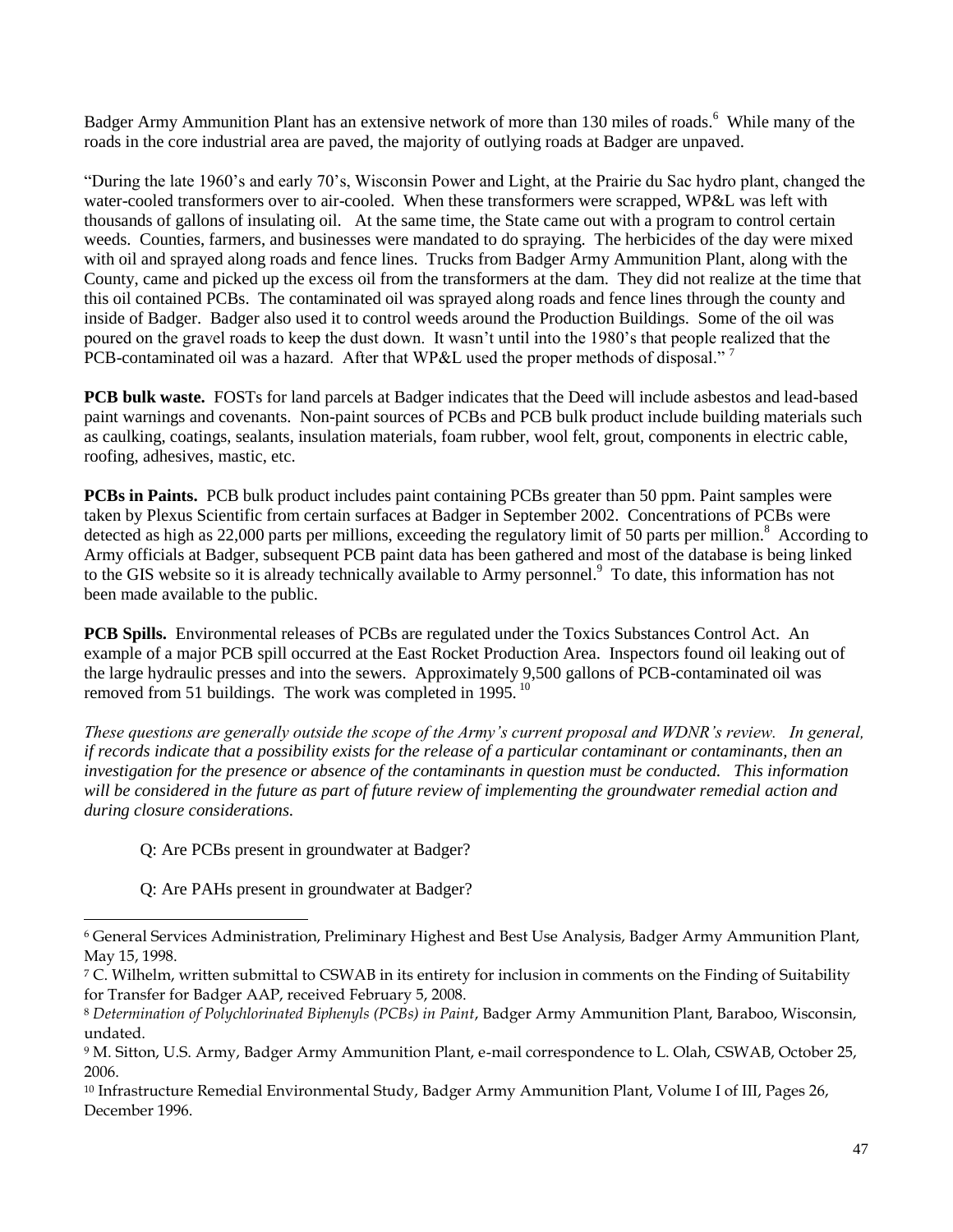Q: Are dioxin or furans present in groundwater at Badger?

Q: Is mercury present in groundwater at Badger?

 $\overline{a}$ 

**Storm Sewers.** The Rocket Paste Area is an example of an area with storm sewers that drained through historical production areas and contained hazardous wastes. Floor drains from the paste production buildings were connected directly to the storm sewer. Inspection of these sewers found "large volumes of rocket paste, particularly in the demolished west area."<sup>11</sup>

*This question is generally outside the scope of the Army's current proposal and WDNR's review. In general, if records indicate that a possibility exists for the release of a particular contaminant or contaminants, then an investigation for the presence or absence of the contaminants in question must be conducted. This information will be considered in the future as part of future review of implementing the groundwater remedial action and during closure considerations.*

Q: Are storm sewers a known or potential source of groundwater contamination at Badger? Have any investigations been conducted to look into this?

**Vanadium and Vandium Compounds.** Vanadium Pentoxide serves as the catalyst for the conversion of SO<sub>2</sub> to sulfur trioxide.<sup>12</sup> According to Army officials at Badger, Vanadium Pentoxide was used as a catalyst in acid production at the old acid area and may have been used in the laboratory.<sup>13</sup>

In 1994, 6,830 pounds of Vanadium Pentoxide wastes were generated at Badger.<sup>14</sup> In 1995, more than 5,000 pounds of Vanadium Pentoxide wastes were generated from Badger.<sup>15</sup>

The August 1998 Environmental Baseline Survey for Badger notes that Vanadium Pentoxide was contained in equipment or may have been used in the manufacturing process at the New Acid Area.

While the historical use, handling, and disposal of Vanadium Pentoxide wastes is well documented at Badger, a review of environmental investigations referenced in the FOSTs did not find this inorganic compound included in selected test methods. Wisconsin's Groundwater Enforcement Standard for Vanadium is 30 micrograms per liter.

Just as mercury was later found to be a pervasive pollutant in and around Badger, follow-up investigations may be necessary to assure that Vanadium and Vanadium compounds are not a potential ecological or environmental health contaminant of concern at Badger.

*This question is generally outside the scope of the Army's current proposal and WDNR's review. In general, if records indicate that a possibility exists for the release of a particular contaminant or contaminants, then an* 

<sup>11</sup> Infrastructure Remedial Environmental Study, Badger Army Ammunition Plant, Volume I of III, Page 33, December 1996.

<sup>12</sup> U.S. Army Environmental Hygiene Agency, Water Pollution Aspects of Explosives Manufacturing, page 56, August 1985.

<sup>13</sup> Joan M. Kenney U.S. Army, Badger Army Ammunition Plant, letter to Robert Egan, U.S. Environmental Protection Agency Region V, Subject: Wastes Generated at Badger AAP, September 21, 2006.

<sup>14</sup> U.S. Army, Badger Army Ammunition Plant, Feasibility and Plan of Operation Report for Small Storage Facility, Section E – Waste Characterization, Table E-1, circa 1986-1988.

<sup>15</sup> Joan M. Kenney U.S. Army, Badger Army Ammunition Plant, letter to Robert Egan, U.S. Environmental Protection Agency Region V, Subject: Wastes Generated at Badger AAP, September 21, 2006.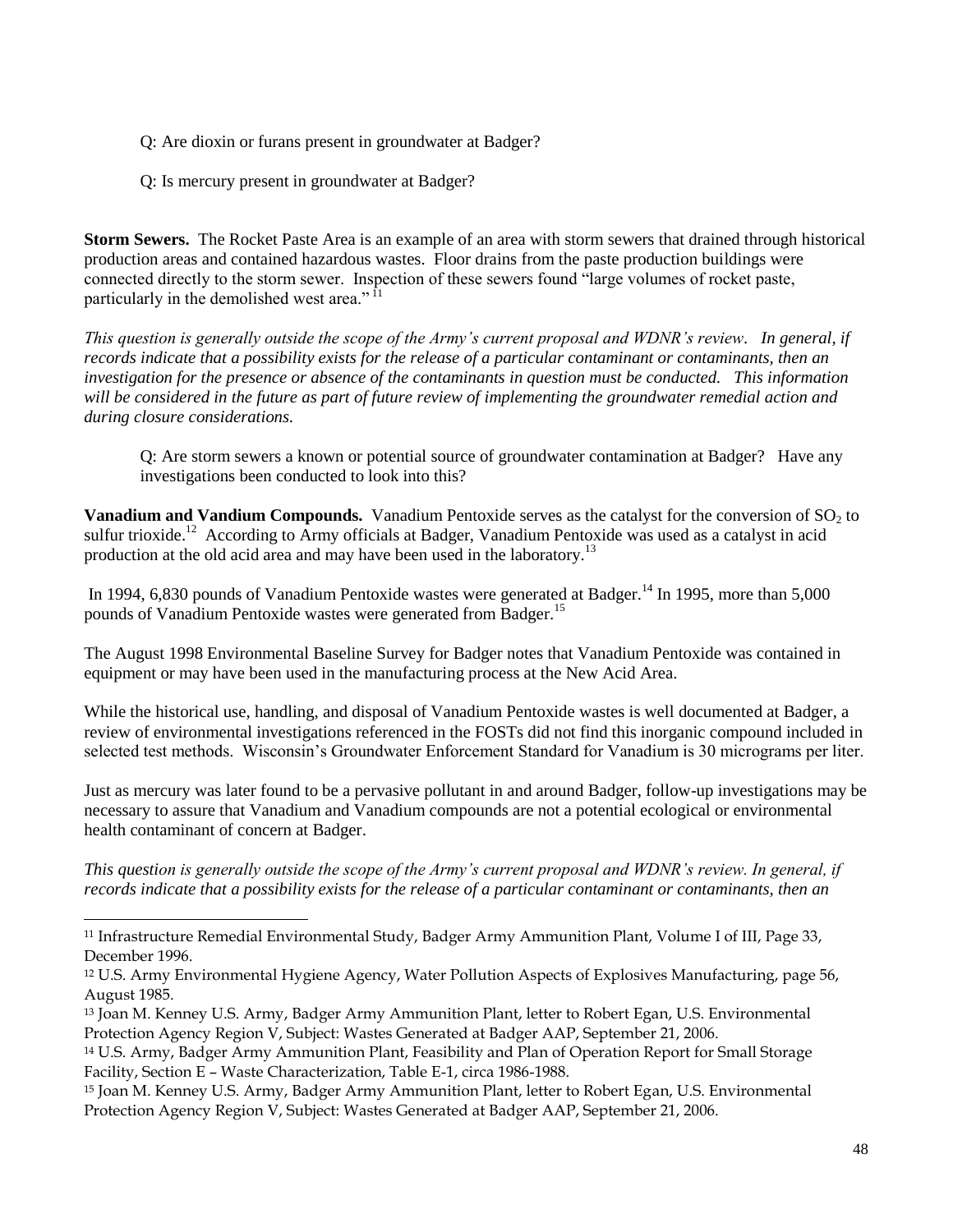*investigation for the presence or absence of the contaminants in question must be conducted. This information will be considered in the future as part of future review of implementing the groundwater remedial action and during closure considerations.*

Q: Are vanadium and vanadium compounds present in groundwater at Badger?

**Tetrahydrofuran and other hazardous wastes.** Tetrahydrofuran is reported in groundwater at concentrations as high as 300 ug/l (micrograms per liter) in the 1981 Contamination Survey of Badger, exceeding Wisconsin's Groundwater Enforcement Standard of 50 ug/l. The highest concentration was detected in groundwater near the Deterrent Burning Grounds.

In reviewing subsequent environmental studies, it appears that this organic solvent and other detected contaminants were not always carried forward (pursued) in subsequent environmental investigations. Some historical accounts suggest that certain parameters were dropped, even when detected, if a clear and concise connection to historical Army operations was not found.

In the case of Tetrahydrofuran, this may be a significant oversight. When released into the soil, Tetrahydrofuran is expected to quickly evaporate<sup>16</sup> so its detection in groundwater at such high concentrations suggests that the source of this contamination is likely significant.

On February 13, 1996, more than 150 pounds of waste flammable liquids containing Methyl ethyl ketone and Tetrahydrofuran was generated by Badger, confirming the presence of this solvent at the facility.

Follow-up investigations may be necessary to assure that the Tetrahydrofuran is not a potential ecological or environmental health contaminant of concern at Badger.

Other hazardous wastes generated at Badger included DDT (insecticide), Dichloromethane (laboratory solvent used in soil and groundwater analysis), Diethylphthalate (used in the manufacture of rocket propellant), Ethyl Ether (used in the manufacture of single-based propellants and in laboratories as an extractant), *o*-Toluidine (42 pounds in 2002), *p*-Benzoquinone (5 pounds in 1993), Potassium Cyanide (6 pounds in 1989), and Sodium  $\text{Azide}$ <sup>17</sup>

*This question is generally outside the scope of the Army's current proposal and WDNR's review. In general, if records indicate that a possibility exists for the release of a particular contaminant or contaminants, then an investigation for the presence or absence of the contaminants in question must be conducted. This information will be considered in the future as part of future review of implementing the groundwater remedial action and during closure considerations.*

Q. Are tetrahydrofuran and other hazardous wastes mentioned above present in groundwater at Badger?

**Pentachlorophenol, Copper-Arsenate, and Impurities (Dioxins and Furans).** Pre-1970's lumber used to construct Badger is presumed to contain Pentachlorophenol.<sup>18</sup> Post-1980's treated reconstruction lumber at

l

<sup>16</sup> Mallinckrodt Baker, Inc., MSDS Sheet, Tetrahydrofuran, November 11, 2006.

<sup>17</sup> Joan M. Kenney U.S. Army, Badger Army Ammunition Plant, letter to Robert Egan, U.S. Environmental Protection Agency Region V, Subject: Wastes Generated at Badger AAP, September 21, 2006.

<sup>18</sup> WDNR, Analysis and Preliminary Determination and Draft Plan, Explosive Decontamination and Demolition at Badger Army Ammunition Plant, Pages 25, February 25, 2003.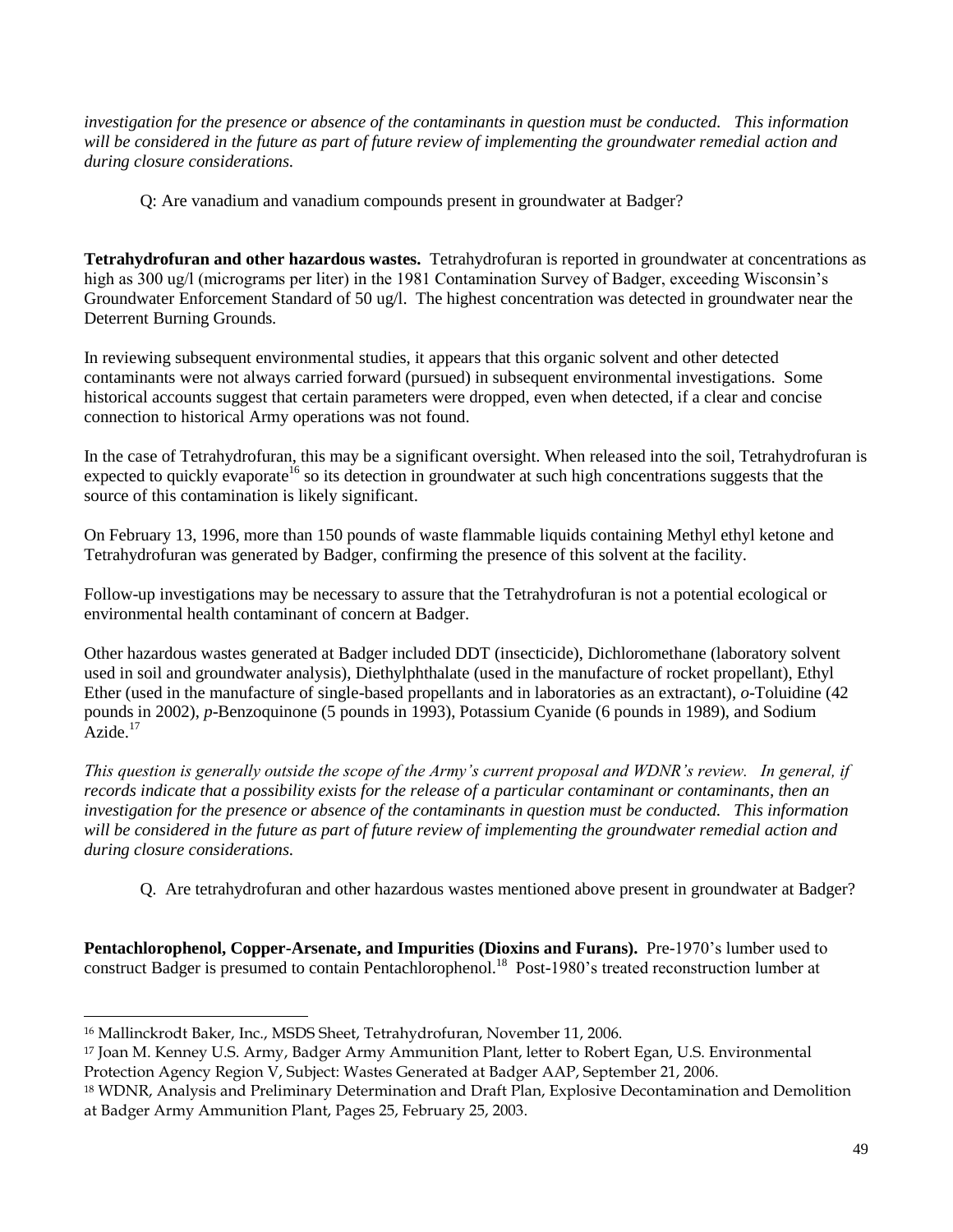Badger is presumed to contain copper-arsenate.<sup>19</sup> Pentachlorophenol solutions consist primarily of chlorinate phenols and heavy petroleum oils. Methylene Chloride and liquid petroleum gas were historically used as solvents in pentachlorophenol solutions.

Pentachlorophenol is released to the air by evaporation from treated wood surfaces. Exposure may also result from touching wood treated with preservatives containing Pentachlorophenol<sup>20</sup> Many, but not all, of the harmful effects associated with exposure to Pentachlorophenol may be due to impurities present in commercial mixtures.<sup>21</sup> Common impurities include dichlorophenol, trichlorophenol, hexachlorobenzene, dioxins, and furans.

Pentachlorophenol has been detected in groundwater monitoring wells at Badger, particularly near and beyond the southern plant boundary. According to the May 2001 Groundwater Narrative Summary (page 154), Pentachlorophenol was detected in groundwater monitoring well PBM 9001D at 14.1 ug/l (micrograms per liter), exceeding Wisconsin's Groundwater Enforcement Standard of only 1 ug/l. The May 2003 Groundwater Narrative Summary Report notes that Pentachlorophenol was detected at 6.9 ug/l in monitoring well SWN 9104D.

*This question is generally outside the scope of the Army's current proposal and WDNR's review. In general, if records indicate that a possibility exists for the release of a particular contaminant or contaminants, then an investigation for the presence or absence of the contaminants in question must be conducted. This information will be considered in the future as part of future review of implementing the groundwater remedial action and during closure considerations.*

Q: Are Pentachlorophenol, copper-arsenate, and other wood preservatives present in groundwater at Badger?

**Radioactive wastes.** On January 30, 2001, a radioactive material shipment of U-238 Uranyl Acetate 1 pound and Uranyl Zinc Acetate of 500 grams is recorded by the Army from Badger.<sup>22</sup> A possible waste source suggested by the Army was "laboratory storage area cleanup of unused materials".<sup>23</sup>

Uranyl Zinc Acetate is highly toxic by both inhalation and ingestion. Cumulative effects are also probable with the target organs being the liver and kidneys. It is toxic to aquatic organisms, and may cause long-term adverse effects in the aquatic environment. As with all compounds of uranium, even depleted uranium, it is radioactive to a degree that is dependent on its isotope ratios.

"U-238 Uranyl Acetate" is not a recognized term in the scientific literature. Depleted Uranium (DU) is uranium primarily composed of the isotope uranium-238. Uranyl Acetate contains a radioactive isotope which may produce cancer and genetic mutation.<sup>24</sup> Primary routes of exposure are inhalation, skin absorption, and ingestion.

 $\overline{a}$ 

<sup>19</sup> WDNR, Analysis and Preliminary Determination and Draft Plan, Explosive Decontamination and Demolition at Badger Army Ammunition Plant, Pages 25, February 25, 2003.

<sup>20</sup> Gemini Group, Gemini Group Health Effects Directory, *Pentachlorophenol,* undated.

<sup>21</sup> Gemini Group, Gemini Group Health Effects Directory, *Pentachlorophenol,* undated.

<sup>22</sup> Joan M. Kenney U.S. Army, Badger Army Ammunition Plant, letter to Robert Egan, U.S. Environmental Protection Agency Region V, Subject: Wastes Generated at Badger AAP, September 21, 2006.

<sup>23</sup> Joan M. Kenney U.S. Army, Badger Army Ammunition Plant, letter to Robert Egan, U.S. Environmental Protection Agency Region V, Subject: Wastes Generated at Badger AAP, September 21, 2006.

<sup>&</sup>lt;sup>24</sup> Ted Pella, Material Safety Data Sheet, Uranyl Acetate, Dihydrate, Material Safety Data Sheet, September 4, 2002. http://www.tedpella.com/msds\_html/19481msd.htm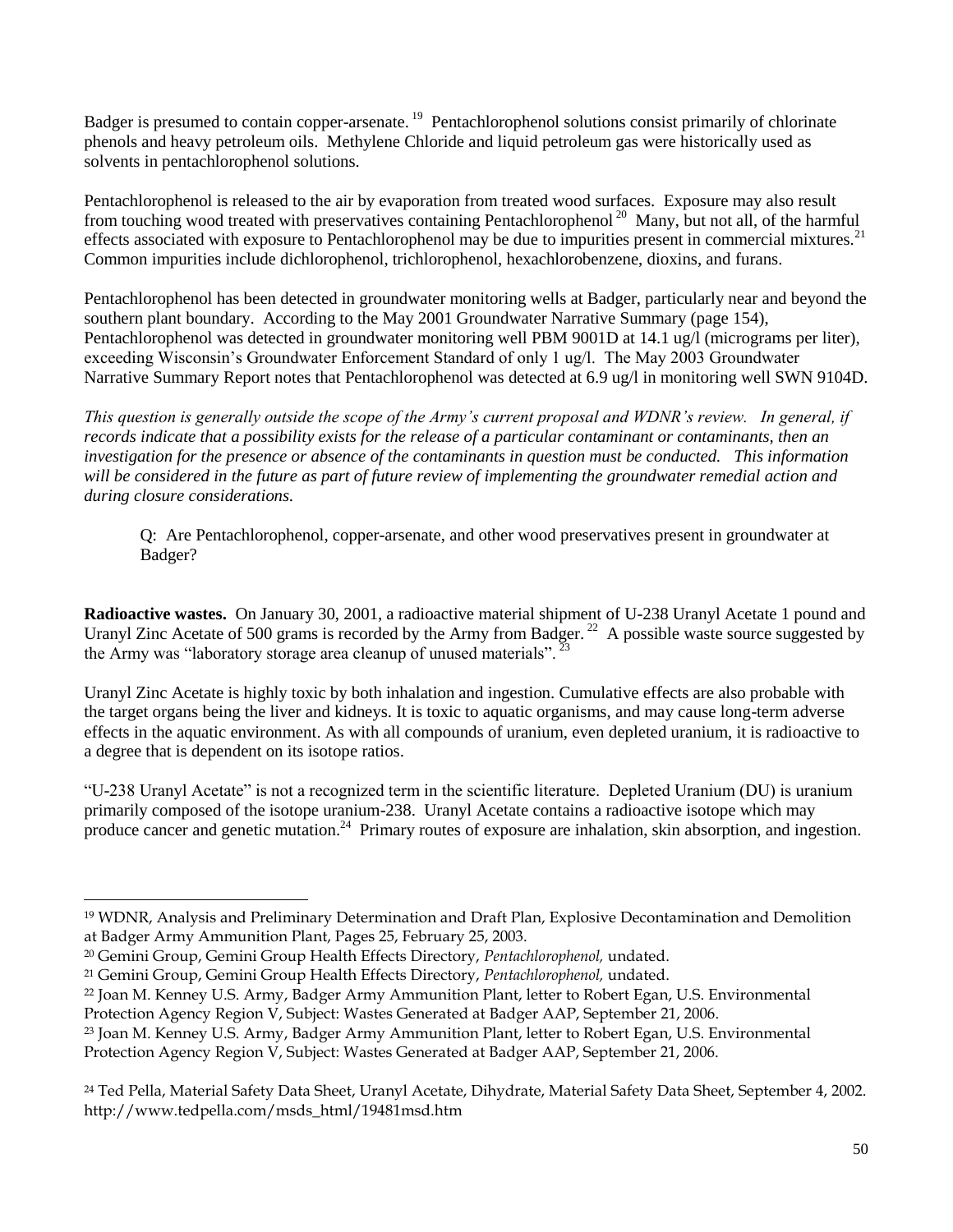Additional research is recommended to identify other potential sources of radioactive wastes and the historical use, handling, and disposal at Badger. As a matter of record, it should be noted that Olin Corporation, a previous operating contractor at Badger, has been awarded numerous federal contracts to manufacture depleted uranium (DU) munitions.

*The information included here contains insufficient evidence of the possibility of a release of radioactive waste at BAAP. In addition, the Army has not submitted to WDNR any information about a possible release of such material.*

Q: Are elevated levels of radionuclides present in groundwater at Badger?

**Creosote.** The Alt FS should discuss the potential ecological and environmental health implications of creosote as a wood preservative in buildings and infrastructure at Badger. Creosote is obtained from high temperature distillation of coal tar (itself a mixture of hundreds of organic substances), and over 100 components in creosote have been identified. It was used as a fungicide, insecticide, miticide, and sporicide to protect wood and is applied by pressure methods to wood products, primarily utility poles and railroad ties. EPA is currently reassessing creosote as part of its re-registration program for older pesticides.<sup>25</sup>

According to the Army at Badger, creosote was not manufactured at Badger but was "commonly used at Badger as a wood preservative". It was applied to barricades and poles throughout the installation.<sup>26</sup> Creosote can cause skin cancer with prolonged contact and irritation to the lungs and throat when vapors are inhaled.  $27$ 

*This question is generally outside the scope of the Army's current proposal and WDNR's review. In general, if records indicate that a possibility exists for the release of a particular contaminant or contaminants, then an investigation for the presence or absence of the contaminants in question must be conducted. This information will be considered in the future as part of future review of implementing the groundwater remedial action and during closure considerations.*

Q: Is creosote or degradation products of creosote present in groundwater at Badger?

**Pesticides.** In 1983, a facility-wide Hazardous Materials and Pesticide Management/Control Study was recommended by the Army. In accordance with Army Regulations 200-1, the Army recommended a special study to "define sources of pollution and develop remedial measures". The basis for the study was that "during normal operations and agricultural leasing over the past forty-plus years, many potential toxic and/or hazardous chemicals and/or pesticides have been used with Badger AAP's boundaries". The Army notes that "no accurate records exist as to type or quantities that may have found their way into the environment." The Statement of Work recommends a "systematic soil sampling and analysis study" for "all areas at Badger AAP".<sup>28</sup> The

l

<sup>25</sup> U.S. Environmental Protection Agency, Pesticides: Topical & Chemical Fact Sheets, Creosote And Its Use As A Wood Preservative, August 2007. http://www.epa.gov/opp00001/factsheets/chemicals/creosote\_main.htm

<sup>26</sup> Joan M. Kenney U.S. Army, Badger Army Ammunition Plant, letter to Robert Egan, U.S. Environmental Protection Agency Region V, Subject: Wastes Generated at Badger AAP, September 21, 2006.

<sup>27</sup> Infrastructure Remedial Environmental Study, Badger Army Ammunition Plant, Volume I of III, Page 17, December 1996.

<sup>28</sup> Department of Army, Headquarters, United States Army Armament, Munitions, and Chemical Command, Environmental Assessment for Total Plant Operations, BAAP, Exhibit II-R, July 1983.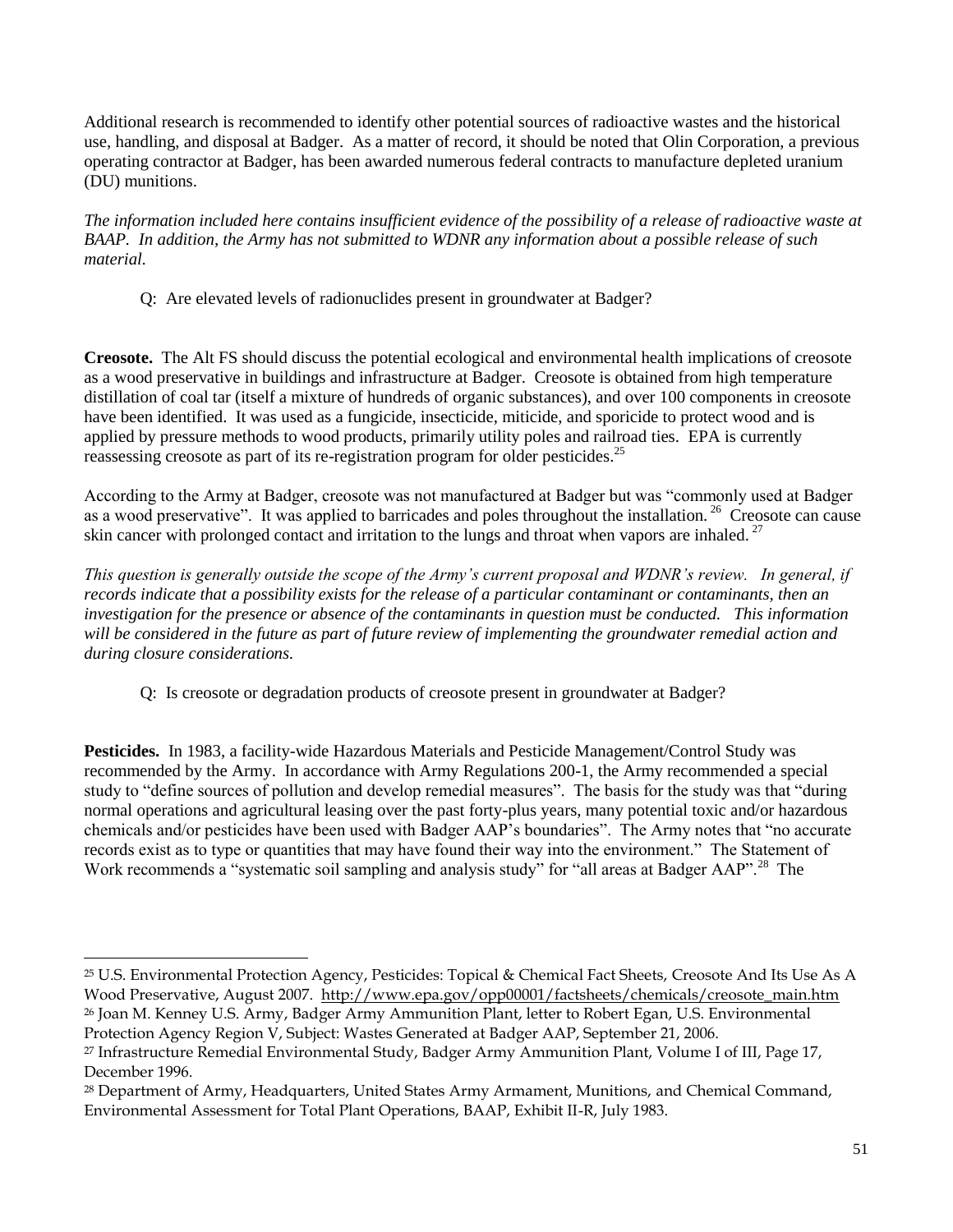responsibility for the use, control, and disposal of pesticides at Badger, including but not limited to insecticides, herbicides, and rodenticides, is the responsibility of the U.S. Army Armament Material Readiness Command.<sup>29</sup>

The Federal Insecticide, Fungicide, and Rodenticide Act (FIFRA) regulates the registration and use of pesticides. Pesticide management activities are subject to federal regulations in 40 CFR 162, 165, 166, 170, and 171. Enacted in October 1972, the Federal Environmental Pesticide Control Act regulates the manufacture and sale of pesticides. Soils contaminated by the storage, mixing, or handling (but not application) of pesticides and herbicides are a special waste and may be a RCRA hazardous waste because of the characteristic of toxicity.<sup>30</sup>

The November 1992 Site Screening Inspection Report for Badger (page 4-14), identifies Area I as Fertilizer/Herbicide Spill Areas; a corresponding map was not provided in this report.

Both the operating contractor and the agricultural lessees have used pesticides at Badger. The pesticides Monuron, Atrazine, Sevin, Solvit, Lasso, 2,4-Dichlorophenoxyacetic Acid (2,4-D), Bladex, Thimet, Dalaphon, Furadan, and Simazine were used and stored at Badger between 1974 and 1976 (USATHAMA, 1977). Pallets of Monuron and Simazine were stored in Badger Account 507-3 (USAML, 1974). Monuron was used as a soil sterilant for all vegetation on transformer banks, tank farms, railroad sidings, and ballast along tracks. Solvit was used for control of mice and rats, and 2,4-D was used for Canadian and musk thistle (Olin Corporation, 1977a). Chlordane was present in Badger Accounts 214 (Section 1006) and 235 (Section 1006A) (Olin Corporation, 1996a, b, c); however, no mention of chlordane was made in the 1977 U.S. Army Toxic and Hazardous Materials Agency (USATHAMA) study (USATHAMA, 1977a, b) and thus it may not have been used to a great extent at the facility. Since 1987, an outside contractor conducts pesticide application mainly for tenant activities (PRC Engineering, 1987; Olin Corporation, 2004a).<sup>31</sup>

According to an USAEHA (1982) Pest Management Program Review, general pest control operations (which at the time of the review were limited to rodent control) were limited to one employee of Olin Corporation who received DoD training in pest management. Rodent control consisted of placing anticoagulant rodenticide bait stations (e.g., Warfarin, 0.025%) in buildings where rodents were reported. A certified subcontractor conducted weed control at Badger. The weed control contractor and local farmers who leased land at Badger stored all pesticides off-site. Herbicides used at Badger include 2,4-D, dicamba, glyphosate, oryzalin, simazine, tebuthiuron, and a combination of sodium metaborate tetrahydrate and bromacil (USAEHA, 1982a).  $32$ 

Pesticide mixing operations were limited to formulation of herbicides.<sup>33</sup> The pesticides were brought to the site and mixed onsite using water from five fire hydrants (USAEHA, 1984). The 1990 USAEHA Pest Management Survey indicated that two dedicated fire hydrants were used for pesticide mixing (USAEHA, 1990c), whereas, the USAEHA 1980 survey indicates the presence of "three roadside pesticide mixing sites" (USAEHA, 1980). Following the 1978 USAEHA Pest Management Program Review, the fire hydrants were equipped with backflow prevention devices. Herbicide formulations were reportedly mixed on the gravel surface near Badger Account

 $\overline{a}$ 

<sup>29</sup> Department of Army, Headquarters, United States Army Armament, Munitions, and Chemical Command, Environmental Assessment for Total Plant Operations, BAAP, Introduction, Mission and Operations, page 6, July 1983.

<sup>30</sup> U.S. Army Base Realignment & Closure Office, Environmental Site Assessment, Badger Army Ammunition Plant, Section 4, Investigation Reports, pages 4-2 and 4-3, December 2004.

<sup>31</sup> U.S. Army Base Realignment & Closure Office, Environmental Site Assessment, Badger Army Ammunition Plant, Section 4, Investigation Reports, pages 4-2 and 4-3, December 2004.

<sup>32</sup> U.S. Army Base Realignment & Closure Office, Environmental Site Assessment, Badger Army Ammunition Plant, Section 4, Investigation Reports, pages 4-2 and 4-3, December 2004.

<sup>33</sup> U.S. Army Base Realignment & Closure Office, Environmental Site Assessment, Badger Army Ammunition Plant, Section 4, Investigation Reports, pages 4-2 and 4-3, December 2004.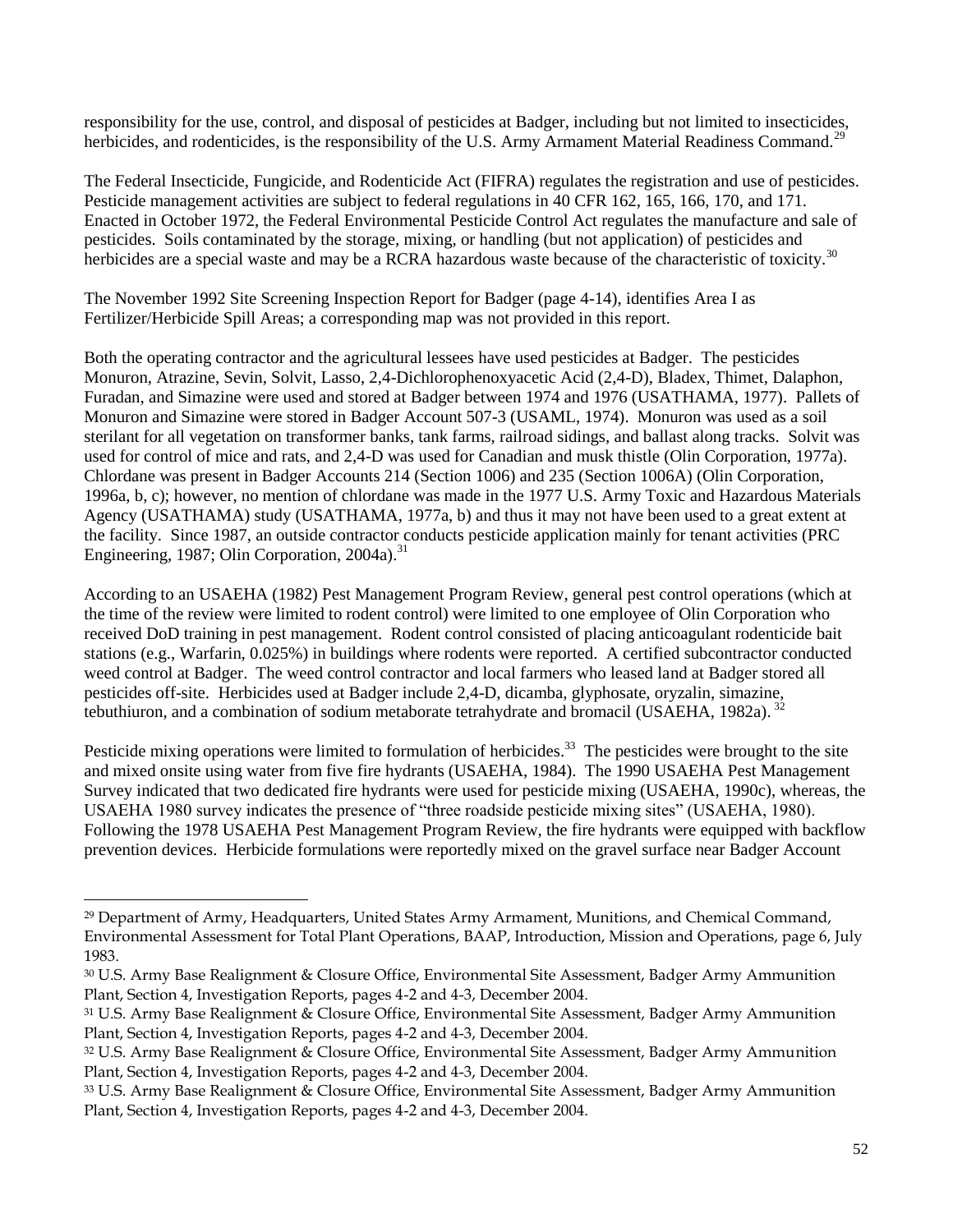512. Pest control dispersal equipment was improperly rinsed on the gravel surface. USAEHA (1978) recommended that an outdoor mixing facility be constructed. <sup>34</sup>

A 1971 Industrial Hygiene Survey reported that two workers (for up to eight hours per day) conducted the mixing and dispersing of herbicides (USAEHA,  $1971c$ ).<sup>35</sup>

Pest control activities at Badger are handled in accordance with a formal Pest Management Plan. The last major revision was in 1998 and the plan was last updated in August 2004. The plan encourages the use of non-chemical methods for pest control and requires that all pesticides be mixed prior to being brought on to the installation. Pesticides are only stored on the installation by exception (CHPPM, 1998). The types of herbicides used at Badger include: Amine-2,4-D, Banvel, Bladex, Butyl-2,4,-D, Genep, Lasso, Princep-90, Prowl, Roundup, and Surflan (BAAAP, 1998d).

A 1981 Contaminant Survey at Badger reports Endrin and Delta-BCH were detected in water in the drainageway leading into the settling ponds (Final Creek). The concentrations were 0.066 ug/l and 0.14 ug/l. The predominant source of water in this drainageway is wastewater discharge from the sanitary and industrial wastewater.

Initial data submitted by the Army in its 1996 WPDES permit application indicated levels of the following parameters were elevated in the influent (Bluffview, Badger sanitary, boiler blowdown and landfill leachate, combined) to Badger's sanitary wastewater treatment facility: Chromium - total and hexavalent, Iron, Barium, Manganese, Arsenic, Methylene Chloride, Lindane (reported as Gamma-BHC, also known as Gamma-HCH), and Xylene (reported as M/P-xylene). Not confirmed or inadequate data: Phenols, Ethyl Benzene, Toluene, and Delta-BHC (also known as Delta-HCH). The outfall from this wastewater treatment system is Final Creek and Settling Pond #1.

The 1981 Envirodyne Contamination Survey of Badger recommended follow-up testing for PCBs and/or pesticides for wells S1102, S1104, and S1107 located downgradient from the settling ponds along Badger's southern boundary, well S1123 located on the western boundary of Badger near U.S. Highway 12, and production well #4.<sup>36</sup>

The 2004 Environmental Assessment for Badger notes that in Section 1011, Buffer Zone Wooded Land/Partially Completed TNT Manufacturing Area a release of herbicide occurred; the date of the release is listed as unknown and the quantity is not cited.

Badger's sanitary sewage collection system includes about 207,000 feet of mains and 530 manholes. There are also four lift stations. The June 1997 facility evaluation and planning report for the system describes significant surface water (clear water) inflow problems that are characterized as "severe" during spring snow melt periods and very heavy rainfalls. Sewage flows have been recorded that jumped from 50,000 gallons per day to 220,000 gallons per day during a one day event. <sup>37</sup>

*This question is generally outside the scope of the Army's current proposal and WDNR's review. In general, if records indicate that a possibility exists for the release of a particular contaminant or contaminants, then an investigation for the presence or absence of the contaminants in question must be conducted. This information* 

 $\overline{a}$ 

<sup>34</sup> U.S. Army Base Realignment & Closure Office, Environmental Site Assessment, Badger Army Ammunition Plant, Section 4, Investigation Reports, pages 4-2 and 4-3, December 2004.

<sup>35</sup> U.S. Army Base Realignment & Closure Office, Environmental Site Assessment, Badger Army Ammunition Plant, Section 4, Investigation Reports, pages 4-2 and 4-3, December 2004.

<sup>36</sup> Envirodyne Engineers, Badger Army Ammunition Plant Contamination Survey, March 1981.

<sup>37</sup> Olin Corporation, Sanitary Sewage Treatment System Facility Evaluation and Planning Report, BAAP, pages 10-11, June 1997.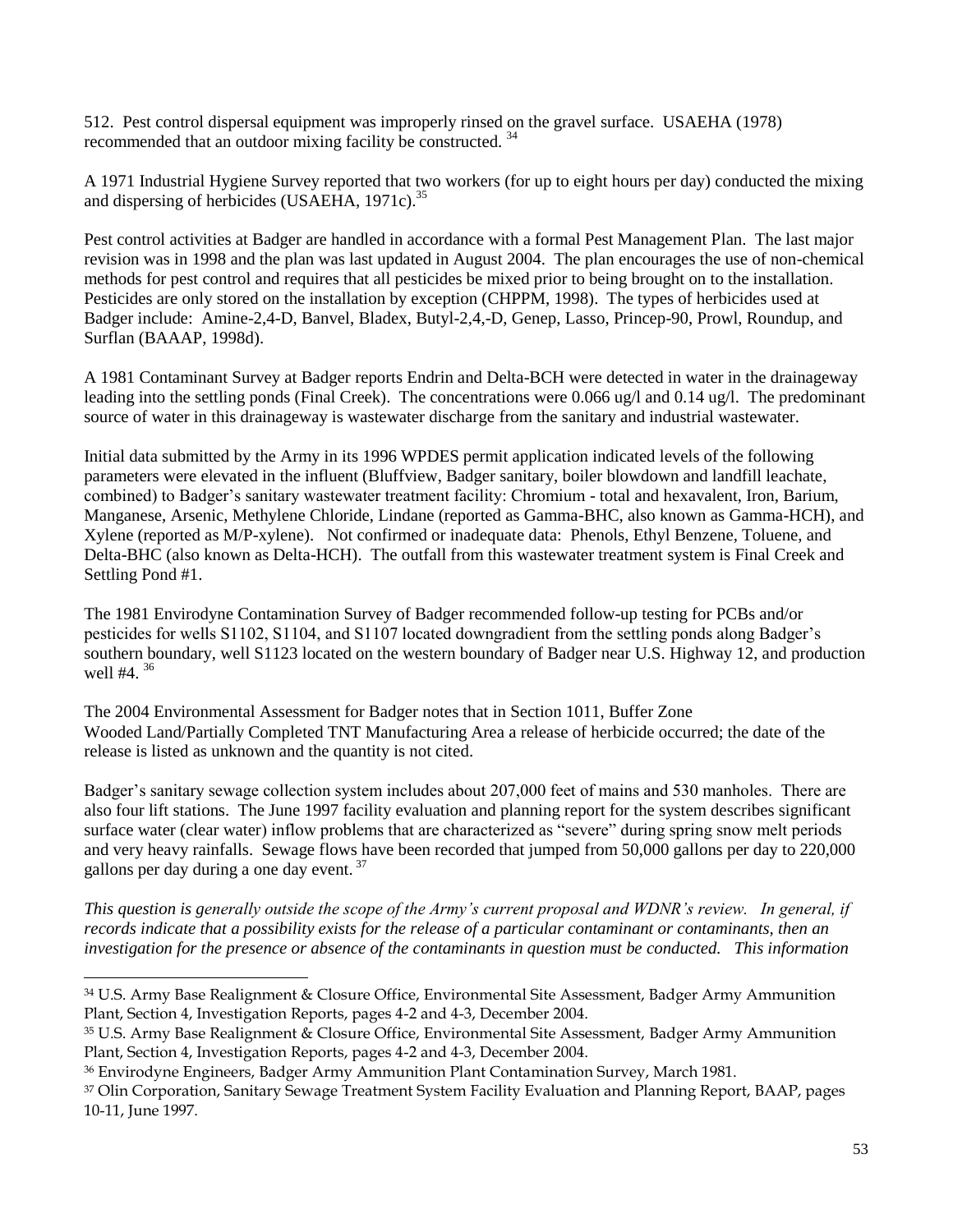*will be considered in the future as part of future review of implementing the groundwater remedial action and during closure considerations.*

Q: Are pesticides present in groundwater at Badger?

**Gruber's Grove Bay.** In a June 7, 2007 letter to CSWAB, the Wisconsin DNR said it has found mercury concentrations more than 25 times the required cleanup goal and almost 400 times higher than levels reported by the Army in sediments at Gruber's Grove Bay on Lake Wisconsin. The sediment contamination was caused by the historical discharge of sanitary and industrial wastewater from Badger Army Ammunition Plant directly to the river. Despite a second multi-million dollar cleanup effort by the Army, 8 of the 10 sediment samples tested by the WDNR exceeded the cleanup goal of 0.36 parts per million (ppm). WDNR test results for mercury ranged from 0.24 to more than 9 ppm. The WDNR previously described the Lake Wisconsin bay as "one of the worst localized mercury contaminant sediment situations that we know about on a state-wide basis."

*These questions are generally outside the scope of the Army's current proposal and WDNR's review. They will be considered in the future as part of future review of implementing the groundwater remedial action and during closure considerations.*

- Q: Is mercury present in groundwater near Gruber's Grove Bay and the Settling Ponds Area?
- Q: Is groundwater moving under the bay from Water's Edge towards the Windings?

### **Sulfates.**

Q: What is the source of sulfates in groundwater at the northeast corner of Badger?

*The source appears to be Landfill #5, considering groundwater flow direction in the vicinity and concentration distributions using data from monitoring wells in the vicinity.*

**Cost.** The most cost-effective remedies invariably prevent and/or significantly reduce environmental releases from occurring altogether. At Badger, the most cost-effective solution could be found by preventing further contamination from reaching groundwater at all and/or achieving control or removal of the source area. In fact, the original approved remedy for the Propellant Burning Grounds was a source removal action which was proposed by the U.S. Army, the WDNR, EPA, and the Badger RAB. When compared to the costs of the alternatives cited in the Alt FS, this and other source control remedies may now very competitive in terms of cost.

Q: What alternative remedies could be implemented to address the source area and better control releases to the environment? What is the comparative cost for the life of each of these alternatives?

*Numerous remedial actions have already been implemented at the major contaminant source areas. Regarding remedies to be approved and implemented in the future at BAAP,WDNR rules allow a responsible party to choose and implement remedial actions and are accountable and have liability for the effectiveness of these actions to achieve compliance with soil and groundwater quality standards.*

Q: Do the individual groundwater/drinking water sample costs vary greatly between remedies presented in the Alt FS? If so, why is there such a great disparity in sample costs?

*This question, and the following five, should be asked of the Army, the author of the proposal.*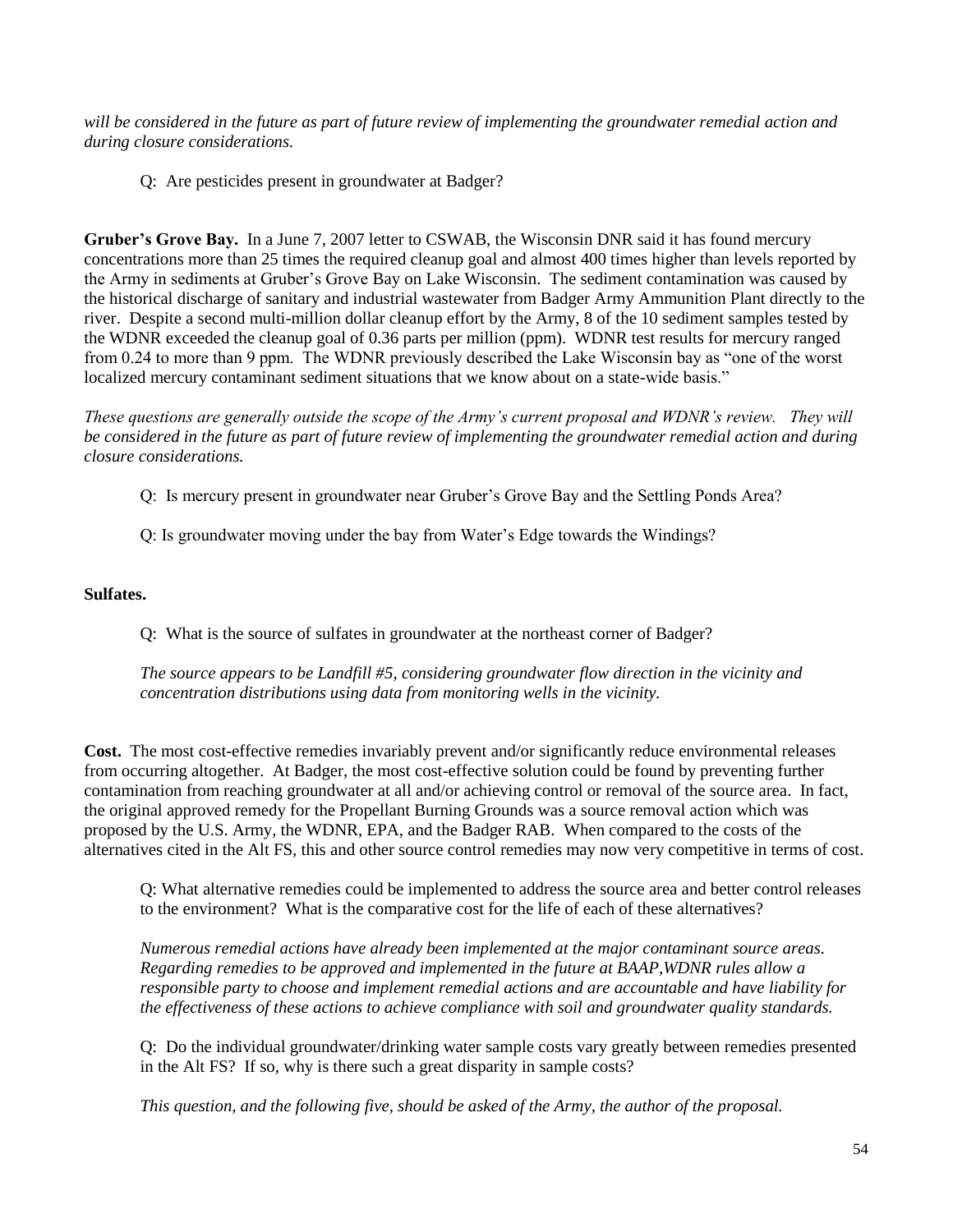Q: Do the Army's cost estimates incorporate the expected decrease in annual costs for groundwater and drinking water testing over time? Are there other factors that Army overlooked in its calculations?

Q: The Army's Spring 2012 Clean Water Well Done flyer says that groundwater monitoring is only expected to continue for 20 years. What is this number based on? Is this number reasonable? What variables could affect this number? Is this consistent with cost and timeline projections in the Alt FS?

*Also note that groundwater monitoring will be required of the Army until contamination case closure has been issued for all of the source areas associated with BAAP.*

Q: How do the true projected costs of testing private wells compare to the true projected costs of municipal water?

Q: The Army has suggested the agricultural users will receive a "bulk rate" for water. What are the potential implications for other users? Could this increase the rates to residential users?

Q: Many of the homes in our area are vacation homes. Does the Army's proposal and cost analysis include this factor? What are the implications?

### **DuPont Barksdale site.**

The Army has often argued that the WDNR should assure that decisions at Badger should be consistent with other sites, particularly the DuPont Barksdale site in northern Wisconsin where the explosive DNT is a primary contaminant of concern.

DuPont and URS representatives have reported that they have been analyzing samples for all DNT isomers, as well as DNX isomers where appropriate, for quite some time now, according to WDNR records obtained through an open records request by CSWAB.

While the WDNR and DuPont did work together to evaluate the different water supply alternatives for the residents around the Barksdale site, the connection of nearby residents to municipal water from the City of Washburn was **not considered a remedy, but an interim action** to address drinking water contamination issues with the former private wells, WDNR records confirmed.

As of October 24, 2011, the WDNR had made no decision on a final remedy or remedies, including monitored natural attenuation (MNA), for impacted groundwater associated with the Barksdale site. The Department still considered the site to be in the investigation phase, and appropriate remedies are to be considered once enough data has been gathered to evaluate the site and those remedies, WDNR records said.

*BAAP and the Barksdale sites are very different in very significant ways so to compare the two could be misleading. Soil and groundwater monitoring parameters have been chosen for BAAP based on Army records, WDNR regulations, and input from a variety of participants over many years. WDNR has explained in a recent letter its strategy on the issue of requiring monitoring the four DNT isomers listed in the third question below. Also note that a public water supply system can be considered part of groundwater contamination remedy because it eliminates any risk associated with consumption of water from private wells. However, a water system does not eliminate the requirement of compliance with the NR 700 series administrative codes and with ch. NR 140.*

Q: What are DN**X** isomers? Has such testing been conducted at Badger? Why or why not?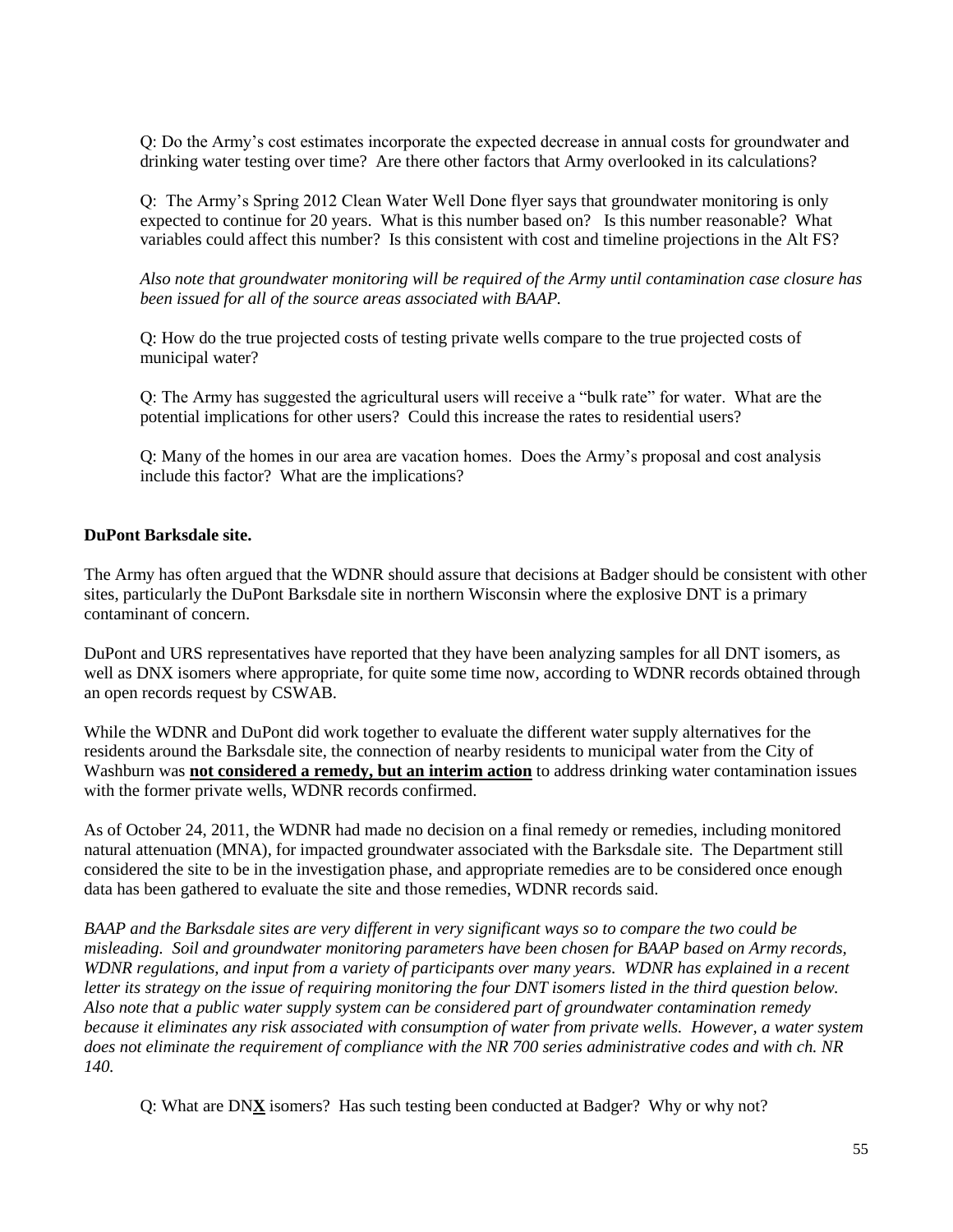Q: Are there other parameters that DuPont tests for that are not included in testing at Badger? Why or why not?

Q: As part of current and future site investigations and evaluation, does the WDNR have the authority to ask the responsible parties at the DuPont Barksdale site to test soils for 2,3-DNT, 3,5-DNT, 3,4-DNT, and/or 2,5-DNT?

Q: Is the municipal water system at the DuPont Barksdale site considered a remedy?

Q: If WDNR does not consider the municipal water system at the DuPont Barksdale site a remedy, what are the implications for Badger?

### **Alternatives.**

*A responsible party is required to identify and evaluate a range of remedial action options, but is not required to evaluate every possible option. It also is able to choose its preferred option if that option complies with WDNR rules. Also, as stated above, a public water supply system can be considered part of groundwater contamination remedy because it eliminates any risk associated with consumption of water from private wells. However, a water system does not eliminate the requirement of compliance with the NR 700 series administrative codes and with ch. NR 140.*

Q: Are deeper neighborhood and/or shared wells a possible cost-effective alternative? If they are, should this be evaluated as a component in remedy selection?

Q: Are new wells that have been installed by Army for homeowners providing clean safe water? If they are, is this a possible remedy component?

Q: The Army provided the Dairy Forage with a water treatment system and filters when low levels of DNT were detected in its livestock well. Is this system providing clean water for the Dairy Forage? If they are, is this a possible remedy component?

Q: Are there other alternatives or components that are appropriate for evaluation that Army did not include in the Alt FS?

Q: Is long term non-compliance with groundwater and drinking water standards and advisories likely with the Army's proposed mitigation effort? Are there alternatives that the Army has not presented that are more likely to achieve compliance with environmental standards and advisories?

Q: Are there alternatives that the Army has not presented that may better serve affected communities and the State of Wisconsin in terms of environmental quality?

Q: Do the Hazardous Substance Discharge law, the Environmental Repair law, or other similar laws require restoration of the environment to the extent practicable? Does the Army's proposal achieve this goal? Are there other alternatives that could better achieve this goal that the Army has not proposed?

Q: Has sustainability been evaluated as part of this process?

#### **Irrigation wells.**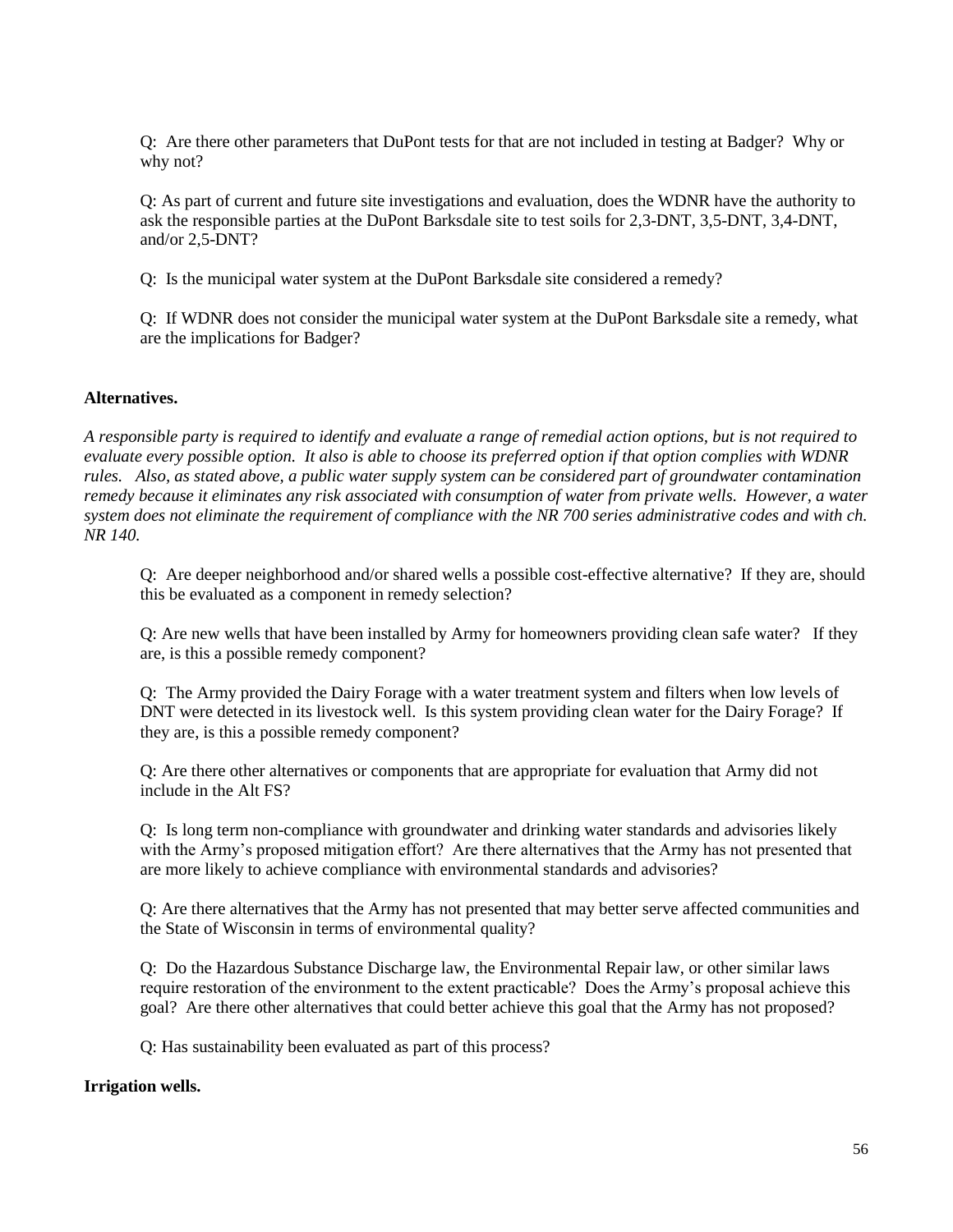*Consideration of (non-potable) irrigation wells is outside the scope of the proposal and associated regulatory review. The following questions may be more appropriate for the local government review and approval process for the proposed public water supply system.*

Q: Who will conduct and pay for regular testing irrigation wells until the groundwater enforcement standard is achieved?

Q: What will happen if contaminant concentrations in groundwater near irrigation wells increase? If this occurs, how will these wells be protected?

Q: What will happen if contaminant concentrations in irrigation wells increase?

Q: What will happen to farmers who cannot use their irrigations wells because they are polluted?

Q: Will farmers be required to use municipal water if their irrigations wells become contaminated?

Q: How will farmers be guaranteed that contaminant concentrations will not exceed groundwater standards, drinking water standards, and/or health advisories so that irrigation water can be safely used for growing vegetables and/or organic produce?

Q: Are the costs of all of the above included in the Army's financial analyses?

# **Contingency Plan.**

The community is very concerned that the Army's proposal may put the cart in front of the horse to the disadvantage of the surrounding community.

Residents and farmers are very concerned that construction of the public infrastructure may begin BEFORE natural attenuation of all three plumes as a remedy (that will achieve prompt compliance with groundwater standard) is demonstrated, the effectiveness of the landfill caps at the source area is known, the potential for better source controls is exhausted, the potential risk to public wells and agricultural wells is verified, the risk of vapor intrusion now and in the future is eliminated, the health and environmental implications and outcomes from modifying the operation of the MIRM are known, the true costs of municipal water to homeowners and farmers are confirmed, etc.

One of our biggest concerns is that once construction has begun, the Army will effectively strong-arm any other option except municipal water as the economic outlay will certainly outweigh and overcome any other alternatives. The Army has been plain that it seeks to eliminate potential receptors in order to avoid additional obligation to achieve actual cleanup.

*The approval and installation of a public water supply system is a process separate from the WDNR requirements for compliance with Department contaminant clean-up requirements.*

Q: How will the Department make sure that the initiation of construction does not negatively drive other decisions or opportunities that may affect human health and the environment?

Q: How will the Department's plan to address all possible contingencies and outcomes be documented?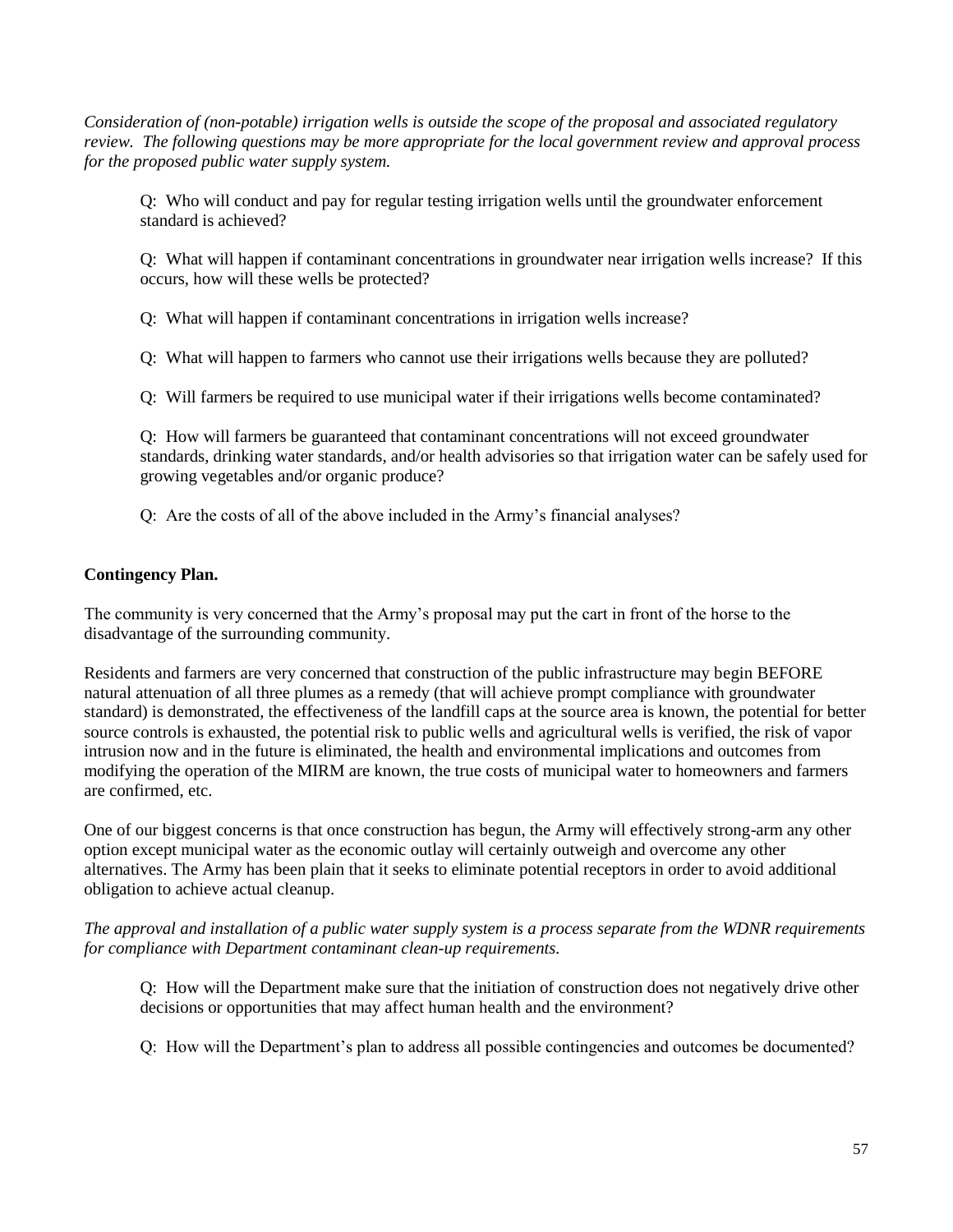Q: If a pulse of contamination is found to be moving away from the source area and the pump and treat system is gone, what will happen? What will happen if this occurs and there is no longer an Army presence at Badger?

Q: Worst case scenario with MNA, how long will it take for groundwater to meet groundwater enforcement standards and drinking water health advisories for each plume?

*Prediction with certainty the time necessary to reach compliance with groundwater quality standards is impossible. The Army is responsible for all necessary investigation, remedial action, and monitoring until compliance is achieved.*

**Rights of Refusal.** The U.S. Army has long maintained that the majority of private drinking water wells in the remedy area are not at risk for contamination and for this reason has, for decades, refused to test these wells. The WDNR has taken the same stance and has not mandated testing for the majority of private wells, livestock wells, and irrigation wells in the remediation area. As recently as December 2011, residents asked the U.S. Army to test two private wells on Spear Road in rural Merrimac Township which had not been tested for nearly 20 years. The Army refused to test these residential wells and the WDNR upheld the decision. Even with further consideration, the WDNR refused to use its own resources to test these drinking water wells thereafter.

Q: For residents and farmers who may ultimately be required to use municipal water due to a risk for contamination, why isn't the Army required to regularly monitor these drinking water and agricultural wells in the interim?

*The size and configuration of the proposed water supply's service area was the Army's decision. The decision to include certain wells in the current monitoring program is based on potential risk of contamination, the contaminant history of a well, and in some cases, the potential of the well to represent groundwater quality for drinking water wells in the area.* 

Q: Conversely, if the great majority of residential and agricultural wells in the remedy are not at risk, can these residents and farmers keep their own wells if they want to?

*This will be a decision made locally during the process of forming and initiating a sanitary district.*

Q: The Army maintains that all contaminant plumes are stable and receding and will pose no additional or new threats to the environment or nearby drinking water wells. If the Army can prove that this is true, why is municipal water necessary?

*The stability of the PBG plume has not yet been defined under non-pumping conditions (non-operation of the IRM/MIRM systems). For an answer to the second question, the Army should be consulted as the party that proposed the public water system.*

In addition to the above, our expectation is that substantive issues, risks and questions raised in earlier drafts of the Alt FS that were submitted to the Department are addressed. For example, groundwater modeling that was not carried forward in the final document indicated that the PBG plume over time could move closer to Village Well #3. This is a big deal in terms of risks to public health. In this case, the public needs to know if modeling was not carried forward because the conclusions were completely invalid (science) or because it didn't support the Army's preferred alternative (not science). In cases where earlier information contradicts later submittals, we expect and rely on the Department to decide which information and data are reliable and pertinent. In the same way, it is reasonable to expect that affected residents and communities will ask about circulated drafts that contain information indicating a risk to public health and the environment – folks deserve an answer.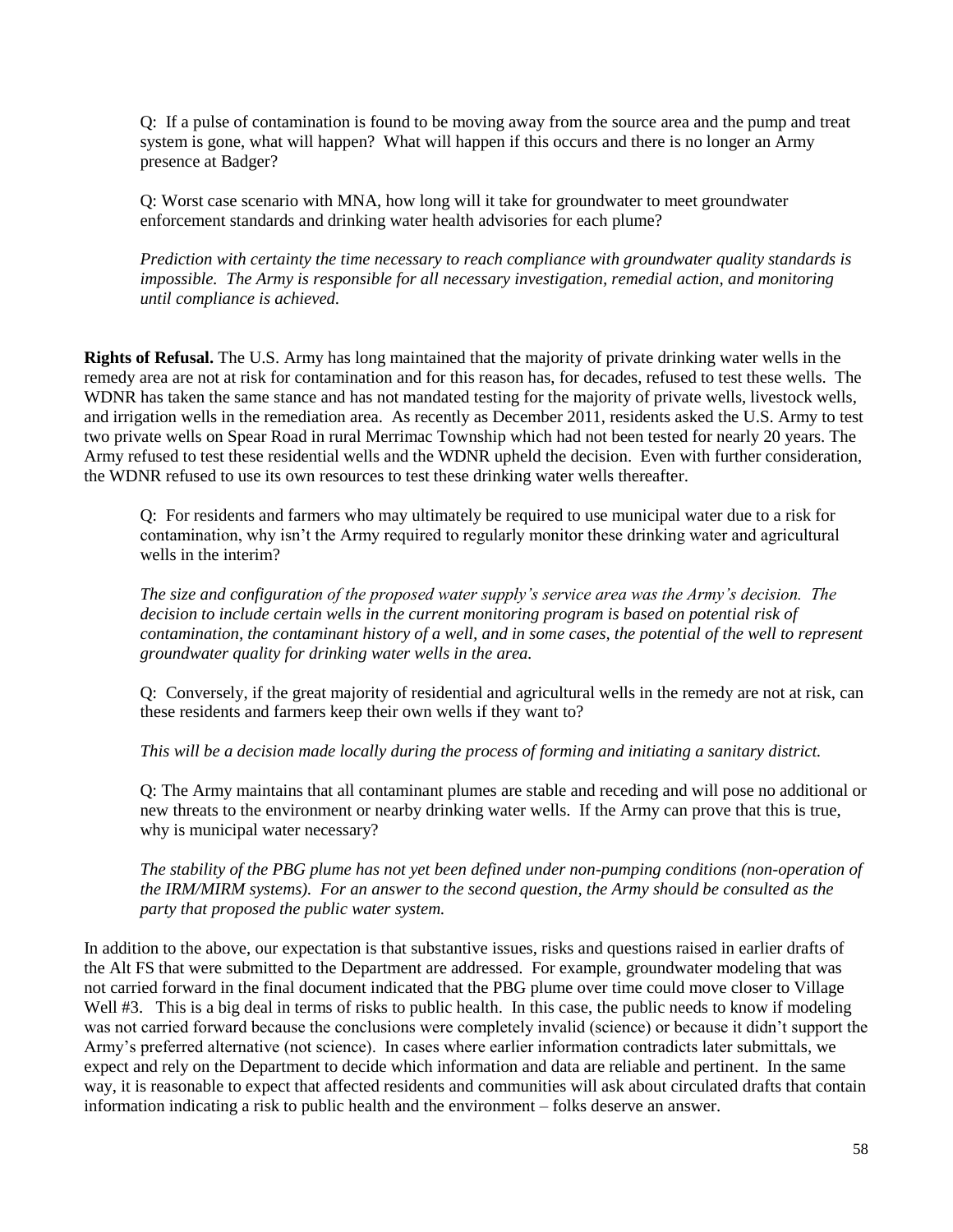*WDNR found the model in earlier drafts of the groundwater Alt. FS to be incomplete and not particularly useful in reviewing the proposal. The Army should be consulted with any questions about the draft model.*

#### **Central Plume.**

CSWAB received a first-hand report from a former worker concerning a possible contributing source to the Central Groundwater Contaminant Plume. The contents of rail cars containing weak sulfuric acid and other waste liquids were regularly discharged to a "sand pit" that was approximately 150 feet square and 3 feet deep, they said. Some of the disposed materials were brought on site originated from the Joliet Arsenal, they said. Some of the materials were transported by a chemical corporation based in Denver, they said. The "sand pit" disposal site was located adjacent to railroad lines near the SAR (sulfuric acid regenerator) plant, they said. The "sand pit" disposal site appears to correspond with the original of the Central Plume as indicated on the plume maps published by Badger, they said. The timeline for that these activities were observed was the early 1980's, they said.

Q: Are there aerial photographs from this time period which show a sandy excavation in this general area? Has this area been investigated?

*WDNR is not familiar with the "sand pit" noted above. The Army should be consulted about the existence of aerial photos of the area.*

#### **Propellant Burning Ground Plume near the Village of Prairie du Sac.**

The Village of Prairie du Sac website provides additional insight on how the geology of the prairie is hard to figure out. On December 13, 2011 drilling of Well #4 reached a depth of 30 feet. During the last week of drilling in February 2012, the contractor was drilling through shale fingers which what caused grey water that was pumped into a storm water retention pond. The website reports that this was a somewhat unusual occurrence of shale and that the depth of shale being drilled through was not anticipated. The drilling of the new well reached the Mt. Simon formation at 580 feet. The original plan was to drill to 550 feet. The additional depth was needed to get past the shale. Well # 2 should be removed from service if nitrate levels approach the maximum contaminant level, the website adds. For more information, go to the Village of Prairie du Sac web site at http://prairiedusac.net/ and click on "The Village is in the process of constructing a new water well. Well #4".

Q: What are the potential implications of the information presented on the Village website?

*The information provided on the construction of Prairie du Sac well #4 is insufficient to draw any conclusions or to respond to the question.*

At the April meeting of the Badger Restoration Advisory Board, Army officials stated that the PBG plume is moving at a rate of 300 feet per year in the groundwater. One mile equals 5280 feet. This is approximately 17.6 years per mile of movement. It is approximately 5.5 miles from the PBG area to the river shoreline near the Prairie du Sac dam. There are groundwater seeps along this area and they have not been tested for contaminants, WDNR officials reported at this same public meeting.

*Some of the following questions are outside the scope of the proposal or WDNR's review. Some of them will be considered in future review processes.*

Q: What are the potential implications of seeps by the dam?